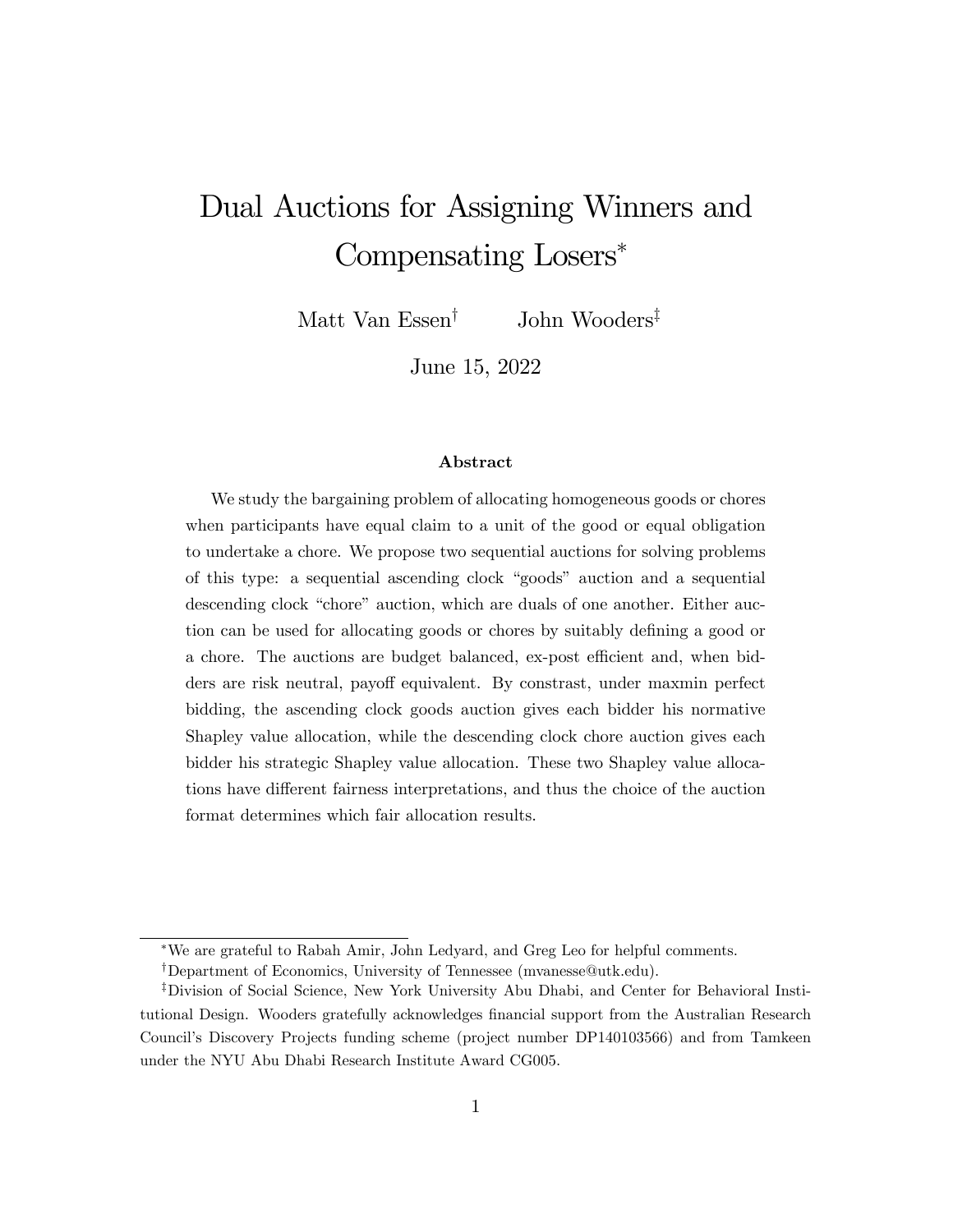# 1 Introduction

We study the bargaining problem of allocating  $K$  identical units of a good, or  $K$ identical chores, to N individuals, where  $K < N$  and each individual has an equal claim to a unit of the good or an equal obligation to undertake a chore. Problems of this kind arise frequently. For example,  $N$  fishermen may have the right to fish but, to reduce overfishing, the rights of  $N - K$  are to be withdrawn. The problem then is to allocate the remaining fishing rights to the  $K$  fishermen who value them most highly, with those fishermen who retain the right compensating those who forfeit it. Likewise, if there are  $K$  identical chores that must be completed, the problem is to assign chores to the K individuals who have the lowest cost for undertaking them, with the  $N - K$ individuals excused from the chore compensating the rest. These types of problems have often been solved by means of lotteries, beauty contests, queues, and taking turns (in repeated interactions), but these methods do not allocate goods or chores efficiently, or are subject to rent seeking.<sup>1</sup>

We propose two dynamic auctions for solving problems of this type. They have a number of desirable properties: They are simple and always budget balanced. They treat the participants, henceforth bidders, symmetrically. Whether bidders are risk neutral or risk averse, goods are allocated in equilibrium to the bidders with the highest values for consuming them and chores are assigned to the bidders with the lowest cost for undertaking them. Participation is individually rational: a bidder who participates obtains an equilibrium payoff that exceeds the payoff he would obtain were the goods or chores assigned randomly.

Further, when bidders follow their maxmin perfect bidding strategies, then each auction generates an allocation that is fair in the sense that each bidder obtains his Shapley value payoff of an appropriately defined cooperative game. There are two natural approaches to defining the cooperative game: under the strategic approach, the cooperative game is defined by what a coalition can guarantee itself; under the normative approach the cooperative game is defined by what a coalition can obtain in the best case. Each of these cooperative games has its own Shapley value  $-$  a strategic Shapley value and a normative Shapley value. We show that the chore auction

<sup>&</sup>lt;sup>1</sup>See Boyce (1994) for historical examples of the use of lotteries. See the FCC Report to Congress on Spectrum Auctions (1997) for the use of lotteries in allocating radio frequency. See Holt and Sherman (1982) for a strategic model of queues, and Leo (2017) for a model of taking turns.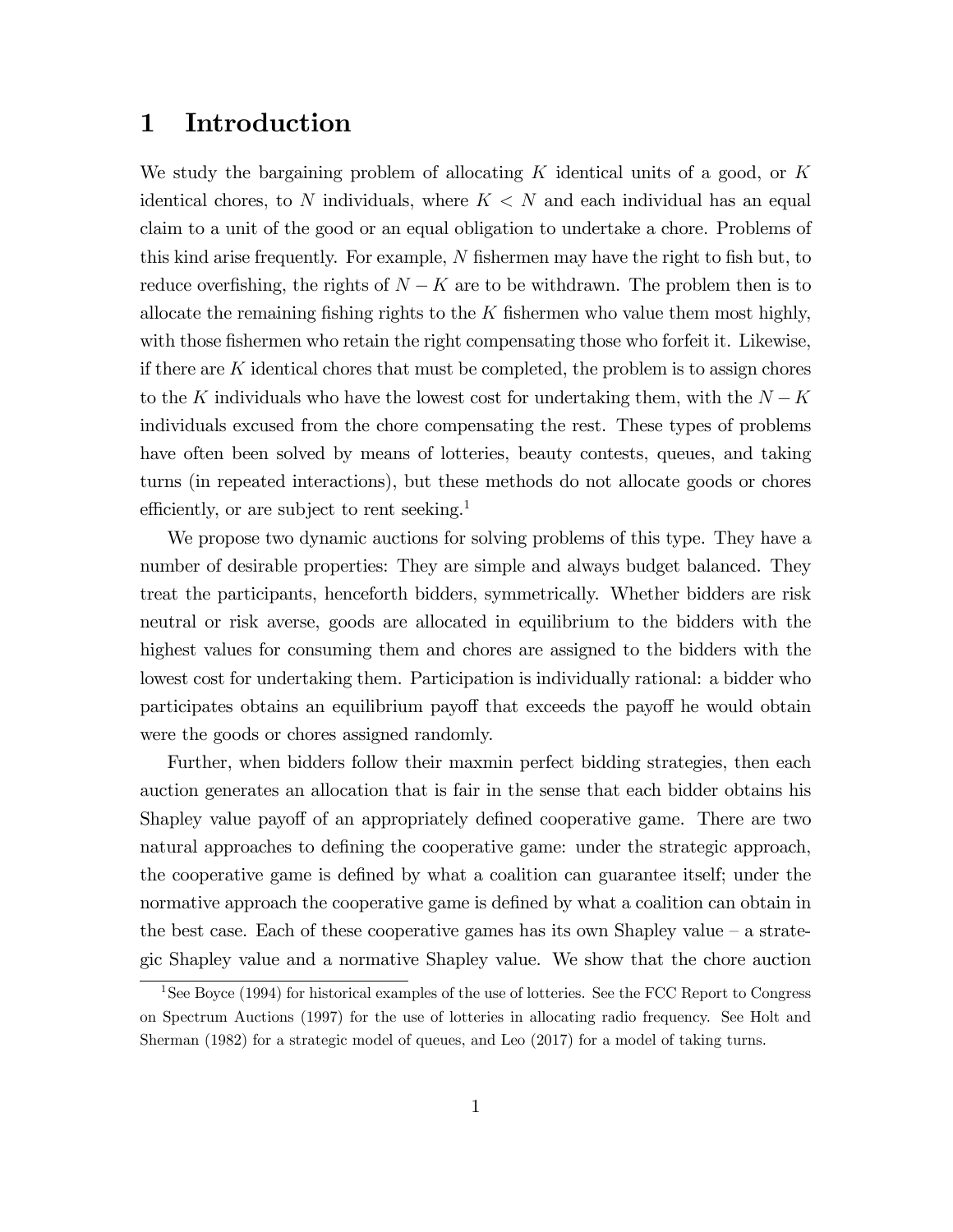generates the strategic Shapley value allocation under maxmin perfect bidding, while the goods auction generates the normative Shapley value allocation under maxmin perfect bidding. Hence, while the auctions are payoff equivalent under risk-neutral bidding, they satisfy different notations of fairness under maxmin perfect bidding.<sup>2</sup>

We first describe the descending clock chore auction for allocating  $K$  chores to  $N$ bidders: The auction takes place over  $N-K$  rounds. At each round, the price, starting from the highest possible cost of completing a chore, descends continuously. A bidder may drop out at any point. A bidder who drops out is excused from undertaking the chore, but must pay compensation equal to the price at which he drops out, with the compensation to be shared equally among the K bidders who ultimately undertake a chore. Each time a bidder drops out, the price is reset to the highest possible cost and the process repeats. The auction ends when  $N - K$  bidders have dropped out. The K bidders remaining undertake a chore and each receives  $1/K$ -th of the total compensation promised by the excused bidders.

The structure of the ascending clock goods auction, that assigns K goods to N bidders, is the same except that at each round the price starts at zero and ascends. A bidder who drops out surrenders his claim to a unit of the good and in return is promised compensation equal to his dropout price from the eventual winners of a unit of the good. The auction ends when  $N - K$  bidders have dropped out. The K bidders remaining each obtain a unit of the good and pay  $1/K$ -th of the total compensation promised to the bidders who surrendered their claim. Although these auctions concern the allocation of indivisible goods or chores, the rules are inspired by the Dubins and Spanier (1961) moving knife algorithm for the fair division of a divisible "cake," in which a participant receives compensation (cake) in return for surrendering his claim to the remaining cake.

The chore auction and goods auctions are different mechanisms, but either can be used whether the problem is to allocate chores or goods. Consider, for example, the problem of assigning K units of a good to N bidders. It can be solved via an ascending clock goods auction with  $N - K$  rounds. At each round the auction identifies a "loser" – the bidder who drops out and surrenders his claim to a unit of the good. Alternatively, we can assign a unit of the good to each of the  $N$  bidders (ignoring that we only have K units) and define the chore to be the surrender of a

<sup>&</sup>lt;sup>2</sup>We provide a general payoff equivalence theorem for all symmetric, efficient, and budget balanced mechanisms.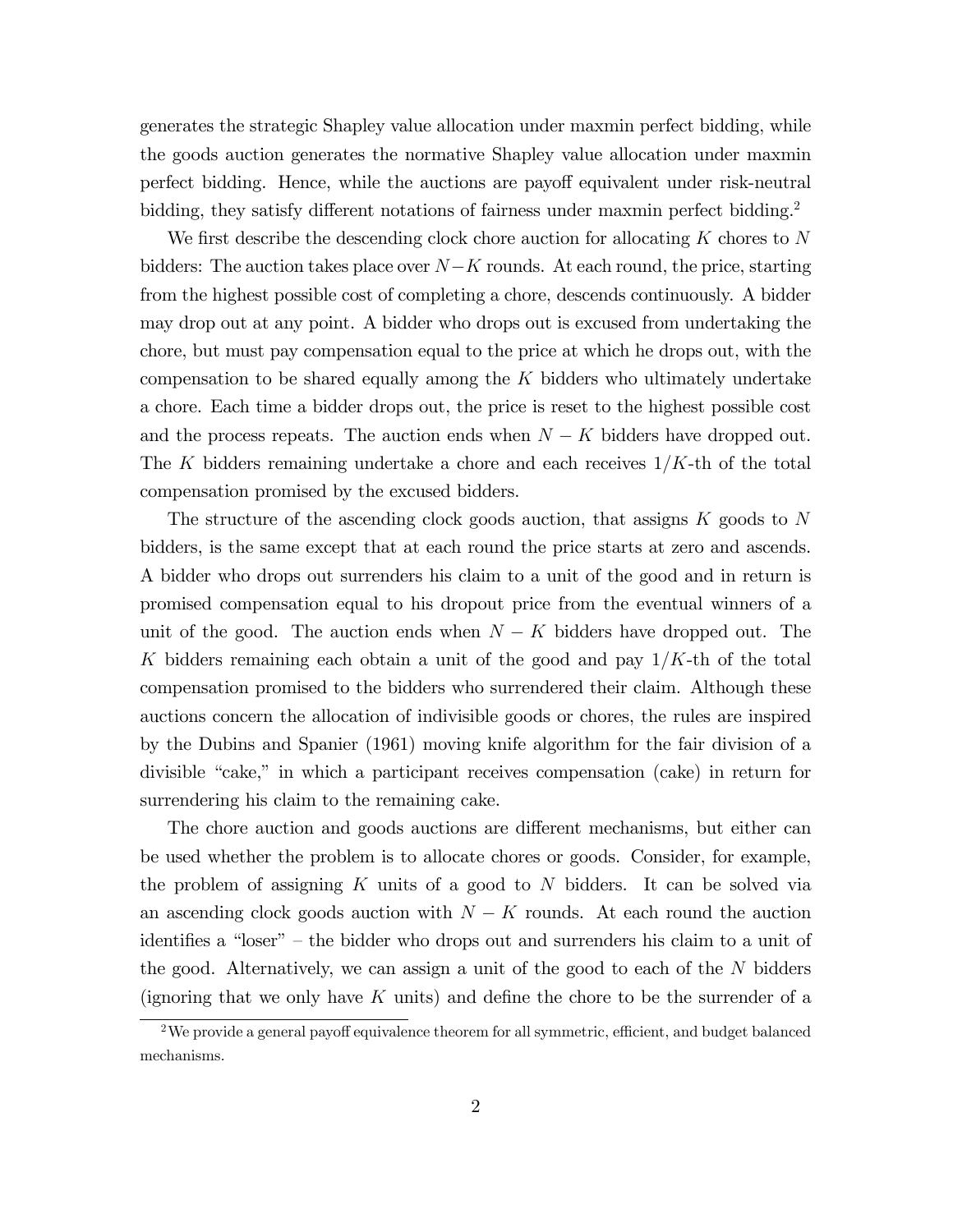unit of the good. The allocation problem can then be solved by a chore auction with K rounds. At each round the auction identifies a "winner" – the bidder who drops out is excused from the chore and keeps their unit of the good.

Although solving the same problem, the two auctions generate different outcomes: In the goods auction, the  $N - K$  "losing" bidders receive idiosyncratic compensations for surrendering their claim to the good, while the "winning" bidders all pay the same compensation. In the chore auction, the  $K$  "winning" bidders pay idiosyncratic compensations to keep their good, while the "losing" bidders all receive the same compensation for surrendering their claim.

For both auctions we characterize necessary and sufficient conditions for bid functions to form a symmetric equilibrium in increasing and differentiable strategies when bidders have independent private costs or values. We provide closed-form solutions for the (unique) symmetric equilibrium when bidders are risk neutral and when they have constant absolute risk aversion (CARA). Since the auctions are dynamic, an equilibrium is characterized by a sequence of bid functions, where the  $t$ -th bid function identifies a bidder's dropout price in round  $t$  as a function of his cost (or value) and the prices at which bidders have dropped out in prior rounds.

In both auctions, bidders drop out earlier as they become more risk averse. In the chore auction this means bidders pay more compensation to be excused from the chore, whereas in the goods auction they accept less compensation in return for surrendering their claim to the good. For fixed  $K$  and  $N$ , as the CARA index of risk aversion goes to infinity, the equilibrium bidding strategies of the two auctions converge to the same limit bidding strategy, which is linear in costs or values.

In the actual application of any allocation mechanism, the participants may be concerned with their worst-case outcome. For each auction, we identify a bidder's maxmin payoff as the maximum payoff that he can guarantee himself at the outset of the auction, regardless of the costs (or values) and strategies of the other bidders. We show that the maxmin payoff in the chore auction of a bidder whose cost is x is  $-Kx/N$ , and the maxmin payoff in the goods auction for a bidder whose value is x is  $Kx/N$ .

A maxmin strategy is a strategy that guarantees a bidder at least his maxmin payo§. There are many such strategies in both auctions, and we focus on a natural refinement. A maxmin strategy is "perfect" if it maximizes the payoff that a bidder can guarantee himself starting from any history of play. We show that there is a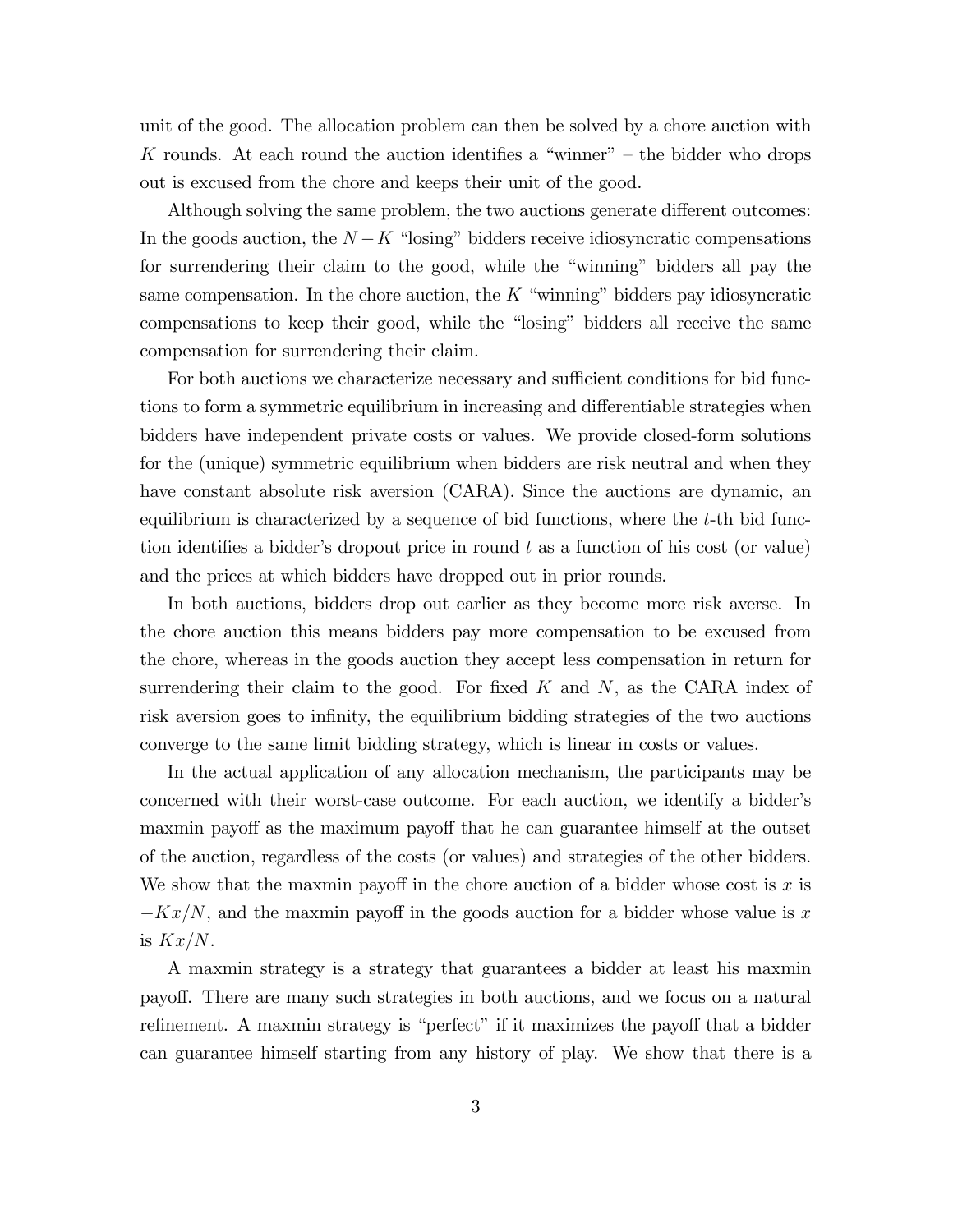unique maxmin perfect strategy for both the chore and the goods auctions. Furthermore, the maxmin perfect strategy is the same for both auctions and it coincides with the (symmetric) equilibrium bidding strategy as bidders become infinitely risk averse. Consequently, the equilibrium allocation of the chore auction approaches the strategic Shapley value allocation as bidders become infinitely risk averse, while the equilibrium allocation of goods auction approaches the normative Shapley value allocation as bidders become infinitely risk averse. These results contribute to the Nash program by providing games whose non-cooperative solutions coincide with solution concepts from cooperative game theory.<sup>3</sup>

Various criteria have been proposed for selecting between auctions that would be payo§ equivalent were bidders risk neutral, e.g., bidders concerned with the privacy of their information may prefer an ascending bid auction to a sealed bid auction; in a second price sealed bid auction, equilibrium is in dominant strategies, but not in a first price sealed bid auction; the English ascending clock auction is obviously strategy proof, whereas the second price sealed bid auction is not  $(L<sub>i</sub> (2017))$ ; a first price sealed bid auction raises more revenue than a second price auction when bidders are in fact risk averse, and so on. Our results suggest fairness considerations as a novel criteria for choosing between auctions in a bargaining context: the allocations generated by the chore and the goods auctions satisfy different notions of fairness as bidders become infinitely risk averse.

### Related Literature

The problem of assigning a single unit of a good to one of two players with equal claims is the well-known problem of dissolving a partnership. The most commonly used mechanism for dissolving two-person partnerships is the "Texas-Shootout," where one partner proposes a price and the other partner is compelled to either buy his partner's share or sell his own share at that price. (This is simply the classic ìdivide and chooseîprocedure, studied in the cake cutting literature, where the indivisible good is made divisible by using money transfers.)<sup>4</sup> de Frutos and Kittsteiner

 $3$ The "Nash program" is the research agenda concerned with providing non-cooperative foundations for cooperative game theory. See Serrano (2008, 2021) for surveys.

<sup>4</sup>There are many connections between the literature on dissolving partnerships and the cake cutting literature. Classic papers on cake cutting include Steinhaus (1948) and Dubins and Spanier (1961). Brams and Taylor (1996) surveys this literature. Su (1999) discusses how an envy free cake-cutting algorithm can be applied to dividing a chore or sharing a cost.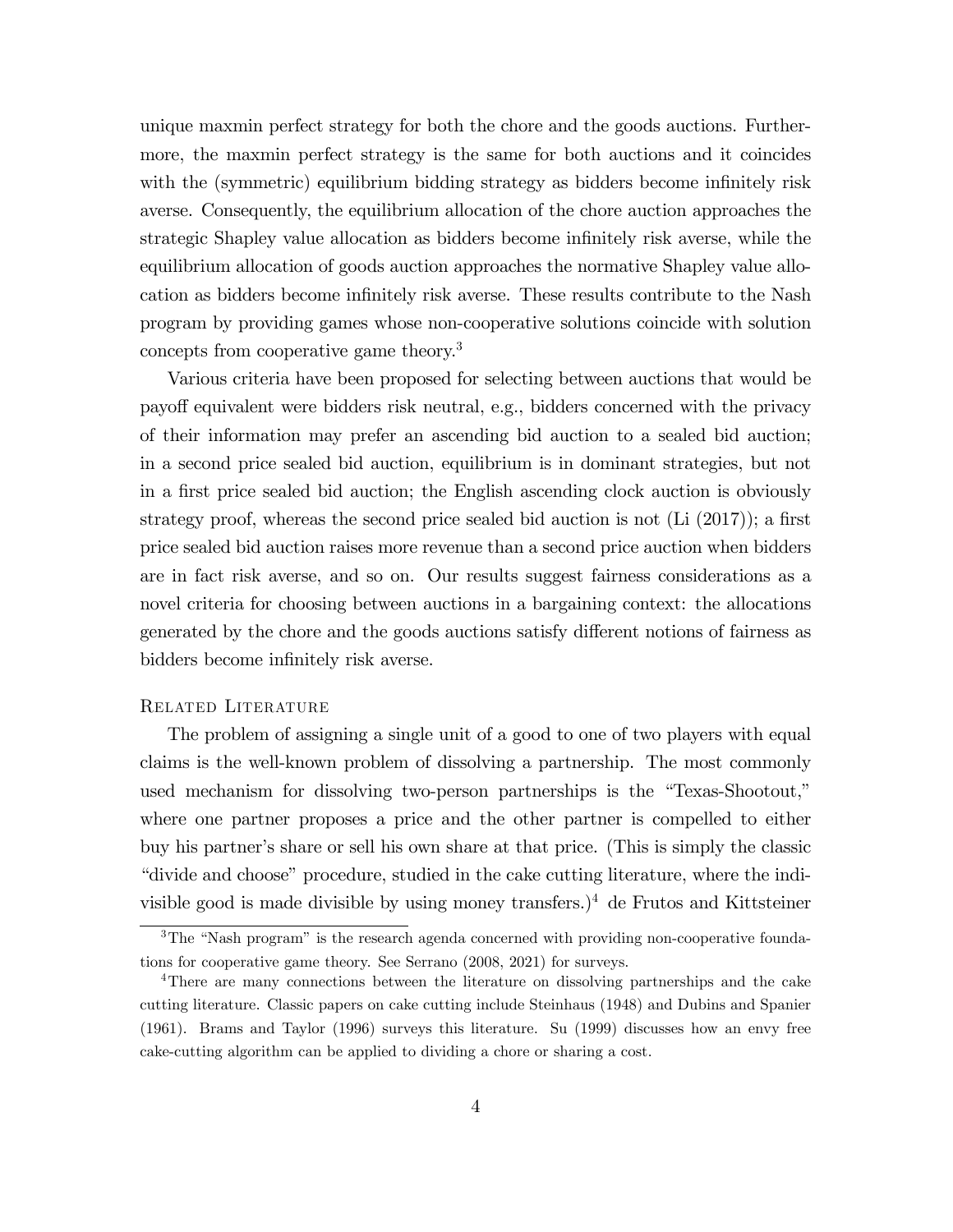(2008) study the Texas-Shootout when the proposer is determined endogenously via an auction. McAfee (1992) and de Frutos (2000) characterize equilibrium bidding for the Winner's Bid and the Loser's Bid auction for two-person partnerships. Wasser (2013) studies a family of auctions for dissolving partnerships in which the distributions of the bidders' values and the ownership shares are asymmetric. Morgan (2000) and Brooks, Landeo, and Spier (2010) study dissolving partnerships in common value settings.

For partnerships with more than two players, but only a single unit of the good, Cramton, Gibbons, and Klemperer (1987) provide necessary and sufficient conditions for a partnership to be efficiently dissolvable and, when it is, they identify a (static) auction that dissolves it. They show that equal share partnerships are always dissolvable by simple auctions. Van Essen and Wooders (2016) propose a dynamic auction for dissolving such partnerships and characterize equilibrium bidding when bidders are risk neutral or CARA risk averse. Van Essen and Wooders (2021) studies the problem of allocating N positions to N bidders, and relates maxmin perfect bidding to the normative Shapley value of that bargaining problem. The present paper generalizes and extends these papers in several ways: It introduces the descending clock chore auction. It deals with the case of multiple units of a good or multiple chores, and shows the duality of the ascending clock goods auction and the descending clock chore auction. Most important, it establishes the relationship between the chore auction and the strategic Shapley value and the dual relationship between the goods auction and the normative Shapley value. Thus, this work demonstrates different auctions can be used to achieve different notions of fairness. By contrast, other auctions that have been studied for solving this bargaining problem, e.g., the  $k+1$ auction studied in Cramton, Gibbons, and Klemperer (1987), do not generate Shapley value allocations.

The goods auction studied here can be viewed as a mechanism for reorganizations of partnerships that reduce the number of partners from N to K, for any  $K < N$ . In this case,  $N - K$  partners must be compensated for surrendering their share of the partnership. Our results show that the goods auction efficiently reorganizes partnerships when bidders are either risk neutral or risk averse. Alternatively, the chore auction can be applied instead and, when K is small, it reorganizes a partnership with an auction that takes fewer rounds.

In both the present paper and the papers above, the solution concept is Bayes Nash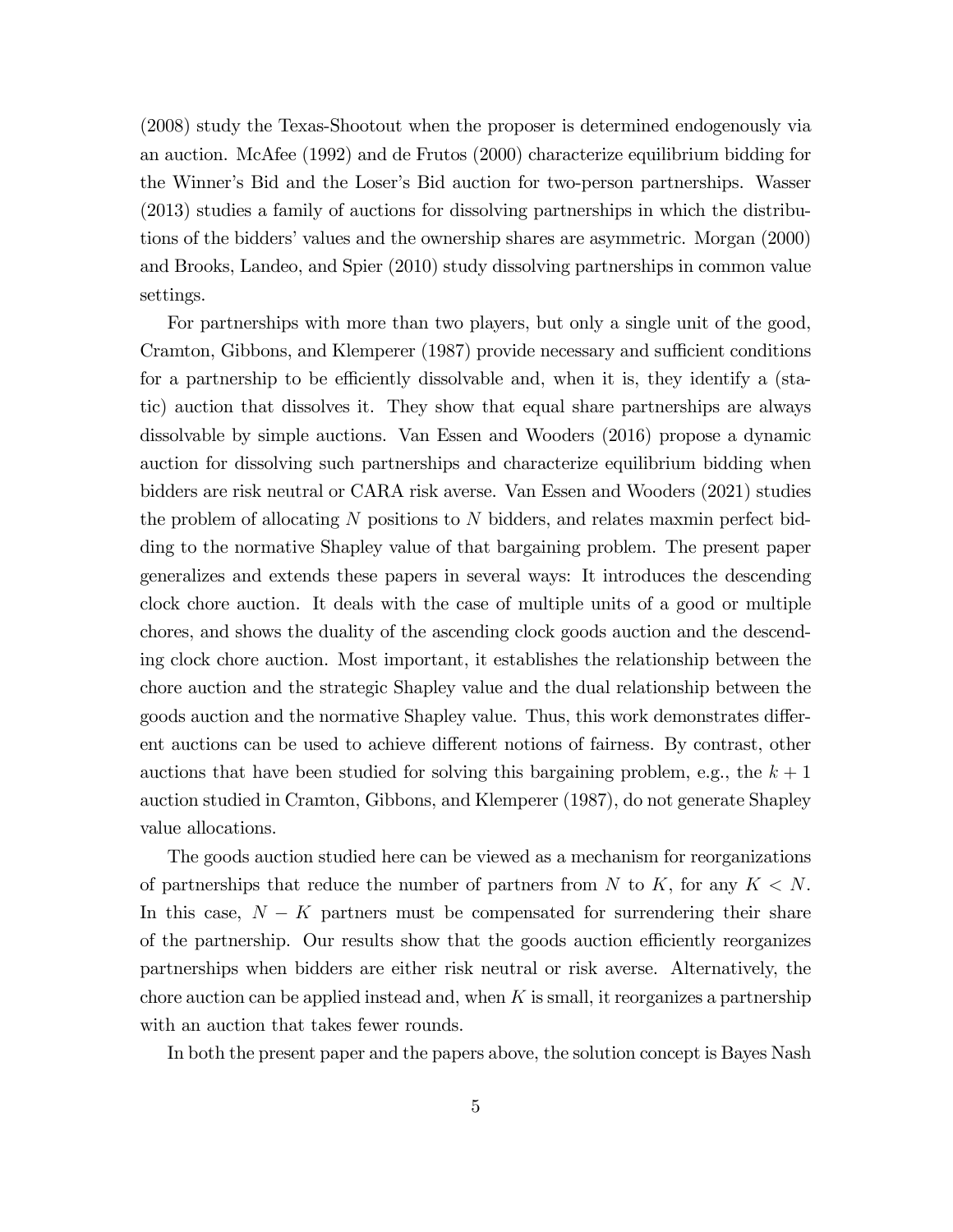equilibrium. If the solution concept is dominant strategy incentive compatibility, it is well known from Green and Laffont  $(1977)$  and Walker  $(1980)$  that there is no mechanism for our setting that is efficient and budget balanced. Long, Mishra, and Sharma (2017) relaxes efficiency and provides a mechanism for the single unit problem that is dominant strategy incentive compatible, budget balanced, but not efficient. It is nearly efficient when the number of bidders is large. Long  $(2016)$  extends this mechanism to the general multi-unit case.

Finally, our paper contributes to a literature on multi-unit sequential auctions with single-unit demands and bidder risk aversion. Recent contributions include Mezzetti (2011) and Hu and Zou (2015) who provide conditions for the sequence of prices received by a seller to be increasing or decreasing. In our setting we study the allocation of homogenous chores and goods when the bidders have equal obligations or claims. Unlike in these papers, in our context there is no seller.

## 2 The Model

There are N bidders and  $K < N$  identical chores or  $K < N$  identical goods. The bidders' costs and values for the chore and the good, respectively, are independently and identically distributed according to cumulative distribution function  $F$  with support  $[0, \bar{x}]$ , where  $\bar{x} < \infty$  and  $f \equiv F'$  is continuous and positive on  $[0, \bar{x}]$ . Bidders have a common utility function u, where  $u' > 0$  and  $u'' \leq 0$ .

Let  $X_1, \ldots, X_N$  be N independent draws from F. When the  $X_i$ 's are costs, it is convenient to order them from highest to lowest. Let  $Y_1^{(N)}$  $Y_1^{(N)}, \ldots, Y_N^{(N)}$  be a rearrangement of the  $X_i$ 's such that  $Y_1^{(N)} \geq Y_2^{(N)} \geq \ldots \geq Y_N^{(N)}$ . The joint density of  $Y_1^{(N)}$  $Y_1^{(N)}, \ldots, Y_N^{(N)}$  is

$$
g_{1,\ldots,N}^{(N)}(y_1,\ldots,y_N)=N!\prod\nolimits_{i=1}^N f(y_i)
$$

if  $y_1 \ge y_2 \ge \ldots \ge y_N$  and zero otherwise. The conditional density of  $Y_t^{(N)}$  given  $Y_1^{(N)} = y_1, \ldots, Y_{t-1}^{(N)} = y_{t-1}$  is

$$
g_t^{(N)}(y_t|y_1,\ldots,y_{t-1}) = g_t^{(N)}(y_t|y_{t-1}) = (N - (t-1))f(y_t)\frac{F(y_t)^{N-t}}{F(y_{t-1})^{N-(t-1)}}
$$

if  $y_1 \geq \ldots \geq y_{t-1}$  and is zero otherwise.

When the  $X_i$ 's are values, conversely, it is convenient to order them from lowest to highest. Let  $Z_1^{(N)}$  $Z_1^{(N)}, \ldots, Z_N^{(N)}$  be a rearrangement of the  $X_i$ 's such that  $Z_1^{(N)} \leq Z_2^{(N)} \leq$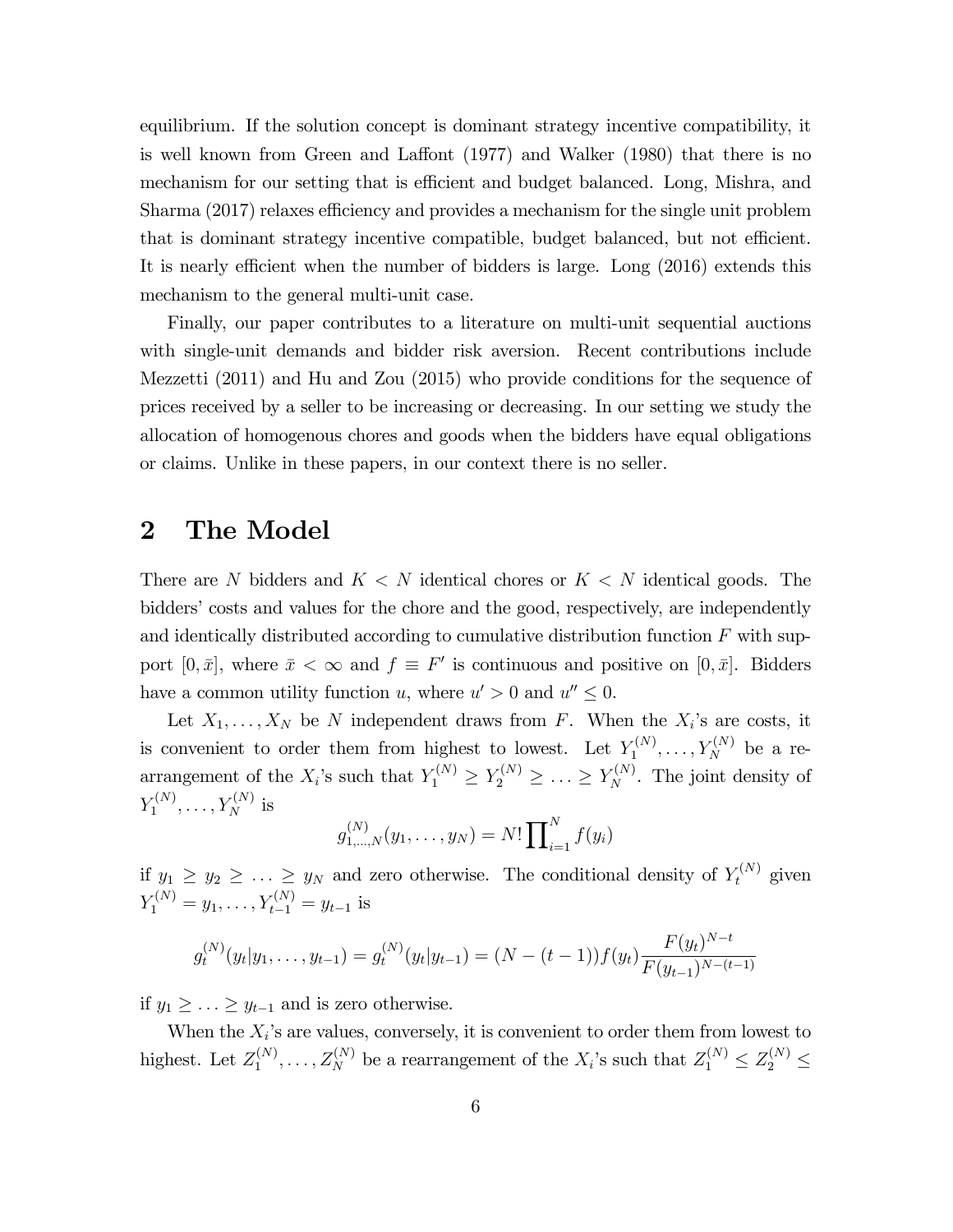$\ldots \leq Z_N^{(N)}$ . The joint density of  $Z_1^{(N)}$  $z_1^{(N)}, \ldots, Z_N^{(N)}$  is

$$
h_{1,\ldots,N}^{(N)}(z_1,\ldots,z_N)=N!\prod_{i=1}^N f(z_i)
$$

if  $z_1 \leq z_2 \leq \ldots \leq z_N$  and zero otherwise. The conditional density of  $Z_t^{(N)}$  given  $Z_1^{(N)} = z_1, \ldots, Z_{t-1}^{(N)} = z_{t-1}$  is

$$
h_t^{(N)}(z_t|z_1,\ldots,z_{t-1}) = h_t^{(N)}(z_t|z_{t-1}) = (N - (t-1))f(z_t)\frac{[1 - F(z_t)]^{N-t}}{[1 - F(z_{t-1})]^{N-(t-1)}}
$$

if  $0 \leq z_1 \leq \ldots \leq z_{t+1}$  and is zero otherwise.

With these orderings, in equilibrium, bidders drop in order of their index, smallest to largest.

#### THE CHORE AUCTION

The chore auction selects  $K$  of  $N$  bidders to undertake  $K$  identical chores or, equivalently, it selects K bidders to undertake a single chore that requires K bidders to complete. At each round there is a descending clock auction in which the price starts at  $\bar{x}$  and decreases continuously. Bidders may drop out at any point. A bidder who at round t drops out at  $p_t$  is excused from the chore, pays  $p_t$  in compensation, and obtains a payoff of  $u(-p_t)$ . A new round then begins and this process repeats until exactly K bidders remain (i.e., for  $N - K$  rounds). Each of these bidders undertakes a chore and receives an equal share of the total compensation, i.e.,  $\frac{1}{K} \sum_{j=1}^{N-K} p_j$ , paid by the bidders who dropped. The payoff of a bidder with cost  $x$  who undertakes a chore is  $u(\frac{1}{K}\sum_{j=1}^{N-K}p_j - x)$ .

## The Goods Auction

The goods auction selects  $K$  of N bidders to receive one of K identical items. At each round there is an ascending clock auction in which the price starts at zero and increases continuously. Bidders may drop out at any point. A bidder who at round t drops out at  $p_t$  surrenders his claim to an item, receives  $p_t$  in compensation, and obtains a payoff of  $u(p_t)$ . A new round then begins and this process repeats until exactly K bidders remain (i.e., for  $N - K$  rounds). Each of these bidders receives an item and pays an equal share of the total compensation, i.e.,  $\frac{1}{K} \sum_{j=1}^{N-K} p_j$ , promised to the bidders who dropped. The payoff of a bidder with value  $x$  who receives an item is  $u(x - \frac{1}{K} \sum_{j=1}^{N-K} p_j)$ .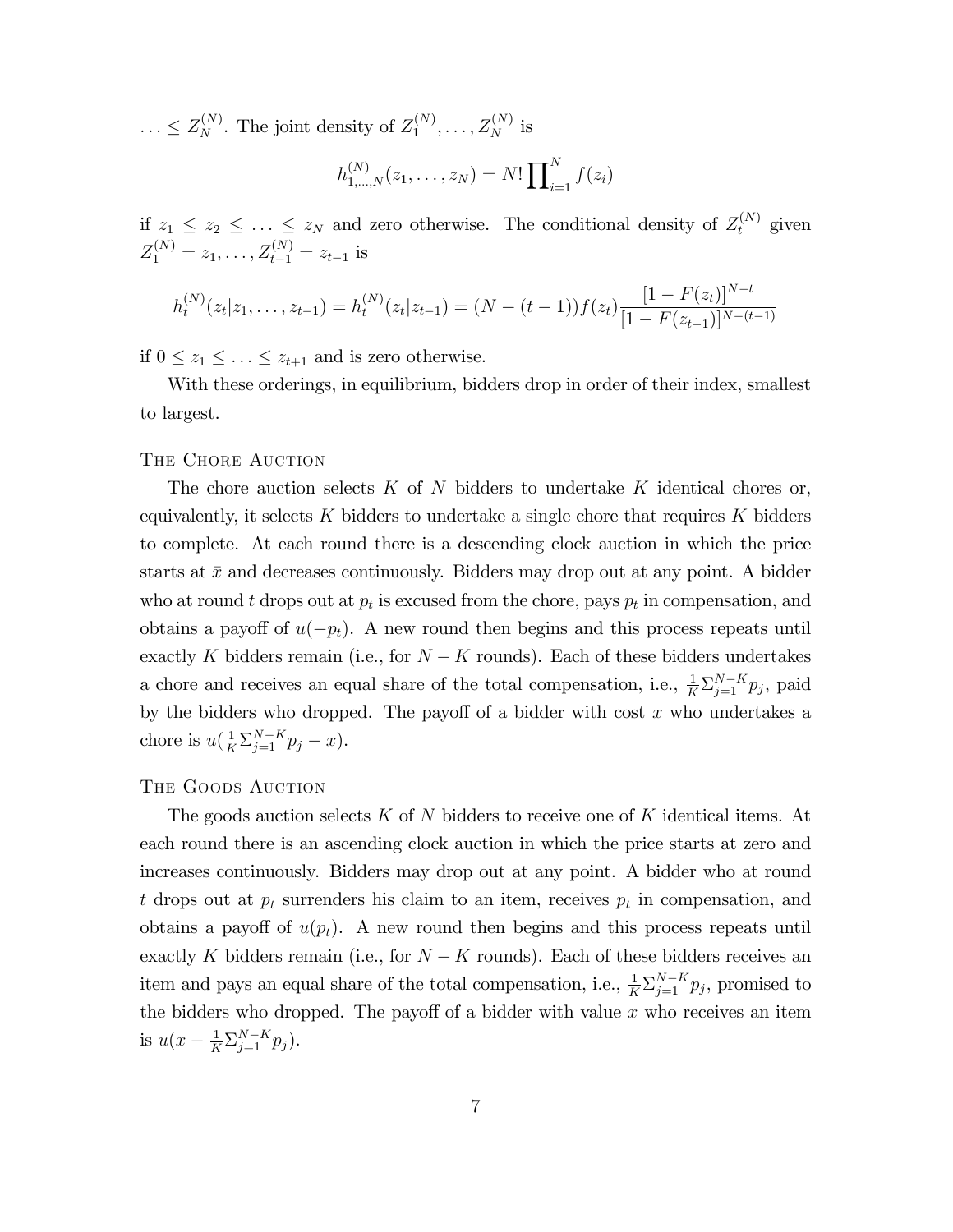For both auctions, a strategy for a bidder is a list of  $N - K$  functions which identifies a bidder's drop out price at each round of the auction. We write  $p_t$  for  $(p_1, \ldots, p_t)$  and take  $\mathbf{p}_0 = 0$ . For the chore auction we denote a strategy by  $\delta =$  $(\delta_1, \ldots, \delta_{N-K})$ , where  $\delta_t(x; \mathbf{p}_{t-1})$  gives the dropout price in the t-th round of a bidder with cost x when  $t-1$  bidders have dropped out at prices  $\mathbf{p}_{t-1}$ . Likewise, for the goods auction we denote a strategy by  $\beta = (\beta_1, \ldots, \beta_{N-K})$ , where  $\beta_t(x; \mathbf{p}_{t-1})$  gives the dropout price in the t-th round of a bidder with value x when  $t-1$  bidders have dropped out at prices  $\mathbf{p}_{t-1}$ .

# 3 Equilibrium

Proposition 1(i) identifies necessary conditions for  $\delta$  to be a symmetric Bayes Nash equilibrium of the chore auction in increasing and differentiable strategies. Proposition  $1(i)$  establishes that the necessary conditions are also sufficient. The analogous result for the goods auction is provided in the Appendix as Proposition 1'.

**Proposition 1:** (i) Any symmetric equilibrium  $\delta$  of the chore auction in increasing and differentiable bidding strategies satisfies the following system of differential equations:

$$
u'(-\delta_{N-K}(x; \mathbf{p}_{N-K-1}))\delta'_{N-K}(x; \mathbf{p}_{N-K-1})
$$
  
=  $\left[ u(-\delta_{N-K}(x; \mathbf{p}_{N-K-1})) - u\left(\frac{1}{K}\left[\delta_{N-K}(x; \mathbf{p}_{N-K-1}) + \sum_{i=1}^{N-K-1} p_i\right] - x\right) \right] \bar{\lambda}_{N-K}^{N}(x),$ 

and, for  $t \in \{1, ..., N - K - 1\}$ , that

$$
u'(-\delta_t(x; \mathbf{p}_{t-1})) \, \delta'_t(x; \mathbf{p}_{t-1})
$$
  
= 
$$
[u(-\delta_t(x; \mathbf{p}_{t-1})) - u(-\delta_{t+1}(x; \mathbf{p}_{t-1}, \delta_t(x; \mathbf{p}_{t-1})))] \bar{\lambda}_t^N(x),
$$

where

$$
\bar{\lambda}_t^N(x) = (N-t)\frac{f(x)}{F(x)}.
$$

(ii) If  $\delta = (\delta_1, \ldots, \delta_{N-K})$  is a solution to the system of differential equations in (i), then it is an equilibrium.

These differential equations have a simple interpretation. At any round, the marginal benefit to a bidder from remaining in the chore auction a moment longer is that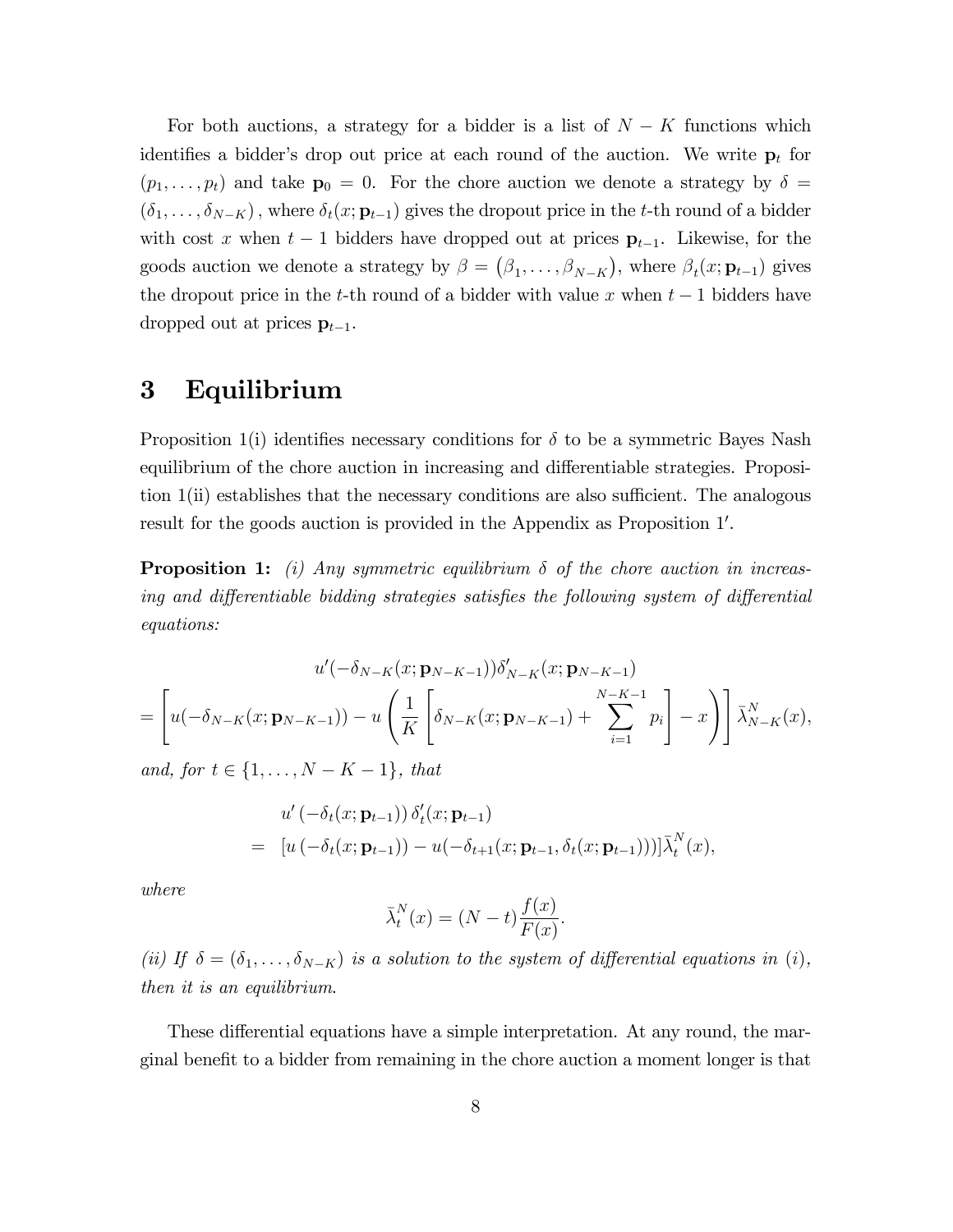he pays less compensation if no other bidder drops out in the interim. At the last round, the marginal cost of remaining a moment longer is that a rival bidder drops out and the bidder must undertake the chore. At earlier rounds, the marginal cost of remaining is that a rival bidder drops out, in which case the bidder continues into the next round and pays the compensation that his rival would have paid. The differential equations state that, at each round, marginal benefit and cost are equalized at equilibrium.

We will provide closed-form expressions for the unique symmetric equilibrium when the bidders are either risk neutral or CARA risk averse with utility function

$$
u^{\alpha}(x) = \frac{1 - e^{-\alpha x}}{\alpha},
$$

where  $\alpha$  is the index of risk aversion. Bidders are risk neutral in the limit as  $\alpha$  approaches zero. When bidders have index of risk aversion  $\alpha$ , we denote the equilibrium bid functions for the chore and the goods auctions by  $\delta_t^{\alpha}$  and  $\beta_t^{\alpha}$  $t<sup>\alpha</sup>$ , respectively.

## 3.1 Risk Neutral Bidders

Proposition 2 characterizes equilibrium bidding in the chore and the goods auctions when bidders are risk neutral.

#### **Proposition 2:** Suppose that bidders are risk neutral.

 $(P\ 2.1)$  The unique symmetric equilibrium in increasing and differentiable strategies for the chore auction is, for  $t = 1, \ldots, N - K$ ,

$$
\delta_t^0(x; \mathbf{p}_{t-1}) = \frac{K}{N-t+1} \left( E \left[ Y_{N-K}^{(N)} | Y_{t-1}^{(N)} > x > Y_t^{(N)} \right] - \frac{1}{K} \sum_{i=1}^{t-1} p_i \right).
$$

 $(P\ 2.2)$  The unique symmetric equilibrium in increasing and differentiable strategies for the goods auction is, for  $t = 1, \ldots, N - K$ ,

$$
\beta_t^0(x; \mathbf{p}_{t-1}) = \frac{K}{N-t+1} \left( E\left[ Z_{N-K}^{(N)} | Z_t^{(N)} > x > Z_{t-1}^{(N)} \right] - \frac{1}{K} \sum_{i=1}^{t-1} p_i \right).
$$

The goods auction is the "dual" of the chore auction: it is an ascending clock auction rather than a descending clock auction, and bidders receive compensation to surrender their claim to the good rather than pay compensation to be excused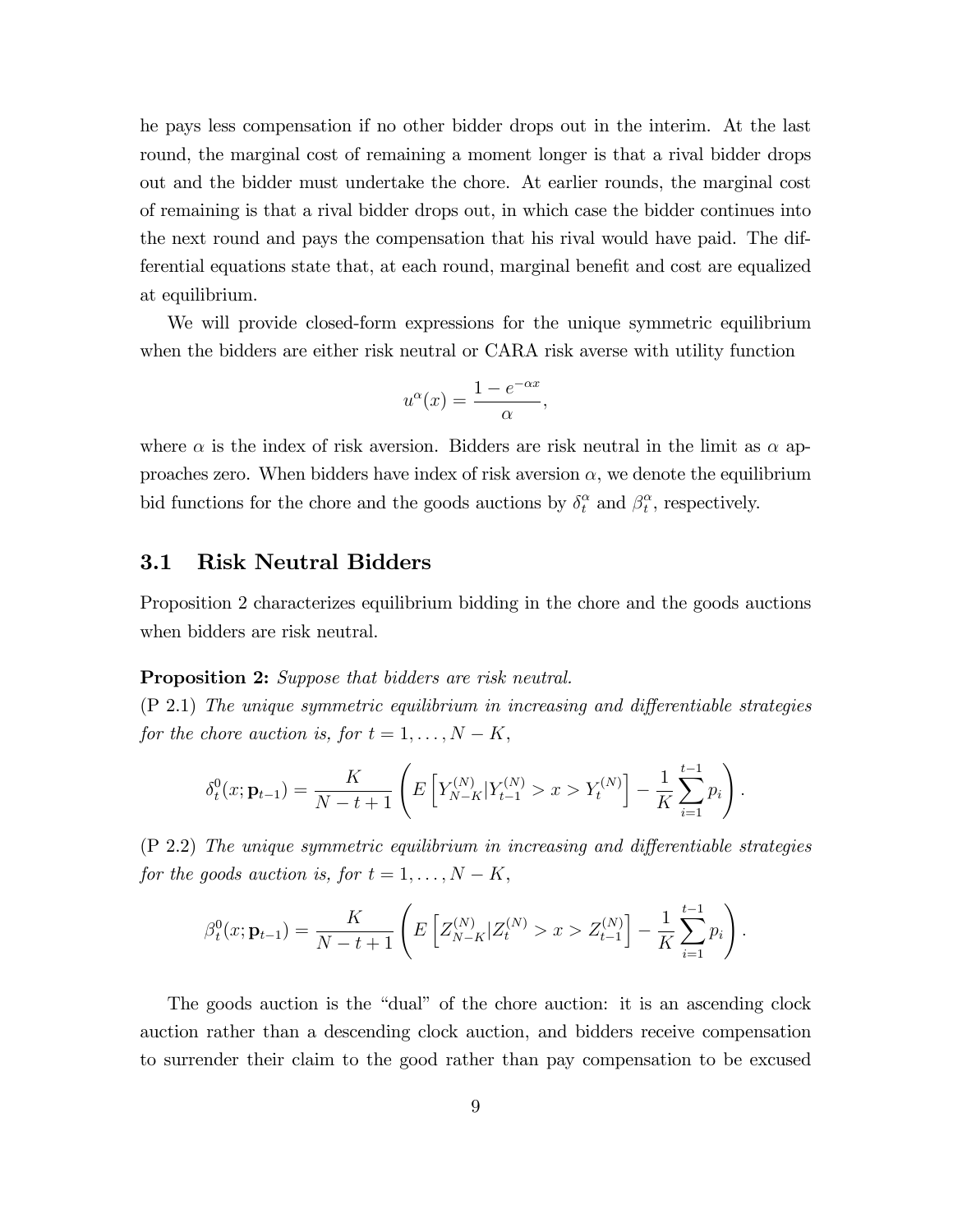from the chore. The dual nature of the auctions is apparent from the equilibrium bid functions, which have the same structure when expressed using the highest and lowest order statistics. In the bid function for the chore auction, the term  $E[Y_{N-K}^{(N)}|Y_{t-1}^{(N)}]$  $x > Y_t^{(N)}$  is the expected cost of the lowest cost bidder that will be excused from the chore, conditional on the bidder's own cost being between the  $t - 1$ -st and t-th highest cost. Likewise for the goods auction.

The bid functions are increasing in x for both auctions. Since the chore auction is a descending clock auction, in equilibrium the bidders with the  $N-K$  highest costs drop and pay compensation to the bidders with the  $K$  lowest costs, who each undertake a chore. Since the goods auction is an ascending clock auction, in equilibrium the bidders with the  $N - K$  lowest values drop and receive compensation from the bidders with the K highest values, who each receive an item.

**Example 1:** Suppose  $N = 4$ ,  $K = 2$ , bidders are risk neutral, and values are distributed  $U[0, 1]$ . In the chore auction, the equilibrium drop price in round 1 is

$$
\delta_1^0(x) = \frac{3}{10}x
$$

and in round 2 is

$$
\delta_2^0(x; p_1) = \frac{1}{2}x - \frac{1}{3}p_1.
$$

Figure 1 below shows these bid functions. The round 2 bid function is shown when the realized round 1 compensation is  $p_1 = 1/10$ , which reveals that the highest cost of a bidder is  $1/3$ .



Fig. 1: Equilibrium bids by round, for  $N = 4$ ,  $K = 2$ , and  $U[0, 1]$ .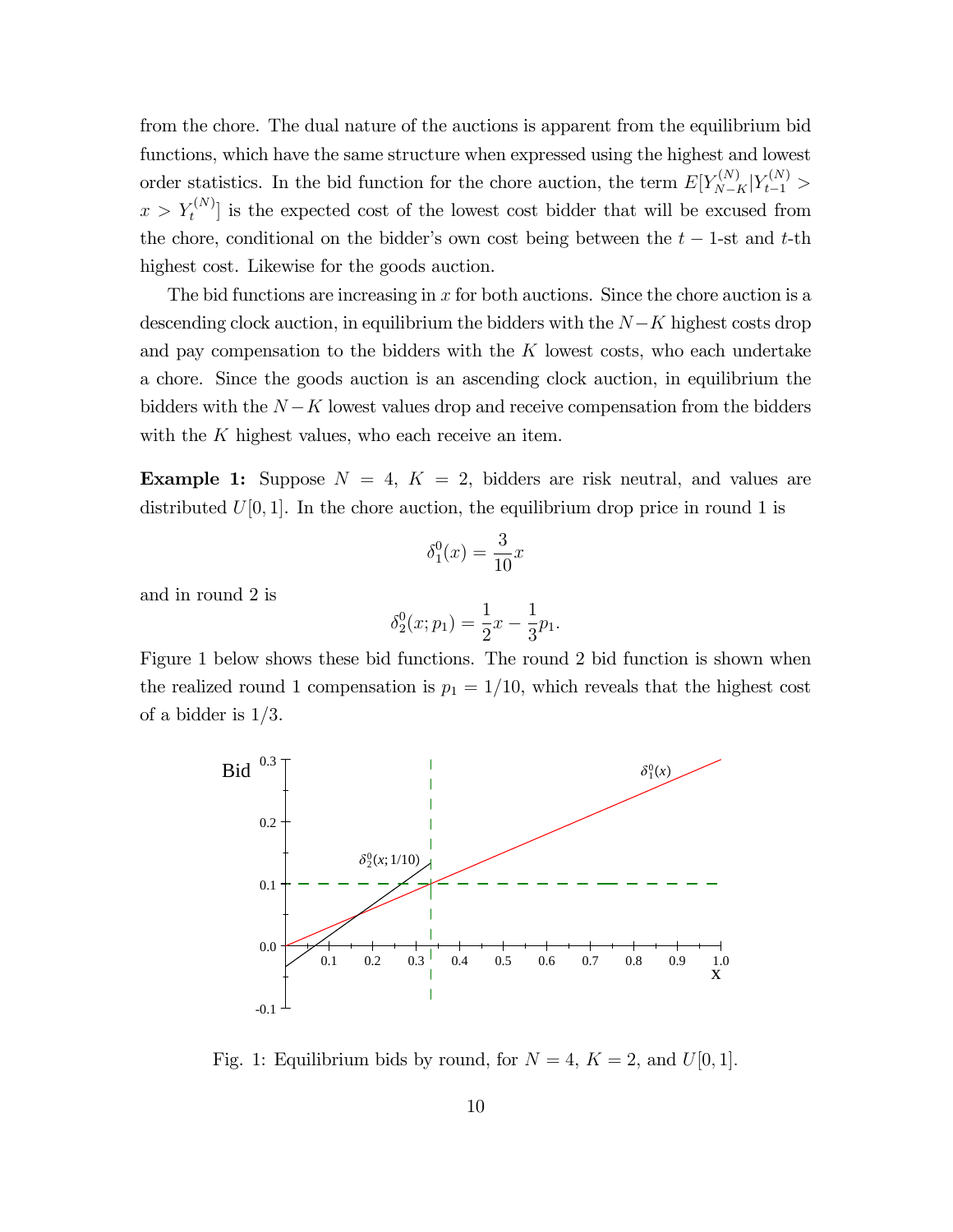The figure illustrates several interesting features of equilibrium. First, bid functions "jump up" whenever a bidder drops out. In this example, a bidder with cost  $1/3$  drops at the first round at the price  $\delta_1^0$  $_1^0(1/3) = 1/10$ . At the next round, a bidder with the same cost would drop at a higher price of  $\delta_2^0$  $2(1/3; 1/10) = 2/15$ . This is a general feature of equilibrium: more precisely  $\delta_2^0$  $\frac{0}{2}(x;\delta_1^0$  $_1^0(x)$   $\geq \delta_1^0$  $_{1}^{0}(x)$  for any x. To see this, observe that if  $\delta_2^0$  $^{0}_{2}(x;\delta^{0}_{1}% ,\delta^{0}_{2})=(\delta^{0}_{1}+\delta^{0}_{2})^{\prime}(x;\delta^{0}_{1}% ,\delta^{0}_{1})$  $\delta_1^0(x)$   $\langle \delta_1^0(x) \rangle$  then it would not be optimal for a bidder with value x to obey equilibrium and drop at round 1 at  $\delta_1^0$  $_1^0(x)$  since by waiting for a moment longer either (i) he drops at round 1 and pays lower compensation, or (ii) a rival bidder with value x' (with  $x' < x$ ) drops in the interim. In the later case, the bidder, by bidding at round 2 as though his own value were  $x'$  pays  $\delta_2^0$  $^{0}_{2}(x';\delta^{0}_{1})$  $_{1}^{0}(x')$ compensation. By continuity of the bidding strategies we have  $\delta_2^0$  $^{0}_{2}(x';\delta^{0}_{1}% ,\delta^{0}_{2})=(\delta_{\alpha\beta}^{0}(x;\delta^{0}_{1})^{\alpha\beta})^{\alpha\beta}$  $\delta_1^0(x')$   $< \delta_1^0(x')$ for x' close to x. Also, since  $\delta_1^0$  $_1^0$  is increasing we have that  $\delta_1^0$  $_1^0(x') < \delta_1^0(x)$ . Thus  $\delta_2^0$  $^{0}_{2}(x';\delta^{0}_{1})$  $\binom{0}{1}(x') < \delta_1^0(x)$  and so he pays less compensation in the later case as well. In either case the bidder pays less compensation, which is a contradiction.

Figure 1 also illustrates, as  $\delta_2^0$  $2(x; p_1) < 0$  for some x, that a bidder may accept zero or negative compensation to undertake the chore. While this may at first seem surprising, it is intuitive given that the compensations promised by bidders who have dropped at earlier rounds may be large enough to make undertaking the chore attractive. In this example, when  $p_1 = 1/10$ , then round 2 bids are negative for costs less than  $1/15$ . Suppose that the second highest cost is  $1/15$ . Then the bidder with this cost drops (and is excused from the chore) when compensation reaches zero. Each remaining bidder undertakes a chore, obtains compensation of  $p_1/2 = 1/20$  and obtains a positive payoff when their cost is below  $1/20$ .

#### Payoff Equivalence

Since the chore and the goods auctions are both efficient and can be used to solve the same allocation problem, it is natural to question whether bidders would have a preference for one mechanism over the other. Following a standard argument, Proposition 3 shows that risk neutral bidders obtain the same expected payoff in every efficient symmetric equilibrium of any symmetric budget balanced mechanism. We state the proposition for goods rather than chores.

**Proposition 3:** Suppose that bidders are risk neutral. Let  $\xi$  be a symmetric budgetbalanced mechanism and let  $\beta$  be a symmetric equilibrium of  $\xi$  in which K units of a good are allocated to the bidders with the K highest values. The expected utility of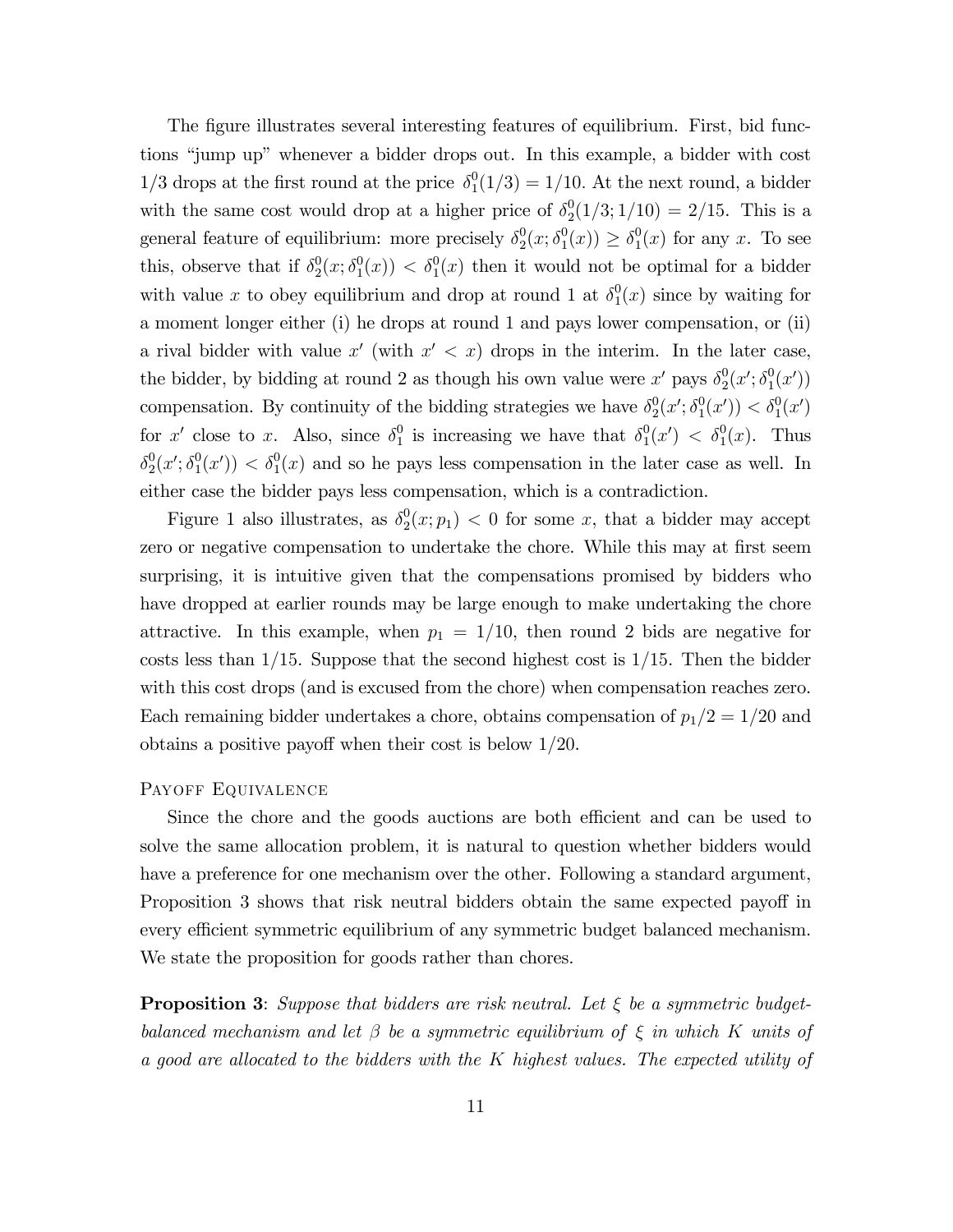a bidder with value x is

$$
\frac{K}{N}E\left[Z_{N-K}^{(N)}\right]+\int_0^xH_{N-K}^{(N-1)}(z)dz,
$$

and is independent of  $\xi$ , where  $H_{N-K}^{(N-1)}(z)$  is the probability that the  $N-K$ -th lowest of  $N-1$  values is less than z.

The problem of allocating  $K$  chores among  $N$  bidders can be solved by either a chore auction (with  $N - K$  rounds and one bidder excused from the chore at each round) or a goods auction with  $N - K$  goods (with K rounds and one bidder assigned a chore at each round).<sup>5</sup> Since the requirements of Proposition 3 are met, i.e., the chore and goods auctions are each symmetric and budget balanced, then the auctions are payoff equivalent at efficient and symmetric equilibria.

**Corollary 1:** Suppose there are N bidders. The chore auction with K chores is payoff equivalent to the goods auction with  $N - K$  goods.

**Example 2.** To illustrate the payoff equivalence of the chore and goods auctions, consider the goods auction when  $N = 2$ ,  $K = 1$ , and  $x_1, x_2 \sim U[0, 1]$ . The equilibrium bid function is

$$
\beta_1(x) = \frac{1}{3}x + \frac{1}{6}.
$$

A bidder with value x receives compensation of  $\beta_1(x)$  if  $x < Z_1^{(1)}$ , and he obtains the good and pays compensation of  $\beta_1(Z_1^{(1)})$  $\binom{1}{1}$  if  $x > Z_1^{(1)}$ . His expected payoff is

$$
\beta_1(x) \Pr(x \le Z_1^{(1)}) + \left(x - E[\beta_1(Z_1^{(1)}) | x \ge Z_1^{(1)}]\right) \Pr(x \ge Z_1^{(1)})
$$
  
=  $\left(\frac{1}{3}x + \frac{1}{6}\right)(1 - x) + (x - \frac{x}{6} - \frac{1}{6})x$   
=  $\frac{1}{2}x^2 + \frac{1}{6}$ .

The good can also be allocated via a chore auction in which the chore for a bidder is to surrender his claim to the good. The equilibrium bid function is then

$$
\delta_1(x) = \frac{1}{3}x.
$$

 ${}^{5}$ In the later case, the "good" is to be excused from the chore and thus a bidder who surrenders his claim to the good must undertake the chore.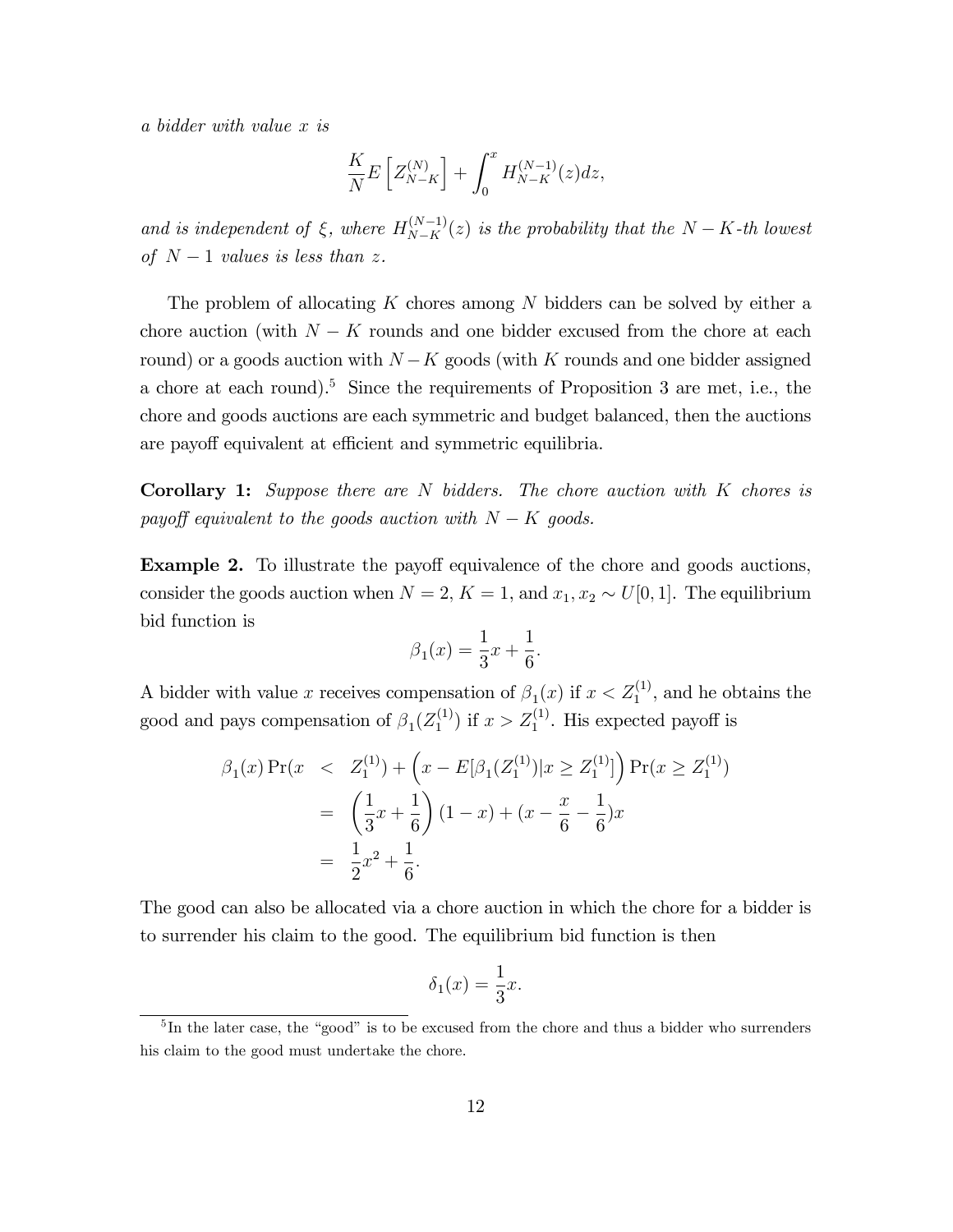Consider again the payoff of a bidder whose value is x. If  $x > Y_1^{(1)}$ , the bidder drops first, he is excused from the chore (i.e., he retains his claim to the good), he pays compensation of  $\delta_1(x)$ , and has a payoff of  $x - \delta_1(x)$ . If  $x < Y_1^{(1)}$ , then his rival drops first and the bidder undertakes the chore (i.e., surrenders his claim) and receives compensation of  $\delta_1(Y_1^{(1)}$  $\binom{1}{1}$ . His expected payoff is

$$
(x - \delta_1(x)) \Pr(x > Y_1^{(1)}) + E[\delta_1(Y_1^{(1)})|x \le Y_1^{(1)}] \Pr(x \le Y_1^{(1)})
$$
  
=  $\left(x - \frac{1}{3}x\right) x + \left(\frac{1}{3} \frac{1+x}{2}\right) (1-x)$   
=  $\frac{2}{3}x^2 + \frac{1-x^2}{6}$   
=  $\frac{1}{2}x^2 + \frac{1}{6}$ .

Thus direct calculation establishes that a bidder with value  $x$  obtains the same payoff in both auctions, in this example.

## 3.2 Risk Averse Bidders

Proposition 4 characterizes equilibrium in the chore and goods auctions when bidders have constant absolute risk aversion (CARA).

**Proposition 4:** Suppose that bidders are CARA risk averse with index of risk aversion  $\alpha > 0$ .

(P 4.1): The unique symmetric equilibrium for the chore auction in increasing and differentiable strategies is given, for  $t = 1, \ldots, N - K$ , by

$$
\delta_t^{\alpha}(x; \mathbf{p}_{t-1}) = \frac{N-t}{(N-t+1)\alpha} \ln \left( S_t^{\alpha}(x) \right) - \frac{1}{N-t+1} \sum_{i=1}^{t-1} p_i,
$$

where

$$
S_{N-K}^{\alpha}(x) = E\left[e^{\alpha Y_{N-K}^{(N)}} | Y_{N-K-1}^{(N)} > x > Y_{N-K}^{(N)}\right]
$$

and, for  $t < N - K$ ,  $S_t^{\alpha}(x)$  is defined recursively as

$$
S_t^{\alpha}(x) = E\left[\left(S_{t+1}^{\alpha}(Y_t^{(N)})\right)^{\frac{N-t-1}{N-t}} | Y_{t-1}^{(N)} > x > Y_t^{(N)}\right].
$$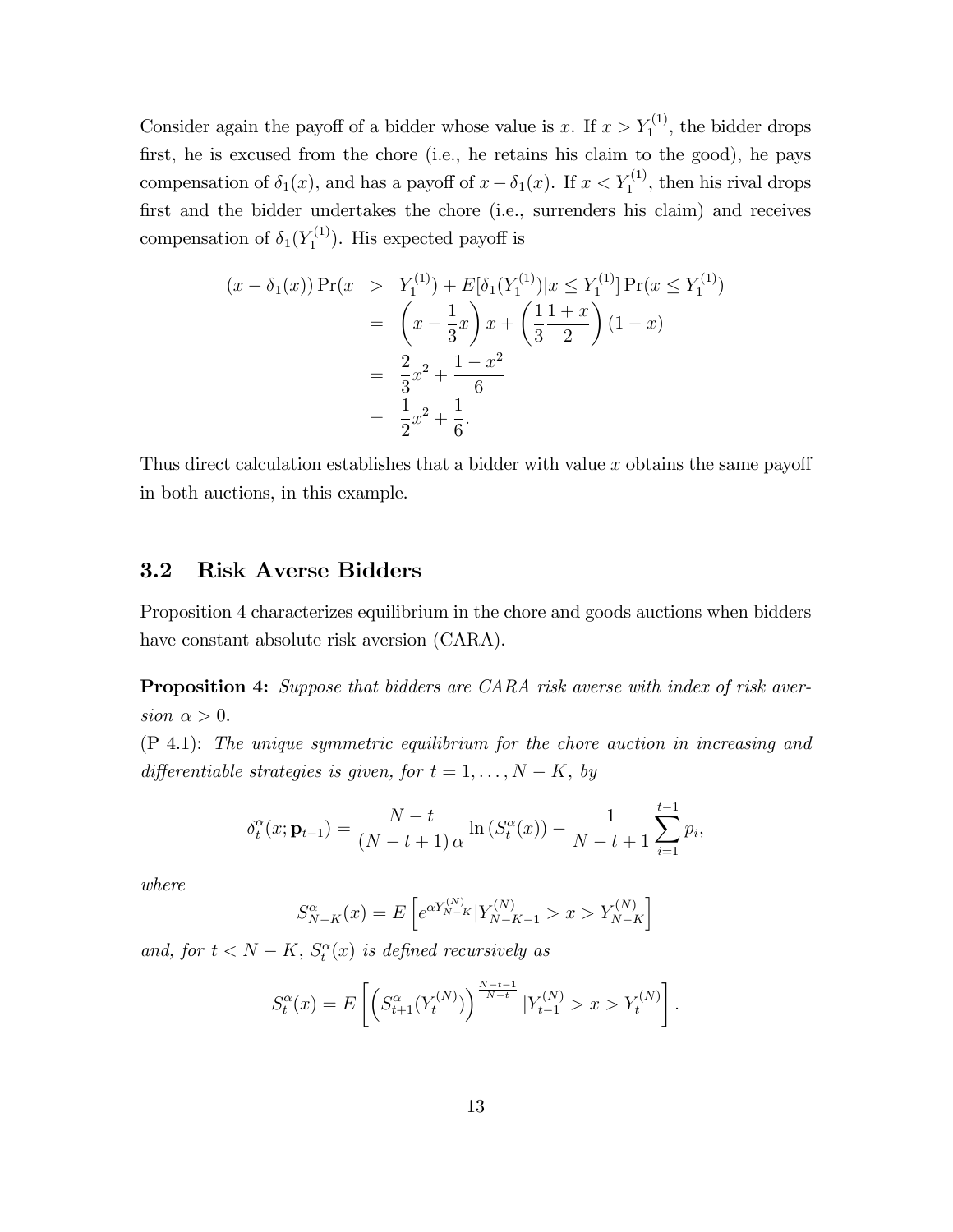(P 4.2): The unique symmetric equilibrium for the goods auction in increasing and differentiable strategies is given, for  $t = 1, \ldots, N - K$ , by

$$
\beta_t^{\alpha}(x; \mathbf{p}_{t-1}) = -\frac{N-t}{(N-t+1)\alpha} \ln(D_t^{\alpha}(x)) - \frac{1}{N-t+1} \sum_{i=1}^{t-1} p_i
$$

where

$$
D_{N-K}^{\alpha}(x) = E\left[e^{-\alpha Z_{N-K}^{(N)}} | Z_{N-K}^{(N)} > x > Z_{N-K-1}^{(N)}\right]
$$

and, for  $t < N - K$ ,  $D_k^{\alpha}(x)$  is defined recursively as

$$
D_t^{\alpha}(x) = E\left[ \left( D_{t+1}^{\alpha}(Z_t^{(N)}) \right)^{\frac{N-t-1}{N-t}} | Z_t^{(N)} > x > Z_{t-1}^{(N)} \right].
$$

In the remainder of this section we establish bounds on the CARA equilibrium bid functions and we compute the limiting equilibrium bid functions as bidders become infinitely risk averse.

### Bounds and Comparative Statics

Proposition 5 establishes bounds for the CARA bid function.

**Proposition 5:** For each  $\alpha > 0$  and  $t = 1, ..., N - K$ , the bid functions  $\delta_t^{\alpha}$  $_t^\alpha(x;{\bf p}_{t-1})$ and  $\beta_t^{\alpha}$  $_t^{\alpha}(x;{\bf p}_{t-1})$  satisfy

$$
\delta_t^0(x; \mathbf{p}_{t-1}) < \delta_t^\alpha(x; \mathbf{p}_{t-1}) < \gamma_t(x; \mathbf{p}_{t-1}) < \beta_t^\alpha(x; \mathbf{p}_{t-1}) < \beta_t^0(x; \mathbf{p}_{t-1}) \,\,\forall x \in (0, \bar{x})
$$

where

$$
\gamma_t(x; \mathbf{p}_{t-1}) \equiv \frac{K}{N-t+1} (x - \frac{1}{K} \sum_{i=1}^{t-1} p_i).
$$

The function  $\gamma_t$  provides an upper bound for bids in the chore auction and a lower bound for bids in the goods auction, and it has a natural interpretation. Consider the goods auction. The total surplus (as viewed by a bidder with value  $x$ ) at round t available to the bidders who remain in the auction is  $Kx - \sum_{i=1}^{t-1} p_i$ . The bound  $\gamma_t$ is an equal share of this surplus divided among the  $N - t + 1$  remaining bidders. In the goods auction, since  $\beta_t^{\alpha}$  $t_t^{\alpha}(x; \mathbf{p}_{t-1}) > \gamma_t(x; \mathbf{p}_{t-1}),$  a bidder demands compensation of at least this amount. A similar interpretation applies for the chore auction.

Figure 2 below illustrates Proposition 5 when values are distributed  $U[0, 1]$  and  $K = 3$  and  $N = 4$ . The equilibrium bid functions for the chore auction are in red (a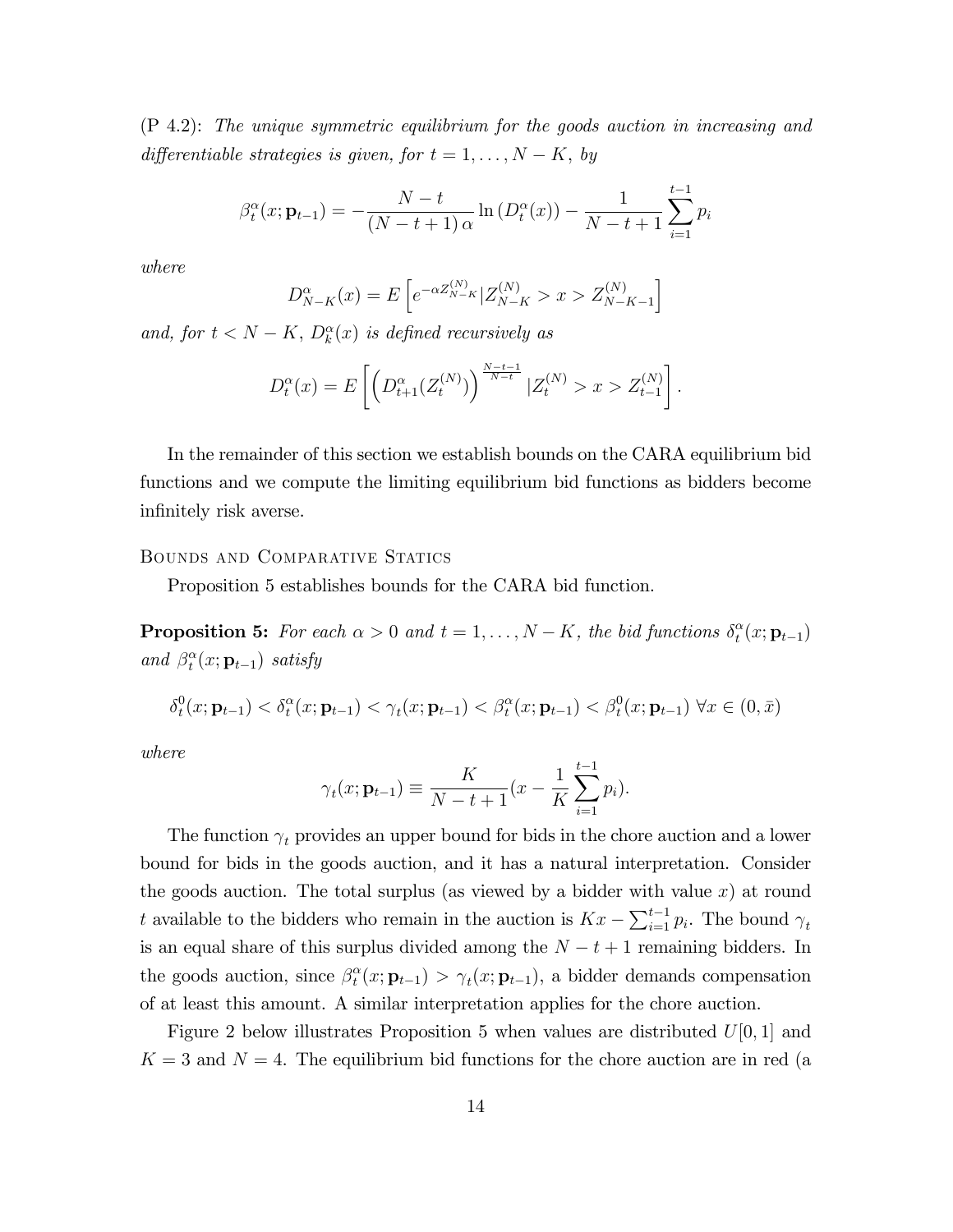solid line labelled  $\delta_1^0$  $_1^0(x)$  for  $\alpha = 0$ , and a dashed line labelled  $\delta_1^{10}$  $_{1}^{10}(x)$  for  $\alpha = 10$ ). The analogous bid functions for the goods auction are shown in green and are labelled  $\beta_1^0$  $_1^0(x)$  and  $\beta_1^{10}$  $_1^{10}(x)$ . The bound  $\gamma_1(x) = 3x/4$  is in black and lies in the center.



Fig. 2: Equilibrium bidding  $-\alpha = 0$ , and  $\alpha = 10$ , and maxmin perfect

Proposition 6 establishes that in the chore auction bidders drop out earlier and pay more compensation to be excused from the chore as they are more risk averse. In the goods auction, bidders also drop out earlier but receive less compensation for surrendering their claim to a unit of the good as they are more risk averse. Although the problems of allocating  $K$  chores or  $K$  goods are not equivalent, remarkably the chore and the goods auctions have the same equilibrium bid function in the limit as bidders become infinitely risk averse. (Recall that the problem of allocating  $K$  goods can be equivalently framed as a problem of allocating  $N - K$  chores.)

**Proposition 6:** For each t, the bid function  $\delta_t^{\alpha}$  $t^{\alpha}(x;{\bf p}_{t-1})$  is increasing in  $\alpha$ , the bid function  $\beta_t^{\alpha}$  $t^{\alpha}(x; \mathbf{p}_{t-1})$  is decreasing in  $\alpha$ , and both have  $\gamma_t(x; \mathbf{p}_{t-1})$  as their limit as  $\alpha$  $approaches$  infinity, i.e.,

$$
\lim_{\alpha \to \infty} \delta_t^{\alpha}(x; \mathbf{p}_{t-1}) = \lim_{\alpha \to \infty} \beta_t^{\alpha}(x; \mathbf{p}_{t-1}) = \gamma_t(x; \mathbf{p}_{t-1}) \ \forall x.
$$

The function  $\gamma_t$  will play an important role in the next section.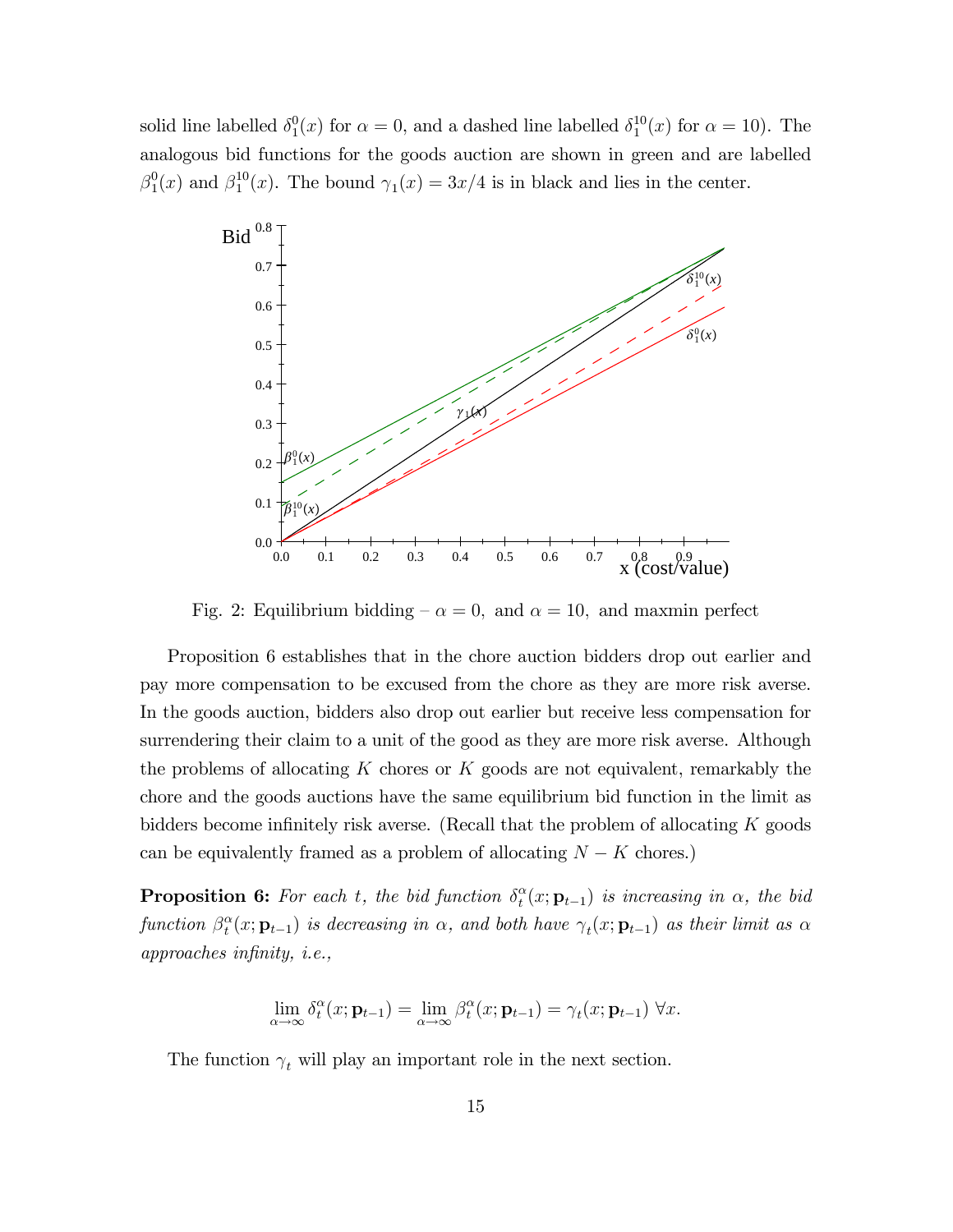# 4 Maxmin and Maxmin Perfect Strategies

In this section we take a decision-theoretic approach, and ask how bidders should behave in order to guarantee that they don't do "too badly." More precisely, we ask what strategy should a bidder follow in order to maximize his minimum payoff. For an active bidder at round t, let  $v_t(\mathbf{x}, \delta, \mathbf{p}_{t-1})$  be the bidder's payoff in the chore auction when  $\mathbf{x} = (x_i, x_{-i})$  is the profile of values,  $\boldsymbol{\delta} = (\delta^i, \delta^{-i})$  is the profile of strategies, and  $p_{t-1}$  is the sequence of dropout prices.

**Definition:** A strategy  $\delta^i$  guarantees bidder i with value  $x_i$  a payoff of  $\bar{v}_t$  at round t, given  $\mathbf{p}_{t-1}$ , if  $v_t((x_i, x_{-i}), (\delta^i, \delta^{-i}), \mathbf{p}_{t-1}) \ge \bar{v}_t \ \forall x_{-i}, \delta^{-i}$ .

Let  $\bar{v}_t(x_i, \mathbf{p}_{t-1})$  be the largest payoff that bidder i with value  $x_i$  can guarantee in round t given  $\mathbf{p}_{t-1}$ <sup>6</sup> Then  $\bar{v}_1(x_i, \mathbf{p}_0)$  is the largest payoff that bidder i with value  $x_i$ can guarantee at the start of the auction.

**Definition:** A strategy  $\bar{\delta}^i$  is a maxmin strategy for bidder i if  $\bar{\delta}^i$  guarantees  $\bar{v}_1(x_i, \mathbf{p}_0)$ for each  $x_i \in [0, \bar{x}].$ 

Proposition 7, which follows, shows that  $\bar{v}_1(x_i, \mathbf{p}_0) = -Kx_i/N$  for the chore auction. Itís easy to see that the strategy which calls for a bidder to drop out whenever the bid falls to  $Kx_i/N$  is a maxmin strategy: If a bidder drops, then he pays  $-Kx_i/N$ . If he never drops, it is because  $N - K$  rivals dropped at bids (and pay compensation) greater than  $Kx_i/N$ . The total compensation is thus at least  $(N-K)Kx_i/N$ , of which bidder i receives  $1/K$ -th. Hence he receives compensation of at least  $(N - K)x_i/N$ and his payoff is at least  $(N - K)x_i/N - x_i = -Kx_i/N$ . By the same reasoning, the same strategy is a maxmin strategy for the goods auction.

This strategy is simple in the sense that it does not depend on the prices at which rivals dropped at prior rounds. However, as the auction progresses, a bidder may be able to guarantee himself more than  $-Kx_i/N$ , e.g., if at round 1 a rival bidder drops at a bid above  $Kx_i/N$ . A maxmin perfect strategy maximizes a bidder's minimum payoff at every point along every path of play.

**Definition:** A strategy  $\bar{\delta}^i$  is a maxmin perfect strategy for bidder i if  $\bar{\delta}^i$  guarantees  $\bar{v}_t(x_i, \mathbf{p}_{t-1})$  for each  $t, x_i \in [0, \bar{x}],$  and  $\mathbf{p}_{t-1}$ .

<sup>&</sup>lt;sup>6</sup>Proposition 7 will establish that  $\bar{v}_t(x_i, \mathbf{p}_{t-1})$  is well defined.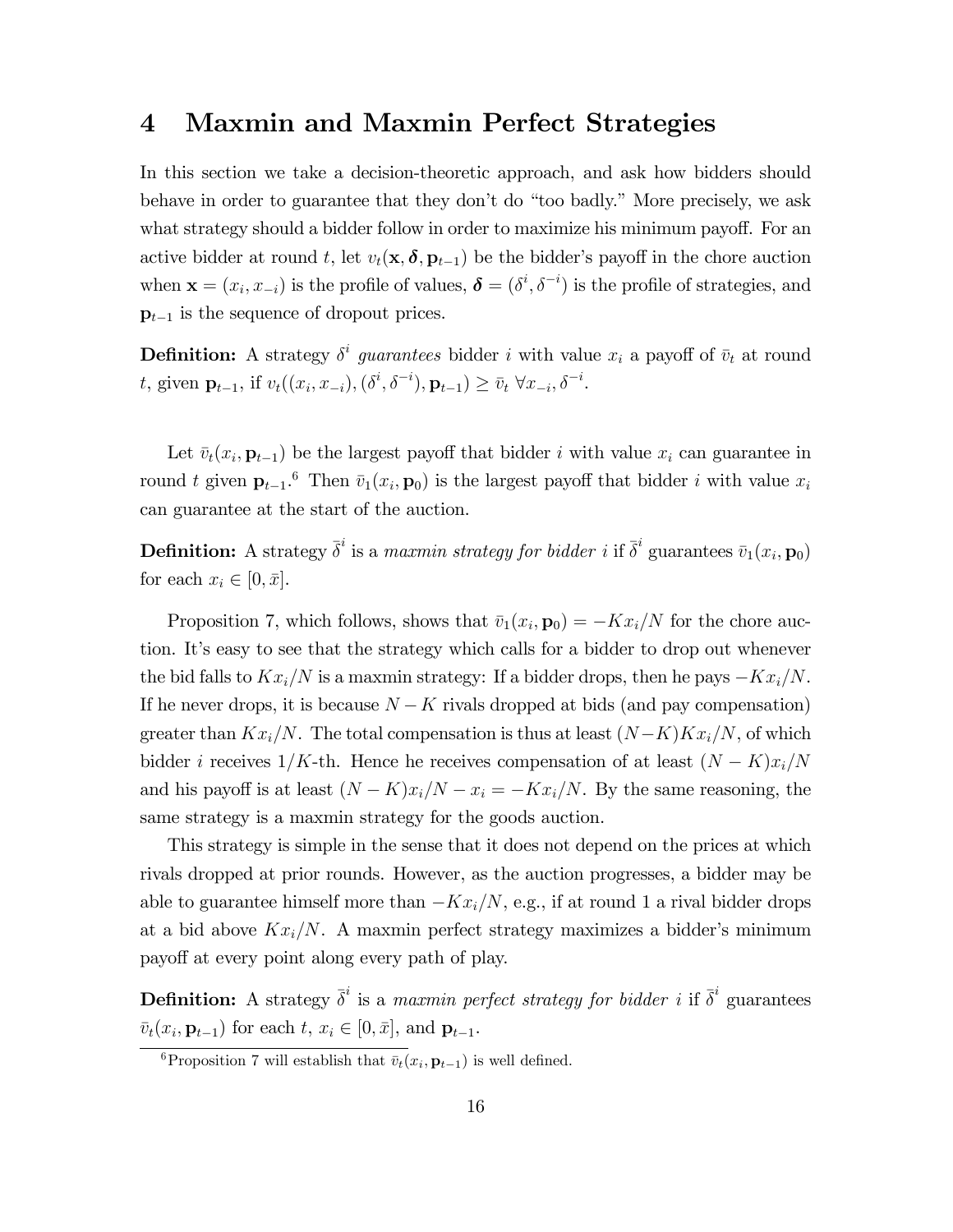Proposition 7 identifies the unique maxmin perfect strategy for the chore auction and shows that the same strategy is also the unique maxmin perfect strategy for the goods auction when N and K are the same in both cases.<sup>7</sup> The maxmin perfect strategy is, furthermore, the strategy identified in Proposition  $6$  as the limit of the equilibrium bid functions as bidders become infinitely risk averse.

**Proposition 7:** In both the chore auction with K chores and the goods auction with K goods, the strategy  $\gamma^i$ , given by

$$
\gamma_t^i(x_i; \mathbf{p}_{t-1}) = (Kx_i - \sum_{m=1}^{t-1} p_m)/(N - t + 1)
$$

for each  $t \in \{1, ..., N - K\}$ , and every  $x_i \in [0, \bar{x}]$  and  $\mathbf{p}_{t-1}$  is the unique maxmin perfect strategy. In the chore auction

$$
\bar{v}_t(x_i, \mathbf{p}_{t-1}) = -\gamma_t^i(x_i; \mathbf{p}_{t-1}),
$$

with  $\bar{v}_1(x_i, \mathbf{p}_0) = -Kx_i/N$ . In the goods auction

$$
\bar{v}_t(x_i, \mathbf{p}_{t-1}) = \gamma_t^i(x_i; \mathbf{p}_{t-1}),
$$

with  $\bar{v}_1(x_i, \mathbf{p}_0) = Kx_i/N$ .

The intuition for why the two auctions have the same maxmin perfect strategy is clear. Consider round  $N - K$  in the chore auction following drop out prices  $\mathbf{p}_{N-K-1}$ . A bidder with value  $x_i$  whose strategy calls for him to drop at price  $p$  either drops at price p (and obtains  $-p$ ) or a rival bidder drops at a higher price in which case he obtains a payoff of at least

$$
\frac{1}{K}p + \frac{1}{K} \sum_{m=1}^{N-K-1} p_m - x_i.
$$

The bidder maximizes his minimum payoff by choosing  $p$  to equate these two payoffs. Solving for p yields  $\gamma_{N-K}^i(x_i; \mathbf{p}_{t-1}).$ 

In the goods auction, by contrast, a bidder whose strategy calls for him to drop at price p either drops at price p (and obtains  $p$ ) or a rival bidder drops at a lower price in which case he wins the item and he obtains a payoff of at least

$$
x_i - \frac{1}{K}p - \frac{1}{K} \sum_{m=1}^{N-K-1} p_m.
$$

<sup>&</sup>lt;sup>7</sup>When N and K are the same, these two auctions solve different problems. As noted in the Introduction, allocating K chores can be reframed as allocating  $N - K$  goods.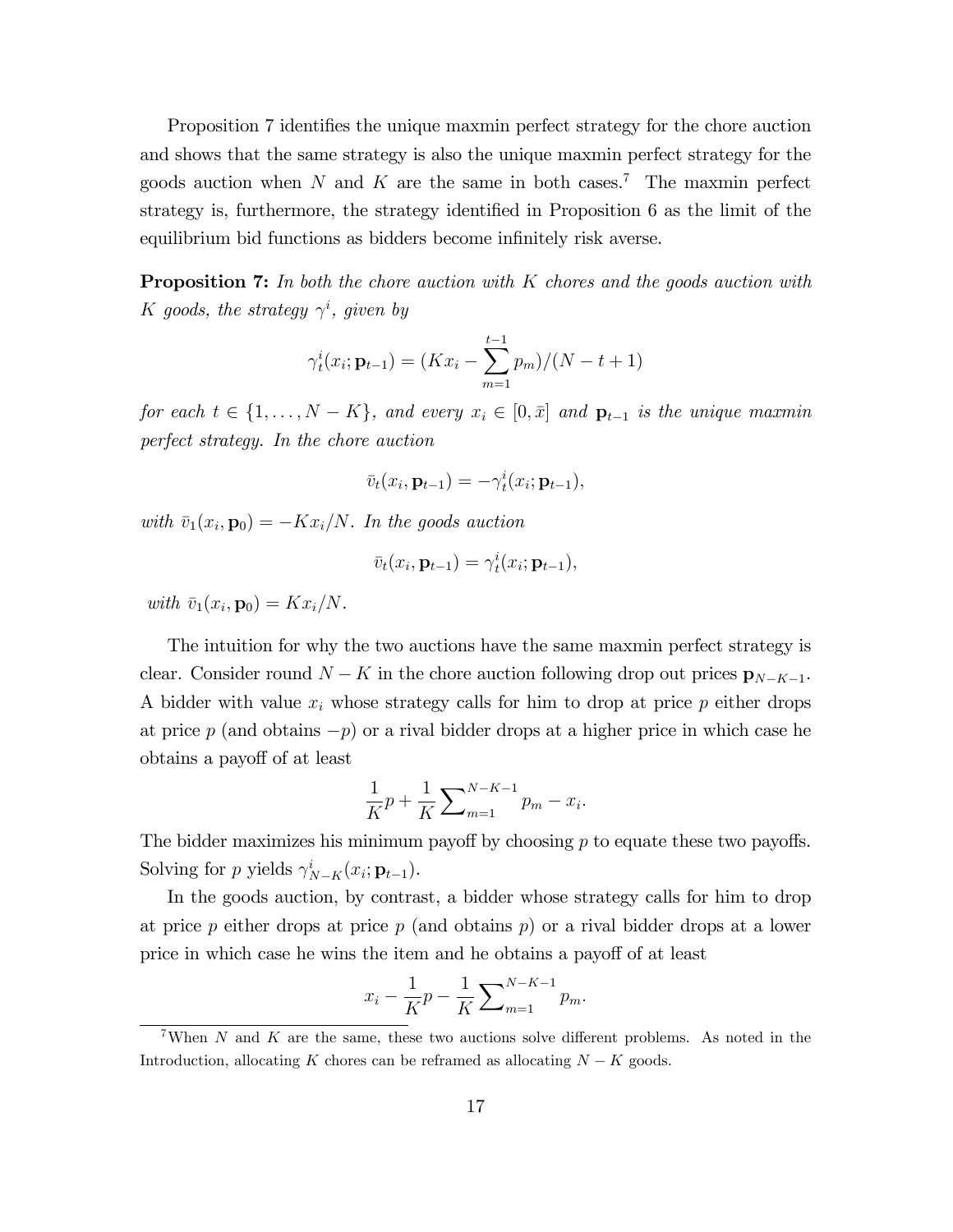Again, the bidder maximizes his minimum payoff by choosing  $p$  to equate these two payoffs. It is immediate that the same  $p$  maximizes the bidder's minimum payoff in both the chore auction and the goods auction in the last round. An induction argument establishes the proposition.

An implication of Proposition 7 is that participation in the chore auction is individually rational if the alternative is the random assignment of chores. To see this, note that a bidder's equilibrium payoff must be at least the certain payoff he can guarantee himself in round 1, i.e., at least  $u(-Kx_i/N)$ . By the concavity of u and since  $u(0) = 0$ , we have

$$
u\left(\frac{K}{N}(-x_i)\right) = u\left(\frac{K}{N}(-x_i) + (1 - \frac{K}{N})(0)\right) \ge \frac{K}{N}u(-x_i) + (1 - \frac{K}{N})u(0).
$$

Hence a bidder's equilibrium payoff is at least  $Ku(-x_i)/N$ , the expected payoff obtained if chores are allocated randomly. The symmetric argument establishes the individual rationality of the goods auction.

# 5 Relating Non-cooperative and Cooperative Solutions

In this section we relate the equilibrium allocations of the ascending clock goods auction and the descending clock chore auction to the Shapley value allocations of two cooperative games. A cooperative game is defined by a set of players  $I = \{1, \ldots, N\}$ and a characteristic function  $v: 2^I \to \mathbb{R}^+$ , where  $v(S)$  is the value of coalition S. We consider two characteristic functions. For the *pessimistic characteristic function*, denoted by  $v$ , the value of coalition  $S$  is

$$
\underline{v}(S) = \begin{cases} 0 & \text{if } K \le N - |S| \\ \sum_{m=N-K+1}^{|S|} z_m^{(S)} & \text{if } K > N - |S|, \end{cases}
$$

where  $z_1^{(S)} \leq \ldots \leq z_{|S|}^{(S)}$  $\binom{S}{|S|}$ . For the *optimistic characteristic function*, denoted by  $\bar{v}$ , the value of coalition S is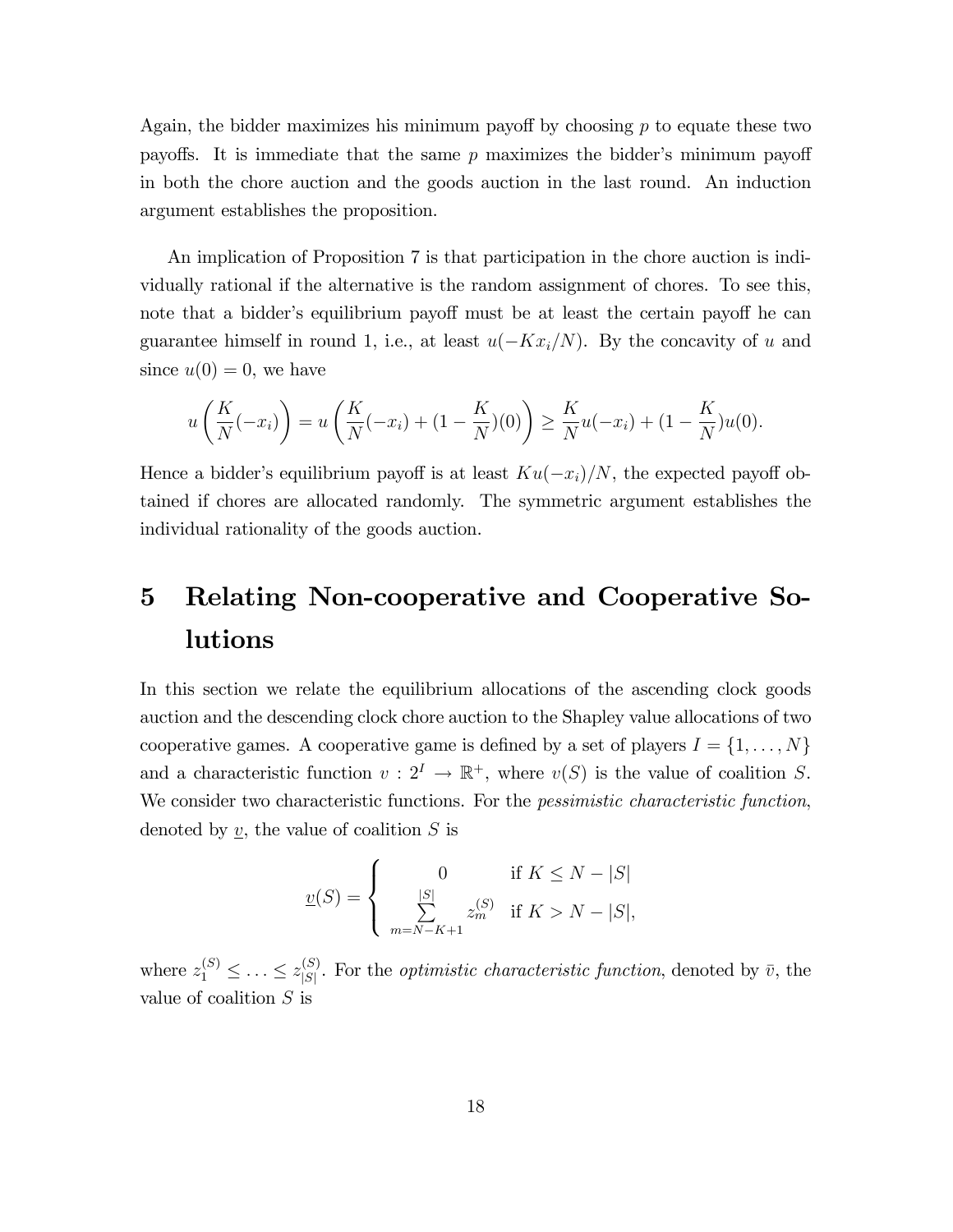$$
\overline{v}(S) = \begin{cases} \sum_{m=1}^{K} y_m^{(S)} & \text{if } K < |S| \\ \sum_{m=1}^{|S|} y_m^{(S)} & \text{if } K \ge |S|, \end{cases}
$$

where  $y_1^{(S)} \ge ... \ge y_{|S|}^{(S)}$  $\frac{S}{|S|}$ .

The interpretation is a follows: For the pessimistic characteristic function  $\underline{v}$ , a coalition S receives units only after each member of the complementary coalition receives a unit. If the complementary coalition has  $K$  or more members, then  $S$ receives no units and  $\underline{v}(S) = 0$ . If the complementary coalition has fewer than K members then S receives  $K - (N - |S|)$  units. For the optimistic characteristic function  $\overline{v}$ , by contrast, coalition S receives units first, i.e., it receives min $\{ |S|, K \}$ units. In both cases, units allocated to  $S$  are allocated efficiently among its members, i.e., to the members of S with the highest values. Clearly,  $\underline{v}(S) \le \overline{v}(S)$  for any S and  $\underline{v}(N) = \overline{v}(N).$ 

In a cooperative game with characteristic function  $v$ , the Shapley value of a player i is

$$
\phi_i(v) = \sum_{S \subseteq I} \frac{(|S| - 1)!(N - |S|)!}{N!} [v(S) - v(S\setminus\{i\})].
$$

Define  $\underline{\phi}_i = \phi_i(\underline{v})$  and  $\overline{\phi}_i = \phi_i(\overline{v})$ . We refer to  $\underline{\phi}_i$  and  $\overline{\phi}_i$ , respectively, as the *strate*gic and the *normative* Shapley values of player i. A player's Shapley value can be interpreted as his expected marginal contribution when the grand coalition is formed by adding players in a random order. We refer to the strategic Shapley value allocation as (i) the efficient assignment of the K items among the N players and (ii) the associated transfers which yields the strategic Shapley payoff to each player. The normative Shapley value allocation is defined similarly.

## The Core and the Anti-core

Given a cooperative game  $(I, v)$ , the payoff vector  $(\pi_1, \ldots, \pi_N)$  is in the *core-v* if (i)  $\sum_{i=1}^{N} \pi_i = v(I)$  and (ii) for every  $S \in 2^N$  we have that  $\sum_{i \in S} \pi_i \ge v(S)$ . The payoff vector  $(\pi_1, \ldots, \pi_N)$  is in the *anti-core-v* if (i)  $\sum_{i=1}^N \pi_i = v(I)$  and (ii) for every  $S \in 2^N$  we have that  $\sum_{i \in S} \pi_i \le v(S)$ .

The core- $\underline{v}$  has a strategic interpretation: If a payoff vector  $(\pi_1, \ldots, \pi_N)$  is not in the core-<u>v</u>, then there is a coalition S such that  $\sum_{i\in S}\pi_i < v(S)$ . Such a payoff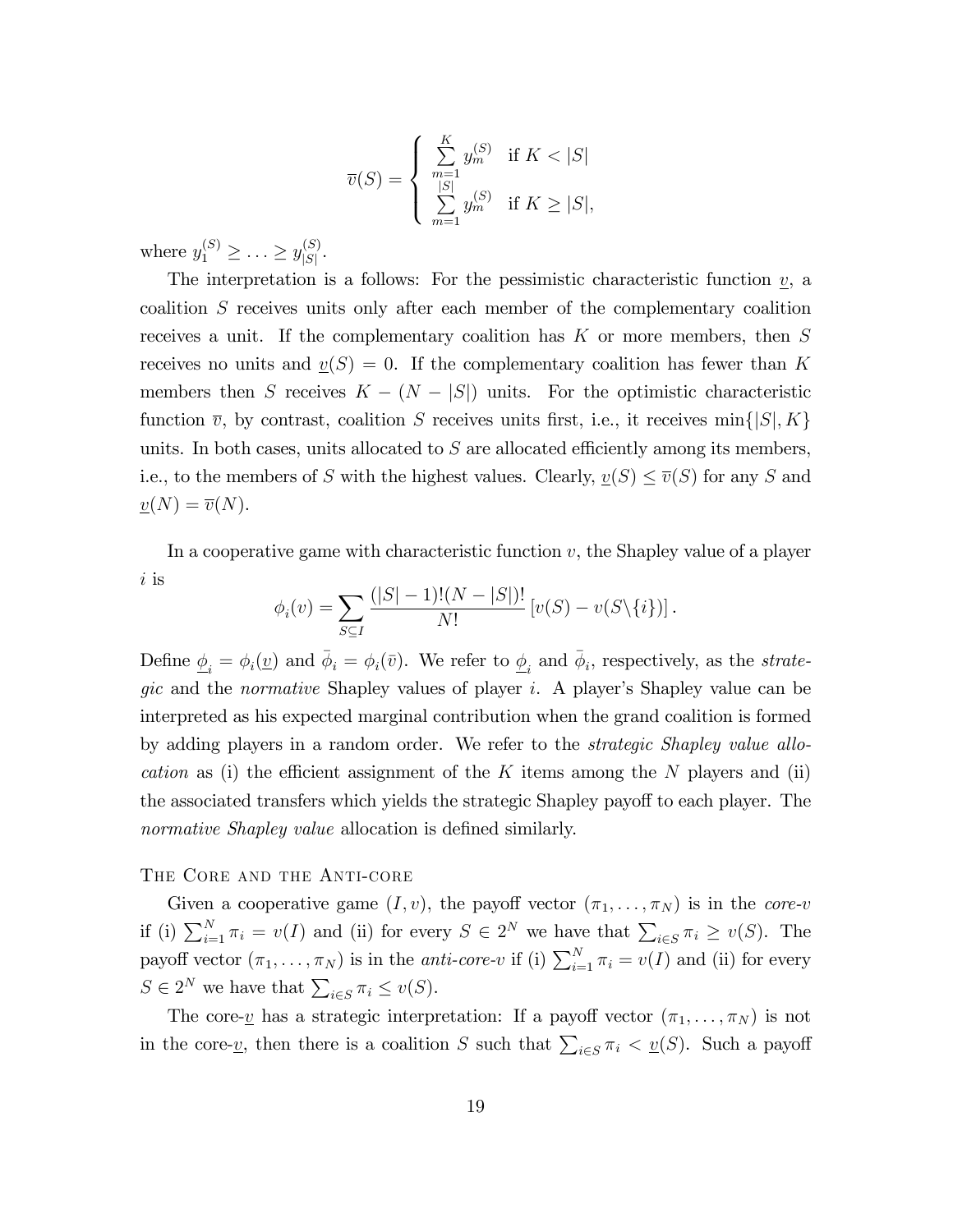vector would be blocked by the members of  $S$  since the coalition can guarantee its members  $v(S)$  even when it receives units only after every member of the complementary coalition has received a unit. By contrast, the anti-core- $\bar{v}$  has a normative interpretation: If a payoff vector  $(\pi_1, \ldots, \pi_N)$  is not in the anti-core- $\bar{v}$ , then there is a coalition S such that  $\sum_{i\in S} \pi_i > \bar{v}(S)$ . Such a payoff vector is unfair as the members of S not only receive units before members of the complementary coalition, but they also receive a subsidy from the complementary coalition. The complementary coalition would object.

Write  $\underline{\phi} = (\phi_1(\underline{v}), \dots, \phi_N(\underline{v}))$  and  $\overline{\phi} = (\phi_1(\overline{v}), \dots, \phi_N(\overline{v}))$ . Note that  $\underline{\phi}$  and  $\overline{\phi}$  are, respectively, the barycenter of the core- $\underline{v}$  and anti-core- $\overline{v}$ , as can be seen in the figures below.<sup>8</sup>

## THE CORE AND ANTI-CORE WHEN N=3

To illustrate these concepts, consider allocating a single item to one of three players, A, B, and C, whose values are  $x_A = 3/4$ ,  $x_B = 1/2$ , and  $x_C = 1/4$ . The table below provides the constraints that define the core- $\underline{v}$  and the anti-core- $\overline{v}$ .

| $S_{-}$       | Anti-core- $\bar{v}$          | $Core-v$                      |
|---------------|-------------------------------|-------------------------------|
| ${1}$         | $\pi_A \leq 3/4$              | $\pi_A \geq 0$                |
| $\{2\}$       | $\pi_B \leq 1/2$              | $\pi_B \geq 0$                |
| $\{3\}$       | $\pi_C \leq 1/4$              | $\pi_C \geq 0$                |
| $\{1,2\}$     | $\pi_A + \pi_B \leq 3/4$      | $\pi_A + \pi_B \geq 0$        |
| $\{1,3\}$     | $\pi_A + \pi_C \leq 3/4$      | $\pi_A + \pi_C \geq 0$        |
| $\{2,3\}$     | $\pi_B + \pi_C \leq 1/2$      | $\pi_B + \pi_C \geq 0$        |
| $\{1, 2, 3\}$ | $\pi_A + \pi_B + \pi_C = 3/4$ | $\pi_A + \pi_B + \pi_C = 3/4$ |

Table 1: Core- $\underline{v}$  and anti-core- $\overline{v}$  when  $K = 1$ 

Figure 3 shows the core- $\underline{v}$  and anti-core- $\overline{v}$ . The normative Shaply value is  $(\overline{\phi}_A, \overline{\phi}_B, \overline{\phi}_C)$  =

<sup>8</sup>This follows from Shapley (1971, Theorem 7) and the concavity (convexity) of the cooperative game with charateristic function  $\bar{v}$  (*v*).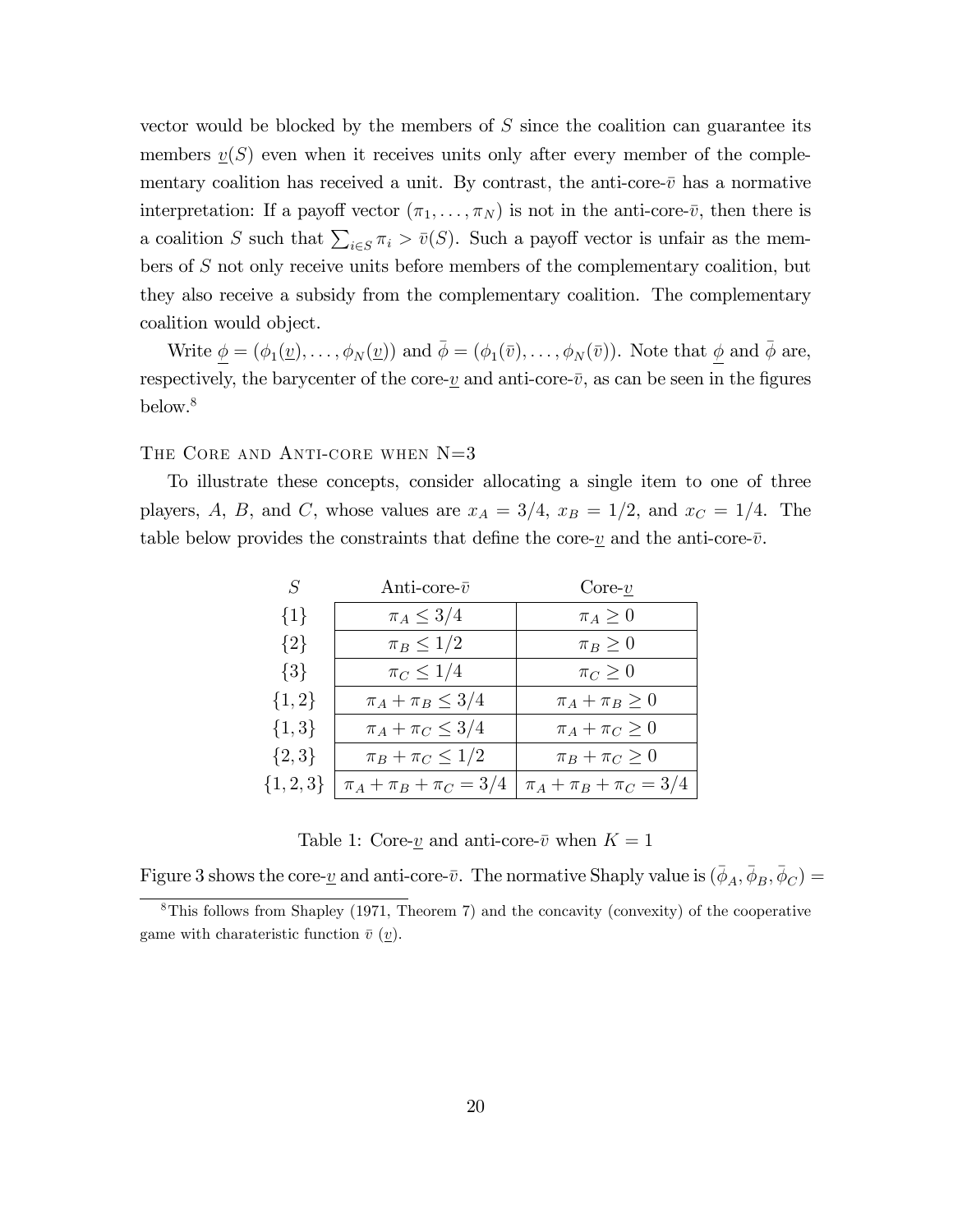

 $(11/24, 5/24, 2/24)$ , and the strategic Shapley value is  $(\underline{\phi}_A, \underline{\phi}_B, \underline{\phi}_C) = (1/4, 1/4, 1/4)$ .

Figure 3: Core and Anti-Core,  $N = 3$  and  $K = 1$ 

Table 2 provides the constraints that define the core- $\underline{v}$  and the anti-core- $\overline{v}$  when two units are allocated to players A, B, and C.

| $\pi_A \leq 3/4$<br>${1}$<br>$\pi_A \geq 0$<br>$\pi_B \leq 1/2$<br>$\{2\}$<br>$\pi_B \geq 0$<br>$\pi_C \leq 1/4$<br>$\{3\}$<br>$\pi_C \geq 0$<br>$\{1,2\}$<br>$\pi_A + \pi_B \leq 5/4$<br>$\pi_A + \pi_B \geq 3/4$ | $S_{-}$   | Anti-Core- $\bar{v}$   | $Core-v$                 |
|--------------------------------------------------------------------------------------------------------------------------------------------------------------------------------------------------------------------|-----------|------------------------|--------------------------|
|                                                                                                                                                                                                                    |           |                        |                          |
|                                                                                                                                                                                                                    |           |                        |                          |
|                                                                                                                                                                                                                    |           |                        |                          |
|                                                                                                                                                                                                                    |           |                        |                          |
|                                                                                                                                                                                                                    | $\{1,3\}$ | $\pi_A + \pi_C \leq 1$ | $\pi_A + \pi_C \geq 3/4$ |
| $\{2,3\}$<br>$\pi_B + \pi_C \leq 3/4$<br>$\pi_B + \pi_C \geq 1/2$                                                                                                                                                  |           |                        |                          |
| $\{1, 2, 3\}$<br>$\pi_A + \pi_B + \pi_C = 5/4$<br>$\pi_A + \pi_B + \pi_C = 5/4$                                                                                                                                    |           |                        |                          |

Table 2: Core- $\underline{v}$  and Anti-core- $\overline{v}$  when  $K=2$ 

Figure 4 shows the core- $\underline{v}$  and anti-core- $\overline{v}$ . The normative Shapley value is  $(\overline{\phi}_A, \overline{\phi}_B, \overline{\phi}_C)$  =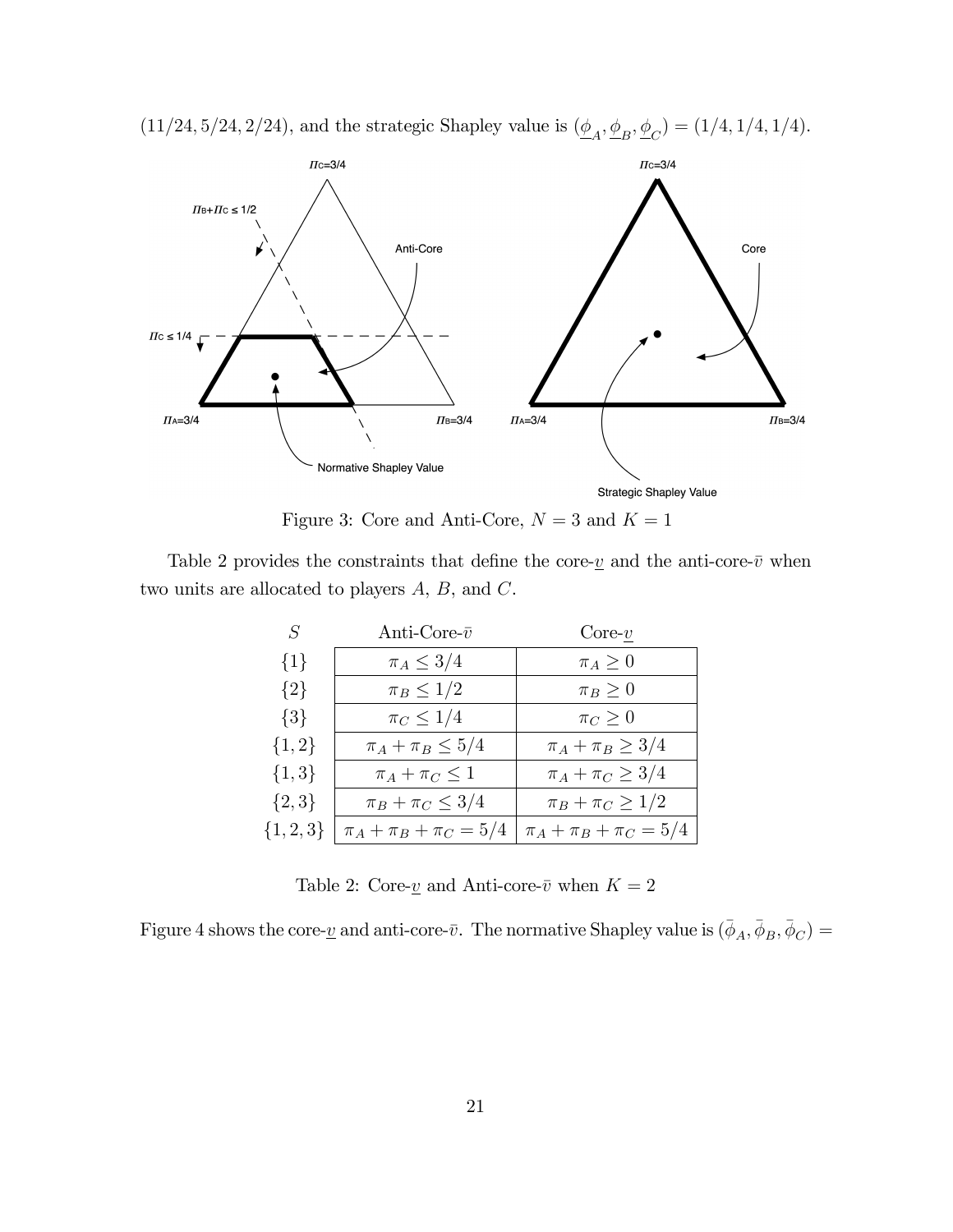

 $(8/12, 5/12, 2/12)$ , and the strategic Shapley value is  $(\underline{\phi}_A, \underline{\phi}_B, \underline{\phi}_C) = (4/8, 3/8, 3/8)$ .

Figure 4: Core- $\underline{v}$  and Anti-Core- $\overline{v}$ ,  $N = 3$  and  $K = 2$ 

## Maxmin Perfect Bidding

We now relate the equilibrium allocations that result under maxmin perfect bidding in the ascending clock goods auction and descending clock chore auction to, respectively, the normative and strategic Shapley value allocations. We compare an ascending clock goods auction with K goods, which completes in  $N - K$  rounds, to the descending clock chore auction which allocates  $K$  goods. The chore auction has  $\overline{K} = N - K$  chores and completes in K rounds. For example, if  $N = 3$  and  $K = 1$ , then the goods auction runs for two rounds with, at each round, a bidder surrendering his claim for the good; the last remaining bidder obtains the good and pays compensation to the bidders who dropped out. In the chore auction that allocates one good there are two chores (where a chore is to give up a unit of the good). The chore auction runs for one round where the bidder who drops is excused from the chore and thus keeps the unit of the good.

**Proposition 8:** (i) Suppose that K units of a good are allocated to N bidders via a descending clock chore auction (with  $\bar{K}$  chores). If each bidder follows their maxmin perfect bidding strategy, then each bidder obtains his strategic Shapley value allocation associated with  $\phi$ .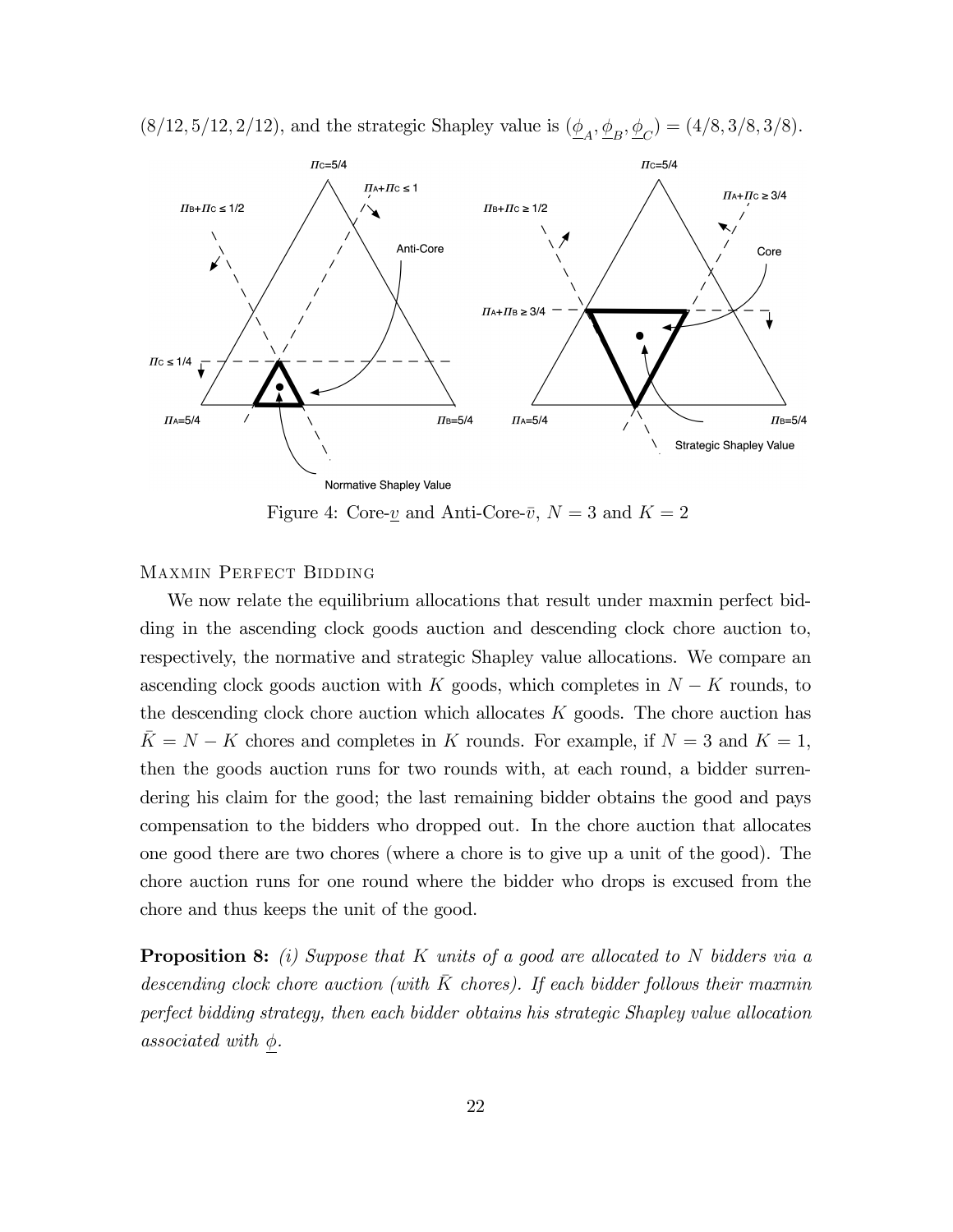(ii) Suppose that K units of a good are allocated to N bidders via an ascending clock goods auction (with K goods). If each bidder follows his maxmin perfect bidding strategy, then each bidder obtains his normative Shapley value allocation associated with  $\phi$ .

Example 2: We illustrate Proposition 8 when allocating a single unit of the good among three bidders  $(A, B, \text{ and } C)$  whose values are  $x_A = 3/4$ ,  $x_B = 1/2$ , and  $x_C = 1/4$ . The maxmin perfect bid functions are given in Proposition 7.

Ascending Clock Goods Auction (with one good): At round 1, bidder C drops out at  $p_1 = \frac{1}{3}$  $\frac{1}{3}x_C$  and receives compensation of 1/12. At round 2, bidder B drops out at  $p_2 = \frac{1}{2}$  $rac{1}{2}x_B - \frac{1}{2}$  $\frac{1}{2}p_1$  and receives compensation of 5/24. Bidder A wins the good, pays compensation  $p_1 + p_2 = 7/24$ , and obtains a payoff of  $3/4 - 7/24 = 11/24$ . This allocation is the normative Shapley value allocation.

Descending Clock Chore Auction (with two chores): At round 1, Bidder A drops out at  $p_1 = \frac{2}{3}$  $\frac{2}{3}x_A$ , is excused from the chore (i.e., wins the unit of the good), pays  $p_1 = 1/2$  compensation, and obtains a payoff of  $3/4 - 1/2 = 1/4$ . Bidders B and C each receive compensation of  $p_1/2$  and obtain payoffs of  $1/4$ . This is the strategic Shapley allocation.

# 6 Discussion

The present paper proposes two dynamic auctions for efficiently allocating chores and goods when participants have common obligations or claims. There are other auctions which solve these problems. Consider for example, a uniform price auction, to allocate K units of a good, in which the price ascends continuously and bidders choose a price at which to drop out. The auction ends when the  $N - K$ -th bidder drops. If the auction ends a price  $p$ , then every bidder who dropped receives compensation  $p$  and therefore obtains the same payoff; each of the  $K$  remaining bidders receives a unit of the good and pays compensation  $(N - K)p/K$ . When bidders are risk neutral, this auction is payoff equivalent to both the ascending clock goods auction and the descending clock chore auction, but this auction can not generate the Shapley value allocation even under maxmin bidding since in the Shapley allocation bidders with different types obtain different payoffs.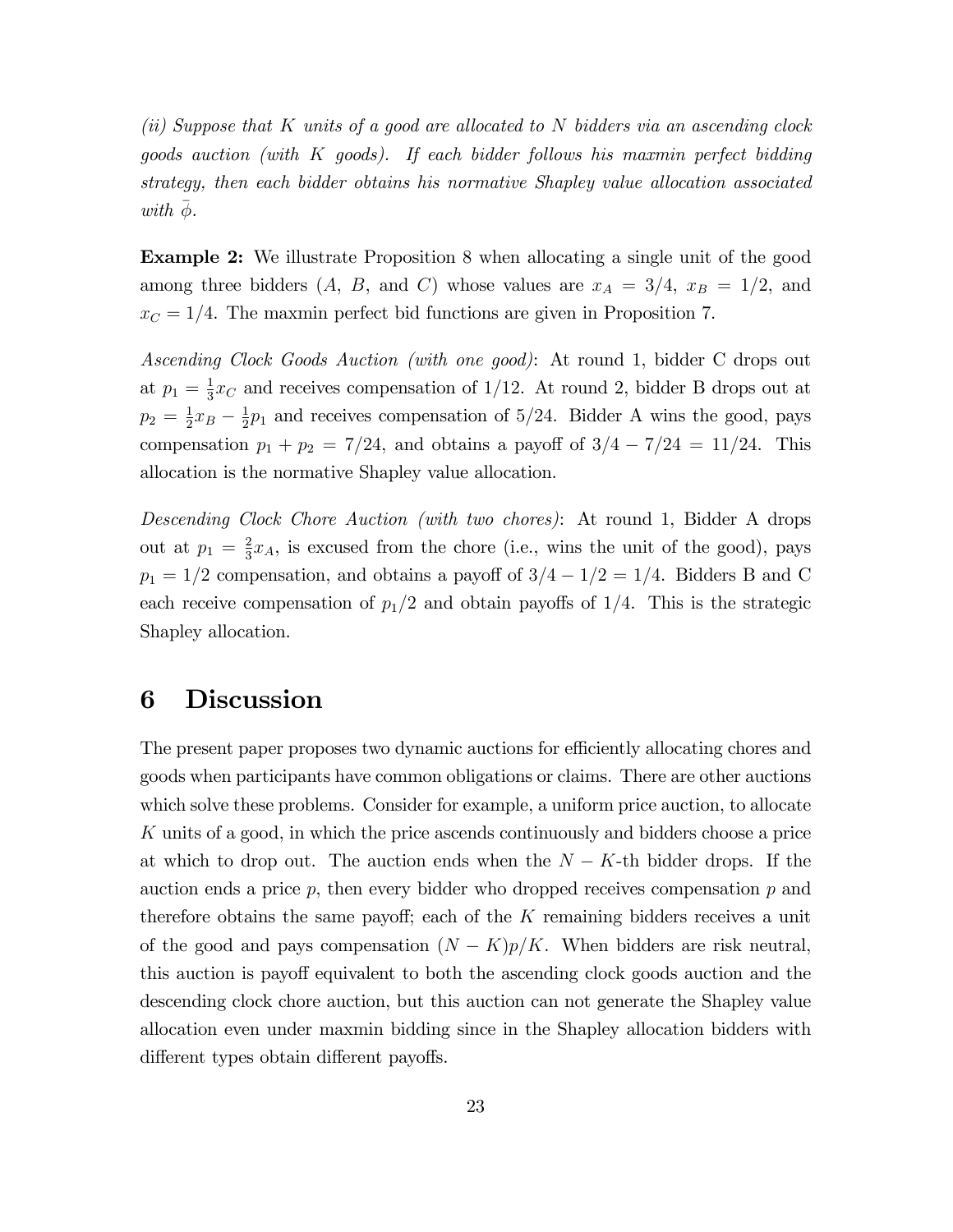# 7 Appendix

This appendix contains the statement of Proposition 1', which provides necessary and sufficient conditions for the goods auction and is the analog to Proposition 1 in the body of the paper for the chore auction. It also contains the proofs for our results on the chore auction. The proofs for the goods auction are symmetric to the proofs for the chore auction, and are relegated to the Supplemental Appendix.<sup>9</sup>

**Proposition 1':** (i) Any symmetric equilibrium  $\beta$  of the goods auction in increasing and differentiable bidding strategies, satisfies the following system of differential equations:

$$
u'(\beta_{N-K}(x|\mathbf{p}_{N-K-1}))\beta'_{N-K}(x|\mathbf{p}_{N-K-1})
$$
  
=  $[u(\beta_{N-K}(x|\mathbf{p}_{N-K-1})) - u(x - \frac{1}{K}(\beta_{N-K}(x|\mathbf{p}_{N-K-1}) + \sum_{i=1}^{N-K-1} p_i))] \lambda_{N-K}^N(x),$ 

and, for  $t \in \{1, ..., N - K - 1\}$ , that

$$
u'(\beta_t(x; \mathbf{p}_{t-1})) \beta'_t(x; \mathbf{p}_{t-1})
$$
  
=  $[u(\beta_t(x; \mathbf{p}_{t-1})) - u(\beta_{t+1}(x; \mathbf{p}_{t-1}, \beta_t(x; \mathbf{p}_{t-1})))]\lambda_t^N(x),$ 

where

$$
\lambda_t^N(x) = (N - t) \frac{f(x)}{1 - F(x)}.
$$

(ii) If  $\beta = (\beta_1, \ldots, \beta_{N-K})$  is a solution to the system of differential equations in (i), then it is an equilibrium.

The proof of Proposition 1 follows.

**Proof of Proposition 1:** Let  $\delta = (\delta_1, \ldots, \delta_{N-K})$  be a symmetric equilibrium in increasing and differentiable strategies. For each  $t \leq N - K$ , let  $\pi_t(\hat{x}, x|\mathbf{y}_{t-1})$  be the expected payoff to a bidder with value x who in round t deviates from equilibrium and bids as though his value is  $\hat{x}$  (i.e., he bids  $\delta_t(\hat{x}|\mathbf{y}_{t-1})$ ), when  $\mathbf{y}_{t-1}$  is the profile of values of the  $t-1$  bidders to drop in prior rounds. In this case we will sometimes say the bidder "bids  $\hat{x}$ ". Since equilibrium is in increasing strategies, at any round t the sequence of dropout prices  $(p_1, \ldots, p_{t-1})$  reveals the  $t-1$  highest values  $y_{t-1} =$  $(y_1, \ldots, y_{t-1})$ , and hence we can condition  $\pi_t$  and  $\delta_t$  on  $\mathbf{y}_{t-1}$  rather than  $\mathbf{p}_{t-1}$ .

<sup>9</sup>See http://www.johnwooders.com/papers/DualAuctionsSupplementalAppendix.pdf.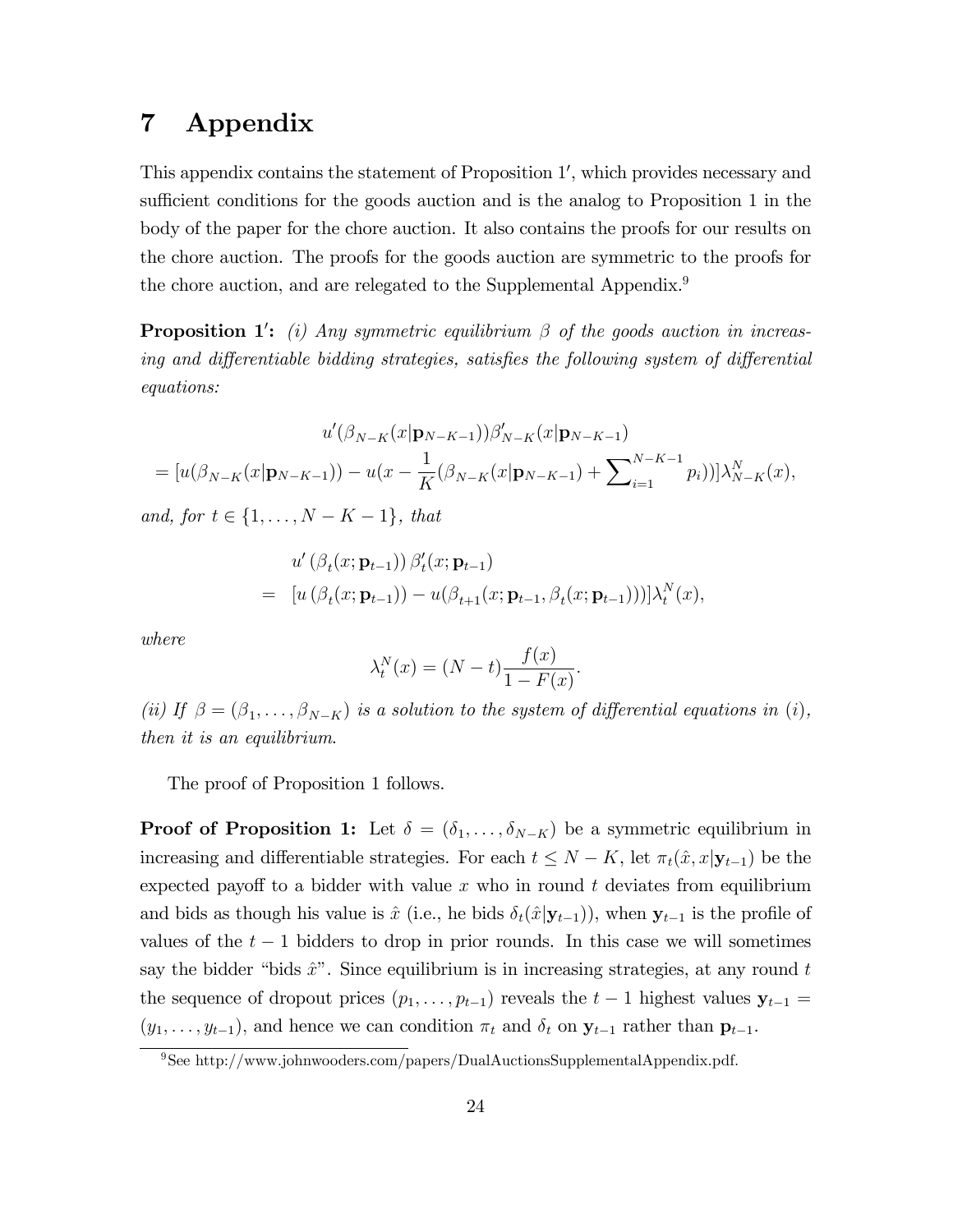Let

$$
\Pi_t(x|\mathbf{y}_{t-1}) = \pi_t(x,x|\mathbf{y}_{t-1})
$$

be the bidder's equilibrium payoff in round  $t$ . We establish the following two-part claim is true, which proves Proposition 1. For each  $t \in \{1, \ldots, N - K\}$  we have

- (a) For each  $y_{t-1}$ :
	- (a.i)  $\delta_t$  satisfies the differential equation given in Proposition 1(i).
	- (a.ii) if  $x \leq y_{t-1}$  then  $x \in \arg \max_{\hat{x}} \pi_t(\hat{x}, x|\mathbf{y}_{t-1}),$  i.e., it is optimal for each bidder to follow  $\delta_t$  in round t; if  $x > y_{t-1}$  then  $y_{t-1} \in \arg \max_{\hat{x}} \pi_t(\hat{x}, x|\mathbf{y}_{t-1}).$
- (b) For each  $y_{t-1}$ :

$$
\frac{d\Pi_t(x|\mathbf{y}_{t-1})}{dx} \leq 0.
$$

The proof is by induction. We first show the claim is true for round  $N - K$ . Let  $\mathbf{y}_{N-K-1}$  be arbitrary and consider an active bidder whose value is x but who bids as though it is  $\hat{x} \leq y_{N-K-1}$ . There are two cases to consider: (i)  $x \leq y_{N-K-1}$  and (ii)  $x > y_{N-K-1}.$ 

Case (i):  $x \leq y_{N-K-1}$ . With a bid of  $\hat{x} \leq y_{N-K-1}$ , if  $\hat{x} < y_{N-K}$  then a rival bidder drops out first at the price  $\delta_{N-K}(y_{N-K}|\mathbf{y}_{N-K-1})$ , the bidder undertakes the chore, and he receives compensation of

$$
\frac{1}{K}\left(\delta_{N-K}(y_{N-K}| \mathbf{y}_{N-K-1}) + \sum_{i=1}^{N-K-1} p_i\right).
$$

If  $\hat{x} > y_{N-K}$  then the bidder drops before any rival and he pays compensation  $\delta_{N-K}(\hat{x}|\mathbf{y}_{N-K-1})$ . Hence  $\pi_{N-K}(\hat{x}, x|\mathbf{y}_{N-K-1}) =$ 

$$
\int_{0}^{\hat{x}} u(-\delta_{N-K}(\hat{x}| \mathbf{y}_{N-K-1})) g_{N-K}^{(N-1)}(y_{N-K}| y_{N-K-1}) dy_{N-K}\n+\int_{\hat{x}}^{y_{N-K-1}} u\left(\frac{1}{K}\left(\delta_{N-K}(y_{N-K}| \mathbf{y}_{N-K-1}) + \sum_{i=1}^{N-K-1} p_i\right) - x\right) g_{N-K}^{(N-1)}(y_{N-K}| y_{N-K-1}) dy_{N-K}.
$$

Differentiating with respect to  $\hat{x}$  yields  $\partial \pi_{N-K}(\hat{x}, x|\mathbf{y}_{N-K-1})/\partial \hat{x} =$ 

$$
-u'(-\delta_{N-K}(\hat{x}|\mathbf{y}_{N-K-1}))\delta'_{N-K}(\hat{x}|\mathbf{y}_{N-K-1})G_{N-K}^{(N-1)}(\hat{x}|y_{N-K-1})
$$
  
+u(-\delta\_{N-K}(\hat{x}|\mathbf{y}\_{N-K-1}))g\_{N-K}^{(N-1)}(\hat{x}|y\_{N-K-1})  
-u\left(\frac{1}{K}\left(\delta\_{N-K}(\hat{x}|\mathbf{y}\_{N-K-1})+\sum\_{i=1}^{N-K-1}p\_i\right)-x\right)g\_{N-K}^{(N-1)}(\hat{x}|y\_{N-K-1}). \tag{1}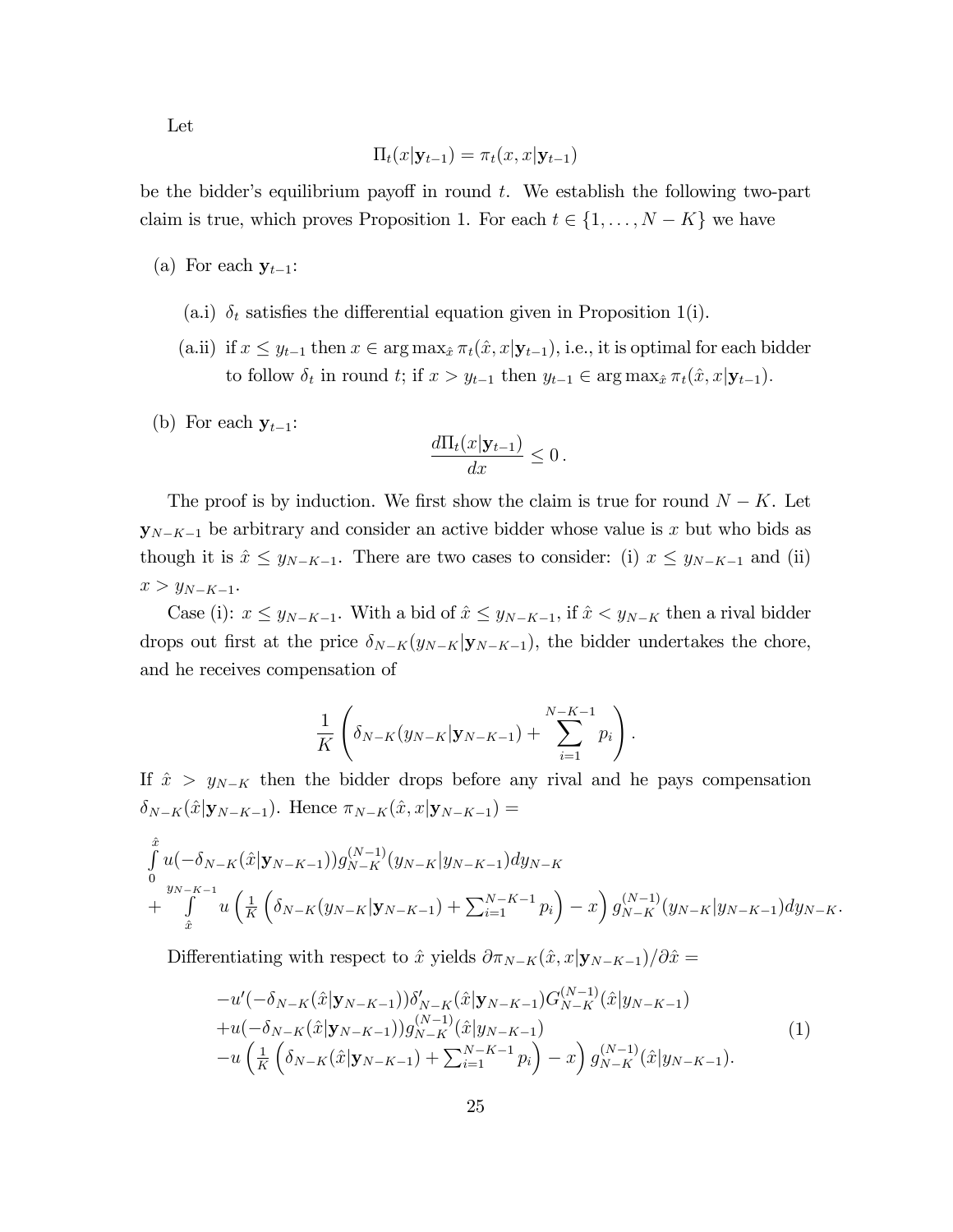A necessary condition for  $\delta$  to be an equilibrium is that  $\partial \pi_{N-K}(\hat{x}, x|\mathbf{z}_{K+1})/\partial \hat{x}|_{\hat{x}=x} = 0$ , i.e.,

$$
u'(-\delta_{N-K}(x|\mathbf{y}_{N-K-1}))\delta'_{N-K}(x|\mathbf{y}_{N-K-1})
$$
  
= 
$$
[u(-\delta_{N-K}(x|\mathbf{y}_{N-K-1})) - u\left(\frac{1}{K}(\delta_{N-K}(x|\mathbf{y}_{N-K-1}) + \sum_{i=1}^{N-K-1} p_i) - x\right)]\bar{\lambda}_{N-K}^{N}(x).
$$

where

$$
\frac{g_{N-K}^{(N-1)}(x|y_{N-K-1})}{G_{N-K}^{(N-1)}(x|y_{N-K-1})} = K \frac{f(x)}{F(x)} = \bar{\lambda}_{N-K}^{N}(x).
$$

Alternatively, since types can be inferred from dropout prices, we can write the necessary condition as

$$
u'(-\delta_{N-K}(x|\mathbf{p}_{N-K-1}))\delta'_{N-K}(x|\mathbf{p}_{N-K-1})
$$
  
=  $[u(-\delta_{N-K}(x|\mathbf{p}_{N-K-1})) - u\left(\frac{1}{K}(\delta_{N-K}(x|\mathbf{p}_{N-K-1}) + \sum_{i=1}^{N-K-1} p_i) - x\right)]\bar{\lambda}_{N-K}^{N}(x),$ 

which establishes (a.i) for  $t = N - K$ .

The necessary condition holds for all x and, in particular, it holds for  $x = \hat{x}$ , i.e.,

$$
u'(-\delta_{N-K}(\hat{x}|y_{N-K-1}))\delta'_{N-K}(\hat{x}|y_{N-K-1})
$$
  
= 
$$
[u(-\delta_{N-K}(\hat{x}|y_{N-K-1})) - u(\frac{1}{K}(\delta_{N-K}(\hat{x}|y_{N-K-1}) + \sum_{i=1}^{N-K-1} p_i) - \hat{x})]\bar{\lambda}_{N-K}^N(\hat{x}).
$$
\n(2)

Substituting (2) into (1) and simplifying yields

$$
\frac{\partial \pi_{N-K}(\hat{x}, x | \mathbf{y}_{N-K-1})}{\partial \hat{x}} = \begin{bmatrix} u(\frac{1}{K}(\delta_{N-K}(\hat{x} | \mathbf{y}_{N-K-1}) + \sum_{i=1}^{N-K-1} p_i) - \hat{x}) \\ -u(\frac{1}{K}(\delta_{N-K}(\hat{x} | \mathbf{y}_{N-K-1}) + \sum_{i=1}^{N-K-1} p_i) - x) \end{bmatrix} g_{N-K}^{(N-1)}(\hat{x} | y_{N-K-1}).
$$

Clearly,  $\partial \pi_{N-K}(\hat{x}, x|\mathbf{y}_{N-K-1})/\partial y|_{\hat{x}=x} = 0$ . Moreover, for  $\hat{x} \leq y_{N-K-1}$  we have

$$
\frac{\partial^2 \pi_{N-K}(\hat{x}, x | \mathbf{y}_{N-K-1})}{\partial \hat{x} \partial x} = u' \left( \frac{1}{K} (\delta_{N-K}(\hat{x} | \mathbf{y}_{N-K-1}) + \sum_{i=1}^{N-K-1} p_i) - x \right) g_{N-K}^{(N-1)}(\hat{x} | y_{N-K-1}) \ge 0,
$$

where the inequality holds since  $u' > 0$  and  $g_{N-K}^{(N-1)}(\hat{x}|y_{N-K-1}) \ge 0$ . Hence, if  $x \le$  $y_{N-K-1}$  then  $x \in \arg \max_{\hat{x}} \pi_{N-K}(\hat{x}, x|\mathbf{y}_{N-K-1})$  by Lemma 0 of McAfee (1992).

Case (ii):  $x > y_{N-K-1}$ . It is clearly never optimal for a bidder to bid as though his type is greater than  $y_{N-K-1}$ , i.e., bid more than  $\delta_{N-K}(y_{N-K-1}|\mathbf{y}_{N-K-1})$ , since he pays less compensation with a bid of  $\delta_{N-K}(y_{N-K-1}|\mathbf{y}_{N-K-1})$ . (For either bid, he drops out for sure since the other remaining bidders all have costs below  $y_{N-K-1}$ .)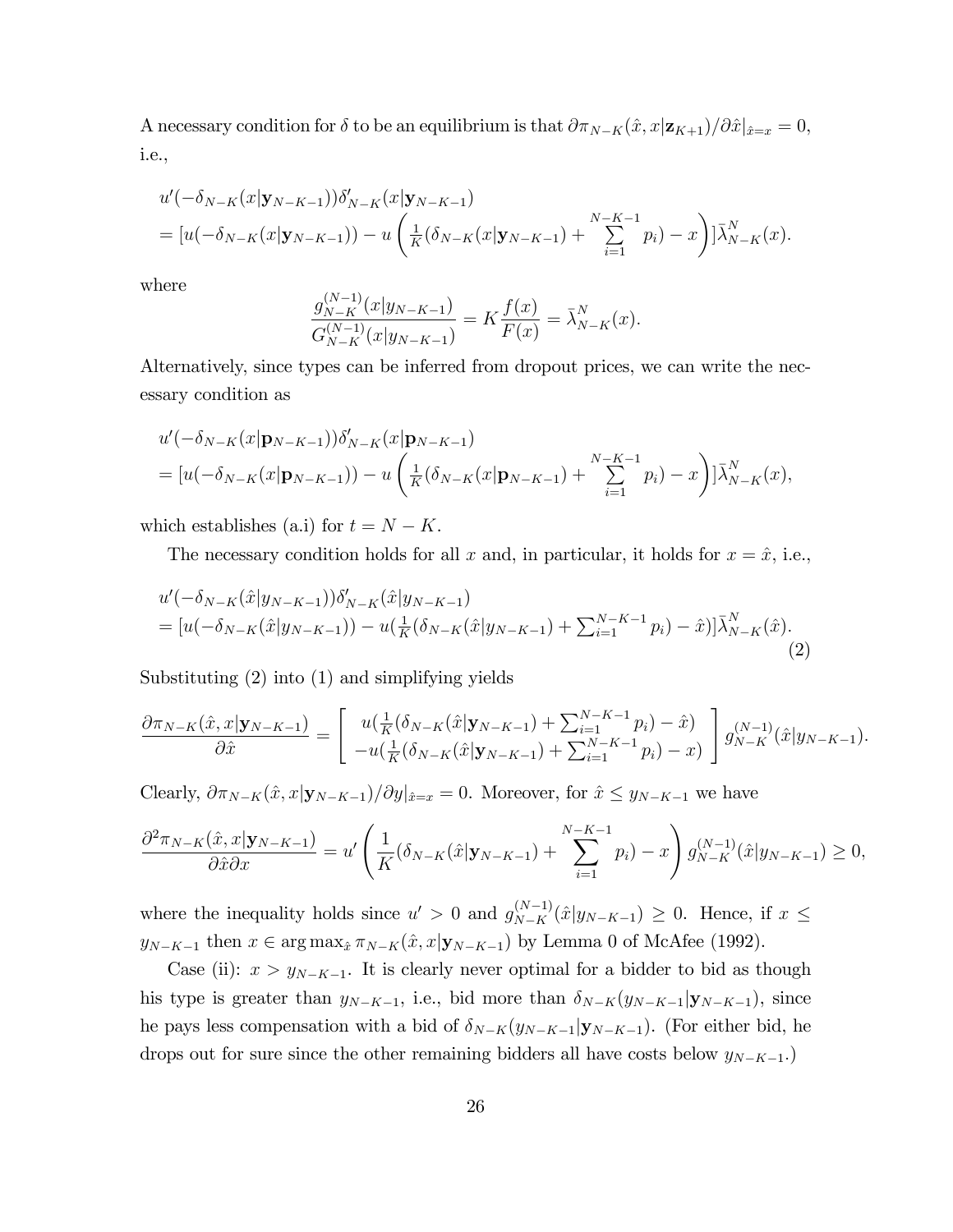For  $\hat{x} \leq y_{N-K-1}$  we have

$$
\frac{\partial \pi_{N-K}(\hat{x}, x | \mathbf{y}_{N-K-1})}{\partial \hat{x}} = \begin{bmatrix} u(\frac{1}{K}(\delta_{N-K}(\hat{x} | \mathbf{y}_{N-K-1}) + \sum_{i=1}^{N-K-1} p_i) - \hat{x}) \\ -u(\frac{1}{K}(\delta_{N-K}(\hat{x} | \mathbf{y}_{N-K-1}) + \sum_{i=1}^{N-K-1} p_i) - x) \end{bmatrix} g_{N-K}^{(N-1)}(\hat{x} | y_{N-K-1}) > 0
$$

and thus  $y_{N-K-1} \in \arg \max_{\hat{x}} \pi_{N-K}(\hat{x}, x|\mathbf{y}_{N-K-1})$ . Hence (a.ii) is true for  $t = N - K$ .

To prove (b), note that  $d\Pi_{N-K}(x|\mathbf{y}_{N-K-1})/dx$  is

$$
\frac{\partial \pi_{N-K}(\hat{x}, x | \mathbf{y}_{N-K-1})}{\partial \hat{x}} \Big|_{\hat{x}=x} + \frac{\partial \pi_{N-K}(\hat{x}, x | \mathbf{y}_{N-K-1})}{\partial x} \Big|_{\hat{x}=x}
$$
\n
$$
= - \int_{\hat{x}}^{y_{N-K-1}} u' \left( \frac{1}{K} (\delta_{N-K} (y_{N-K} | \mathbf{y}_{N-K-1}) + \sum_{i=1}^{N-K-1} p_i) - x \right) g_{N-K}^{(N-1)}(y_{N-K} | y_{N-K-1}) dy_{N-K}
$$
\n
$$
\leq 0,
$$

where the second equality holds since  $\partial \pi_{N-K}(\hat{x}, x|\mathbf{z}_{N-K-1})/\partial y|_{\hat{x}=x} = 0$ . Hence (b) holds for  $t = N - K$ .

Assume the claim is true for rounds  $t + 1$  through  $N - K$ . We show it is true for round t. Let  $y_{t-1}$  be arbitrary. If  $x > y_{t-1}$  then, by the same argument as before,  $y_{t-1} \in \arg \max_{\hat{x}} \pi_t(\hat{x}, x|\mathbf{y}_{t-1}).$ 

Suppose  $x \leq y_{t-1}$ . Consider an active bidder in the t-th round whose value is x and who bids as though his value is  $\hat{x} \leq y_{t-1}$ . We need to distinguish between two cases: (i)  $\hat{x} \in [x, y_{t-1}]$  and (ii)  $\hat{x} < x$ , since his payoff function differs in each case. In what follows, we denote the payoff to a bid of  $\hat{x}$  as  $\pi_t^H(\hat{x}, x | \mathbf{y}_{t-1})$  if  $\hat{x} \in [x, y_{t-1}]$  and as  $\pi_t^L(\hat{x}, x|\mathbf{y}_{t-1})$  if  $\hat{x} < x$ .

Case (i): Suppose  $\hat{x} \in [x, y_{t-1}]$ . If  $y_t \in [\hat{x}, y_{t-1}]$  the bidder continues to round  $t+1$  where, by the induction hypothesis, he optimally bids x and he has an expected payoff of  $\Pi_{t+1}(x|\mathbf{y}_{t-1}, y_t)$ . If  $y_t \leq \hat{x}$  he pays compensation of  $\delta_t(\hat{x}|\mathbf{y}_{t-1})$ . Hence his payo§ is

$$
\pi_t^H(\hat{x}, x | \mathbf{y}_{t-1}) = \int_{\hat{x}}^{y_{t-1}} \Pi_{t+1}(x | \mathbf{y}_{t-1}, y_t) g_t^{(N-1)}(y_t | y_{t-1}) dy_t + \int_0^{\hat{x}} u \left( -\delta_t(\hat{x} | \mathbf{y}_{t-1}) \right) g_t^{(N-1)}(y_t | y_{t-1}) dy_t.
$$

Differentiating with respect to  $\hat{x}$  yields  $\partial \pi_t^H(\hat{x}, x | \mathbf{y}_{t-1})/\partial \hat{x} =$ 

$$
-\Pi_{t+1}(x|\mathbf{y}_{t-1},\hat{x})g_t^{(N-1)}(\hat{x}|y_{t-1})+u\left(-\delta_t(\hat{x}|\mathbf{y}_{t-1})\right)g_t^{(N-1)}(\hat{x}|y_{t-1})
$$
  

$$
-u'\left(-\delta_t(\hat{x}|\mathbf{y}_{t-1})\right)\delta_t'(\hat{x}|\mathbf{y}_{t-1})G_t^{(N-1)}(\hat{x}|y_{t-1}).
$$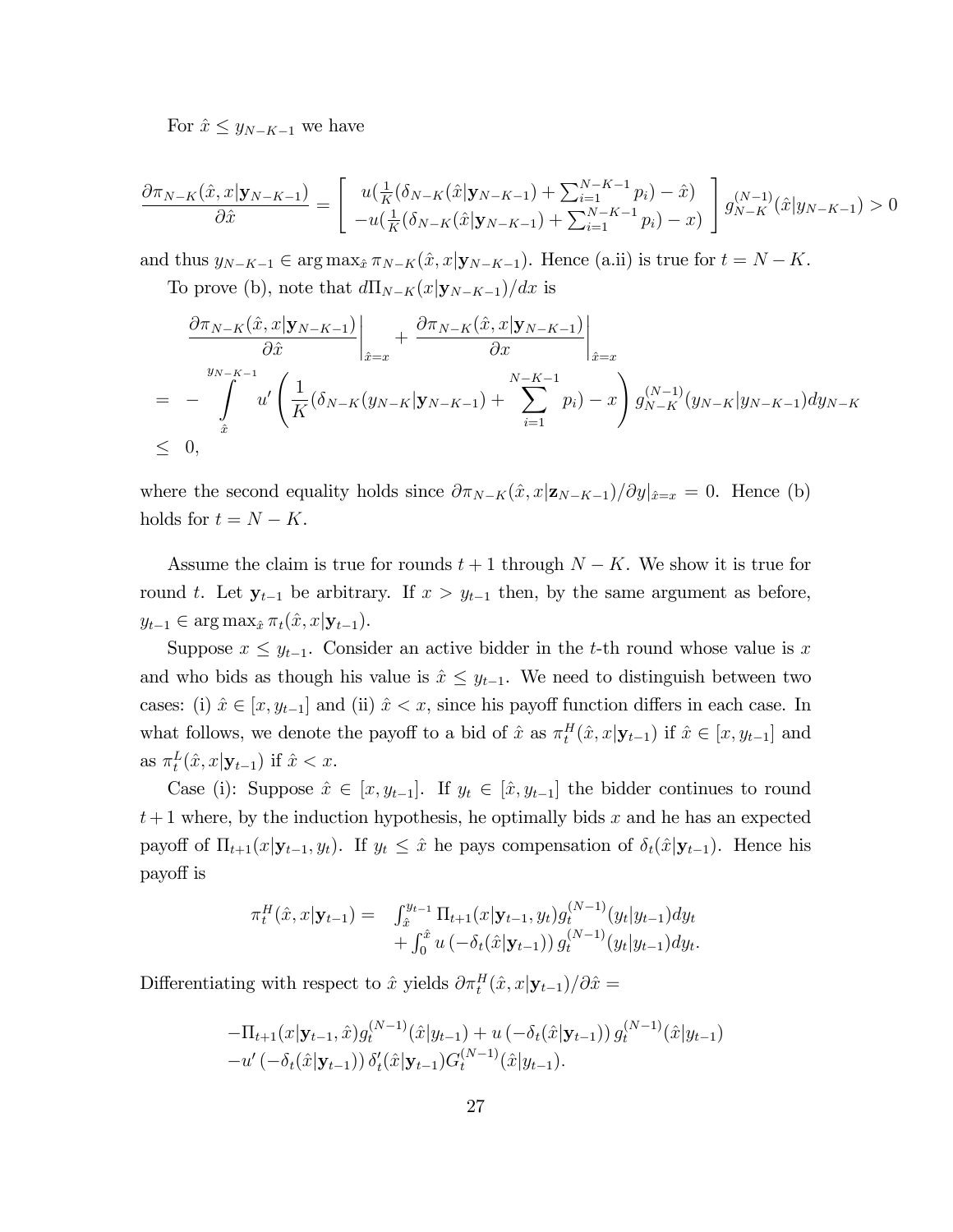Since

$$
\Pi_{t+1}(x|\mathbf{y}_{t-1},x) = u(-\delta_{t+1}(x|\mathbf{y}_{t-1},x)),
$$

and

$$
\frac{g_t^{(N-1)}(x|y_{t-1})}{G_t^{(N-1)}(x|y_{t-1})} = (N-t)\frac{f(x)}{F(x)} = \bar{\lambda}_t^N(x),
$$

the necessary condition for equilibrium that  $\partial \pi_t^H(\hat{x}, x|\mathbf{y}_{t-1})/\partial \hat{x}|_{\hat{x}=x} \leq 0$  can be written as

$$
[u(-\delta_t(x|\mathbf{y}_{t-1})) - u(-\delta_{t+1}(x|\mathbf{y}_{t-1},x))] \bar{\lambda}_t^N(x) \le u'(-\delta_t(x|\mathbf{y}_{t-1})) \delta_t'(x|\mathbf{y}_{t-1}). \tag{3}
$$

Also, for  $\hat{x} \in [x, y_{t-1}]$  we have

$$
\frac{\partial^2 \pi_t^H(\hat{x}, x | \mathbf{y}_{t-1})}{\partial x \partial \hat{x}} = -\frac{d\Pi_{t+1}(x | \mathbf{y}_{t-1}, \hat{x})}{dx} g_t^{(N-1)}(\hat{x} | y_{t-1}) \ge 0,
$$

where the inequality follows since (b) is true for round  $t+1$  by the induction hypothesis.

Case (ii): Suppose  $\hat{x} < x$ . If  $y_t \in [x, y_{t-1}]$ , then the bidder continues to round  $t + 1$  and, by the induction hypothesis, he bids x and obtains  $\Pi_{t+1}(x|\mathbf{y}_{t-1}, y_t)$ . If  $y_t \in [\hat{x}, x]$ , then he continues to round  $t + 1$  and, by the induction hypothesis, he bids  $y_t$  and pays compensation of  $\delta_{t+1}(y_t|\mathbf{y}_{t-1}, y_t)$ . If  $y_t < \hat{x}$  then in round t he pays compensation of  $\delta_t(\hat{x}|\mathbf{y}_{t-1})$ . His payoff at round t is therefore

$$
\pi_t^L(\hat{x}, x | \mathbf{y}_{t-1}) = \int_x^{y_{t-1}} \Pi_{t+1}(x | \mathbf{y}_{t-1}, y_t) g_t^{(N-1)}(y_t | y_{t-1}) dy_t \n+ \int_{\hat{x}}^x u(-\delta_{t+1}(y_t | \mathbf{y}_{t-1}, y_t)) g_t^{(N-1)}(y_t | y_{t-1}) dy_t, \n+ \int_0^{\hat{x}} u(-\delta_t(\hat{x} | \mathbf{y}_{t-1})) g_t^{(N-1)}(y_t | y_{t-1}) dy_t.
$$

Differentiating with respect to  $\hat{x}$  yields

$$
\partial \pi_t^L(\hat{x}, x | \mathbf{y}_{t-1}) / \partial \hat{x} = -u(-\delta_{t+1}(\hat{x} | \mathbf{y}_{t-1}, \hat{x})) g_t^{(N-1)}(\hat{x} | y_{t-1}) + u(-\delta_t(\hat{x} | \mathbf{y}_{t-1})) g_t^{(N-1)}(y_t | y_{t-1}) -u'(-\delta_t(\hat{x} | \mathbf{y}_{t-1})) \delta_t'(\hat{x} | \mathbf{y}_{t-1}) G_t^{(N-1)}(\hat{x} | y_{t-1}).
$$

A necessary condition for equilibrium is that  $\partial \pi_t^L(\hat{x}, x | \mathbf{y}_{t-1})/\partial \hat{x}|_{\hat{x}=x} \geq 0$ , i.e.,

$$
u'(-\delta_t(x|\mathbf{y}_{t-1}))\,\delta'_t(x|\mathbf{y}_{t-1}) \leq [u(-\delta_t(x|\mathbf{y}_{t-1})) - u(-\delta_{t+1}(x|\mathbf{y}_{t-1},x))] \bar{\lambda}_t^N(x). \tag{4}
$$

Equations (3) and (4) imply that

$$
u'(-\delta_t(x|\mathbf{y}_{t-1}))\,\delta'_t(x|\mathbf{y}_{t-1}) = [u(-\delta_t(x|\mathbf{y}_{t-1})) - u(-\delta_{t+1}(x|\mathbf{y}_{t-1},x))] \bar{\lambda}_t^N(x). \qquad (5)
$$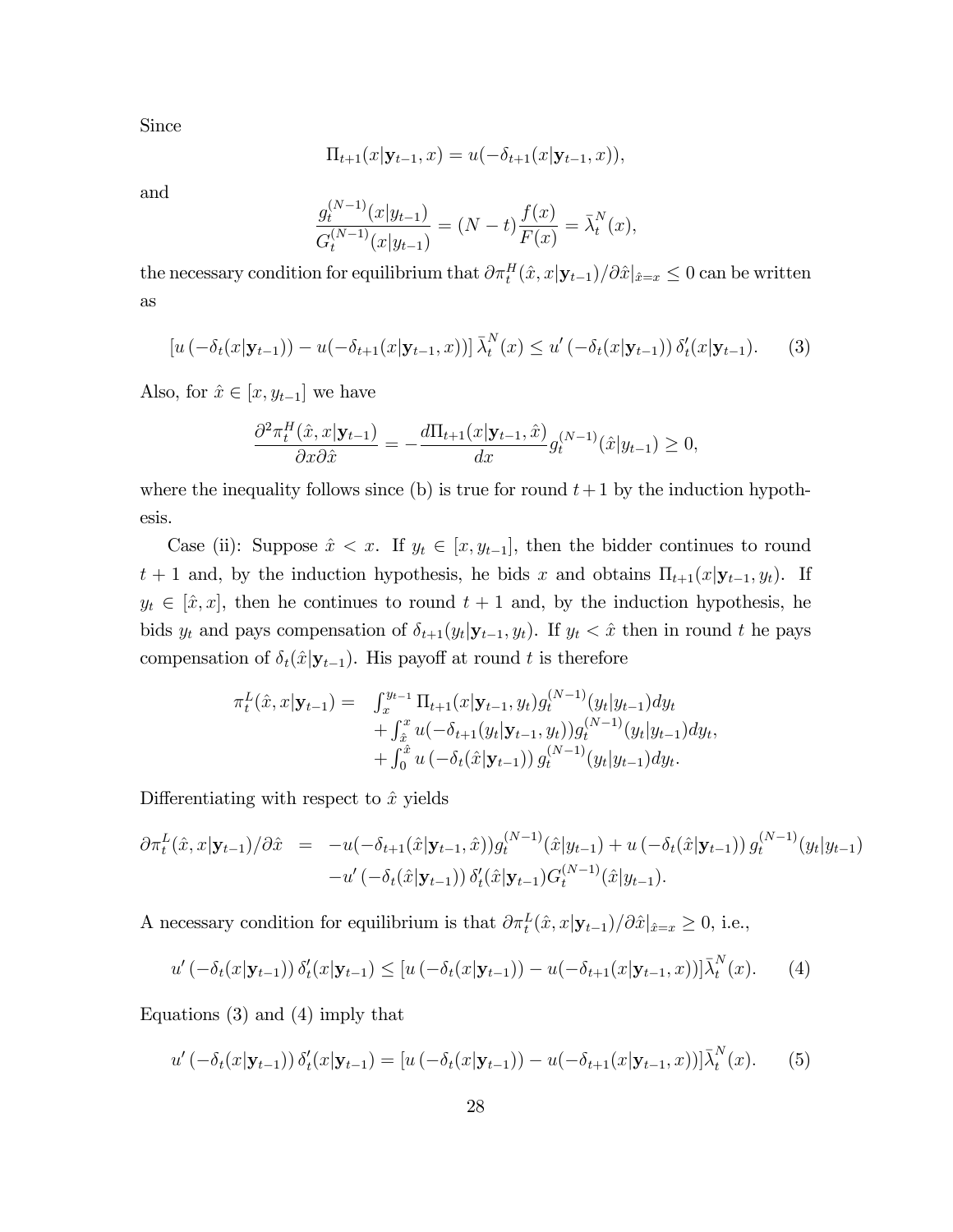Hence (3) holds as an equality, i.e.,  $\partial \pi_t^H(\hat{x}, x | \mathbf{y}_{t-1}) / \partial \hat{x} |_{\hat{x}=x} = 0.$ 

Since the bid functions are increasing, we can replace  $y_{t-1}$  with  $p_{t-1}$  and replace  $\delta_{t+1}(x|\mathbf{y}_{t-1}, x)$  with  $\delta_{t+1}(x; \mathbf{p}_{t-1}, \delta_t(x; \mathbf{p}_{t-1}))$ , writing the first order condition as

$$
u'(-\delta_t(x; \mathbf{p}_{t-1})) \delta'_t(x; \mathbf{p}_{t-1})
$$
  
= 
$$
[u(-\delta_t(x; \mathbf{p}_{t-1})) - u(-\delta_{t+1}(x; \mathbf{p}_{t-1}, \delta_t(x; \mathbf{p}_{t-1})))]\overline{\lambda}_t^N(x),
$$

which establishes  $(a,i)$  for round  $t$ .

Equation (5) holds for all x and, in particular, it holds for  $x = \hat{x}$ , i.e.,

$$
u'(-\delta_t(\hat{x}|\mathbf{y}_{t-1}))\,\delta'_t(\hat{x}|\mathbf{y}_{t-1}) = [u(-\delta_t(\hat{x}|\mathbf{y}_{t-1})) - u(-\delta_{t+1}(\hat{x}|\mathbf{y}_{t-1},\hat{x}))]\bar{\lambda}_t^N(\hat{x}).
$$

Substituting this expression into the expression for  $\partial \pi_t^L(\hat{x}, x | \mathbf{y}_{t-1})/\partial \hat{x}$  yields

$$
\frac{\partial \pi_t^L(\hat{x}, x | \mathbf{y}_{t-1})}{\partial \hat{x}} = 0 \text{ for } \hat{x} \le x.
$$

Furthermore,

$$
\frac{\partial^2 \pi_t^L(\hat{x}, x | \mathbf{y}_{t-1})}{\partial \hat{x} \partial x} = 0 \text{ for } \hat{x} \ge x.
$$

We have shown that

$$
\frac{\partial \pi_t^L(\hat{x}, x | \mathbf{y}_{t-1})}{\partial \hat{x}} \bigg|_{\hat{x}=x} = \frac{\partial \pi_t^H(\hat{x}, x | \mathbf{y}_{t-1})}{\partial \hat{x}} \bigg|_{\hat{x}=x} = 0
$$

and

$$
\frac{\partial^2 \pi_t^H(\hat{x}, x | \mathbf{y}_{t-1})}{\partial \hat{x} \partial x} \ge 0 \text{ for } \hat{x} \in [x, y_{t-1}] \text{ and } \frac{\partial^2 \pi_t^L(\hat{x}, x | \mathbf{y}_{t-1})}{\partial \hat{x} \partial x} \ge 0 \text{ for } \hat{x} < x.
$$

Hence  $(a.ii)$  is true for round t by Van Essen and Wooders' (2016) extension of McAfee's  $(1992)$  Lemma 0.

To establish  $(b)$  is true for round t, observe that

$$
\Pi_t(x|\mathbf{y}_{t-1}) = \int_x^{y_{t-1}} \Pi_{t+1}(x|\mathbf{y}_{t-1}, y_t) g_t^{(N-1)}(y_t|y_{t-1}) dy_t + \int_0^x u\left(-\delta_t(x|\mathbf{y}_{t-1})\right) g_t^{(N-1)}(y_t|y_{t-1}) dy_t.
$$

Differentiating and simplifying yields

$$
\frac{d\Pi_t(x|\mathbf{y}_{t-1})}{dx} = \int_x^{y_{t-1}} \frac{d\Pi_{t+1}(x|\mathbf{y}_{t-1}, y_t)}{dx} g_t^{(N-1)}(y_t|y_{t-1}) dy_t \le 0,
$$

where the equality follows from  $\Pi_{t+1}(x|\mathbf{y}_{t-1}, x) = u(-\delta_{t+1}(x|\mathbf{y}_{t-1}, x))$  and (5), and the inequality follows since  $d\Pi_{t+1}(x|\mathbf{y}_{t-1}, y_t)/dx \leq 0$  by the induction hypothesis.  $\Box$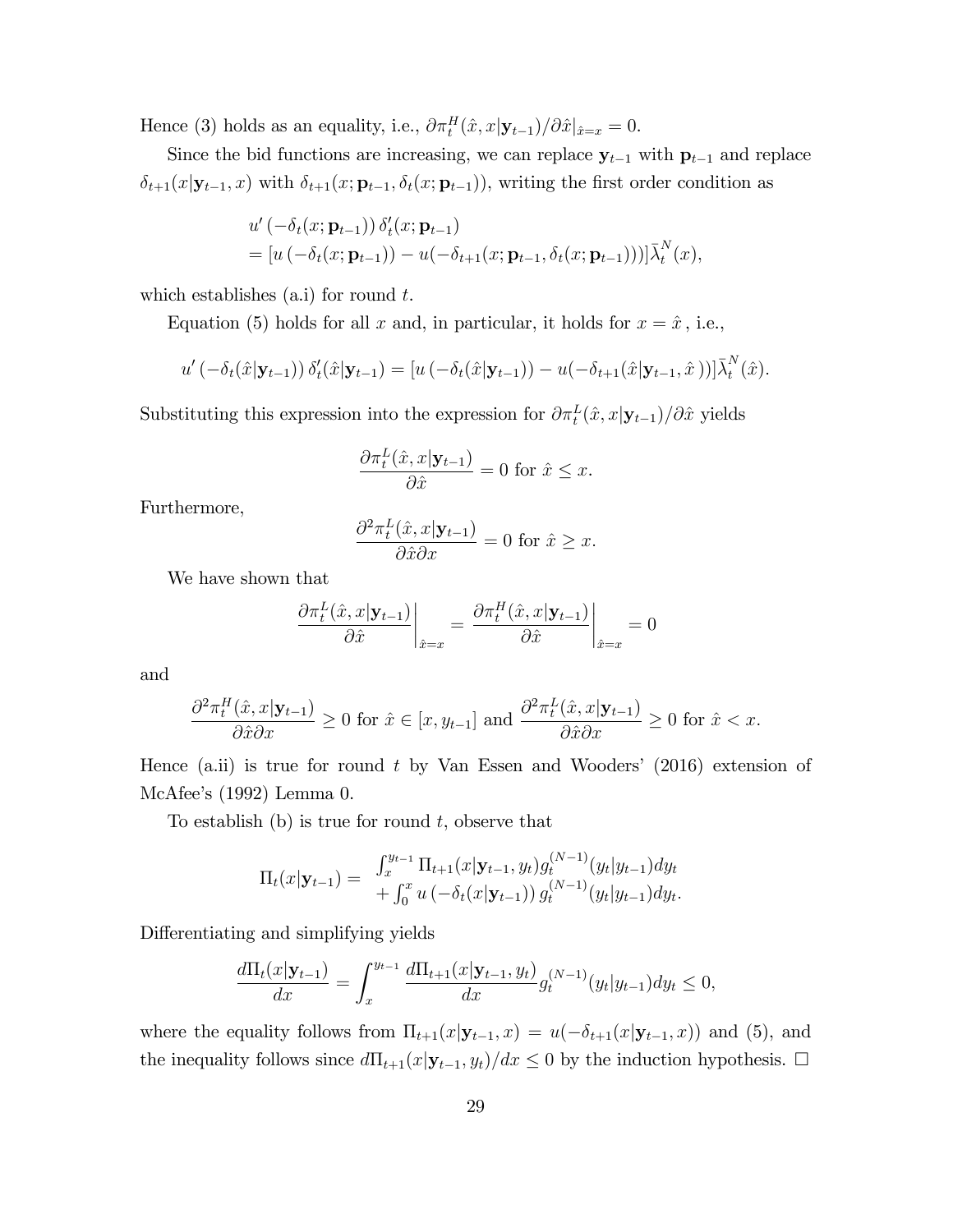Proof of Proposition 2.1: The proof is by induction. By Proposition 1(i), at round  $N - K$  the differential equation for the equilibrium bid function is

$$
\delta'_{N-K}(x; \mathbf{p}_{N-K-1}) = -\left[\frac{K+1}{K}\delta_{N-K}(x; \mathbf{p}_{N-K-1}) + \frac{1}{K}\sum_{i=1}^{N-K-1}p_i - x\right]\bar{\lambda}_{N-K}^N(x).
$$

Multiplying both sides by  $F(x)$  we obtain

$$
\delta'_{N-K}(x; \mathbf{p}_{N-K-1})F(x) + (K+1)\delta_{N-K}(x; \mathbf{p}_{N-K-1})f(x) = \left[x - \frac{1}{K} \sum_{i=1}^{N-K-1} p_i\right] K f(x),
$$

i.e.,

$$
\frac{d}{dx} \left( \delta_{N-K}(x; \mathbf{p}_{N-K-1}) F(x)^{K+1} \right) = \left[ x - \frac{1}{K} \sum_{i=1}^{N-K-1} p_i \right] K f(x) F(x)^K.
$$

By the Fundamental Theorem of Calculus we have

$$
\delta_{N-K}(x; \mathbf{p}_{N-K-1})F(x)^{K+1} = \int_{0}^{x} \left[ s - \frac{1}{K} \sum_{i=1}^{N-K-1} p_i \right] K f(s) F(s)^K ds + C.
$$

The LHS of this equation is zero when  $x = 0$  (since  $F(0) = 0$ ), which implies  $C = 0$ . Hence

$$
\delta_{N-K}(x; \mathbf{p}_{N-K-1}) = \int_{0}^{x} \left[ s - \frac{1}{K} \sum_{i=1}^{N-K-1} p_i \right] K \frac{F(s)^K}{F(x)^{K+1}} f(s) ds.
$$

Since

$$
\int_{0}^{x} s(K+1) \frac{F(s)^{K}}{F(x)^{K+1}} f(s) ds = E[Y_{N-K}^{(N)}|Y_{N-K-1}^{(N)} > x > Y_{N-K}^{(N)}],
$$

then

$$
\delta_{N-K}(x; \mathbf{p}_{N-K-1}) = \frac{K}{K+1} E[Y_{N-K}^{(N)} | Y_{N-K-1}^{(N)} > x > Y_{N-K}^{(N)}] - \frac{1}{K+1} \sum_{i=1}^{N-K-1} p_i,
$$

which establishes the result for round  $N - K$ .

Assume in round  $t$  that

$$
\delta_t(x; \mathbf{p}_{t-1}) = \frac{K}{N-t+1} E\left[ Y_{N-K}^{(N)} | Y_{t-1}^{(N)} > x > Y_t^{(N)} \right] - \frac{1}{N-t+1} \sum_{i=1}^{t-1} p_i.
$$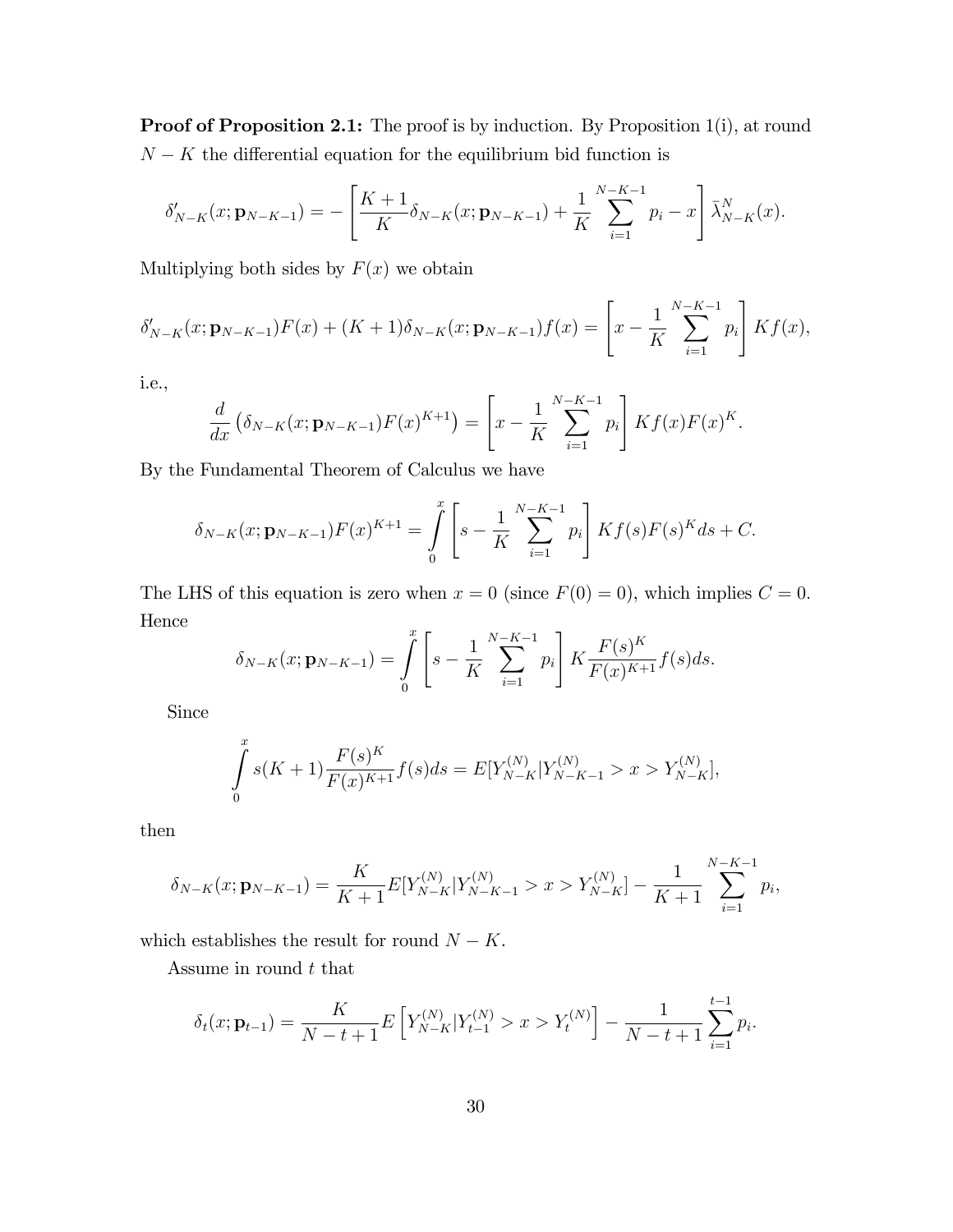We need to show that  $\delta_{t-1}(x; \mathbf{p}_{t-2})$  is as given in Proposition 2(i). The differential equation for round  $t-1$  is

$$
\delta'_{t-1}(x; \mathbf{p}_{t-2}) = [-\delta_{t-1}(x; \mathbf{p}_{t-2}) + \delta_t(x; \mathbf{p}_{t-2}, \delta_{t-1}(x; \mathbf{p}_{t-2}))]\overline{\lambda}_{t-1}(x).
$$

By the induction hypothesis

$$
\delta_t(x; \mathbf{p}_{t-2}, \delta_{t-1}(x; \mathbf{p}_{t-2})) = \frac{K}{N-t+1} E\left[Y_{N-K}^{(N)} | Y_{t-1}^{(N)} > x > Y_t^{(N)}\right] - \frac{1}{N-t+1} \left(\sum_{i=1}^{t-2} p_i + \delta_{t-1}(x; \mathbf{p}_{t-2})\right).
$$

Hence

$$
\delta'_{t-1}(x; \mathbf{p}_{t-2}) = \begin{bmatrix} -\frac{N-t+2}{N-t+1}\delta_{t-1}(x; \mathbf{p}_{t-2}) + \frac{K}{N-t+1}E\left[Y_{N-K}^{(N)}|Y_{t-1}^{(N)} > x > Y_t^{(N)}\right] \\ -\frac{1}{N-t+1}\sum_{i=1}^{t-2} p_i \end{bmatrix} \frac{1}{\lambda_{t-1}(x)}.
$$

Multiplying both sides by  $F(x)^{N-t+2}$  yields

$$
\frac{d}{dx}\left(\delta_{t-1}(x; \mathbf{p}_{t-2})F(x)^{N-t+2}\right) = \left[KE\left[Y_{N-K}^{(N)}|Y_{t-1}^{(N)} > x > Y_t^{(N)}\right] - \sum_{i=1}^{t-2} p_i\right]F(x)^{N-t+1}f(x).
$$

By the Fundamental Theorem of Calculus and since  $F(0) = 0$  then

$$
\delta_{t-1}(x; \mathbf{p}_{t-2}) F(x)^{N-t+2} = \int_0^x \left[ KE \left[ Y_{N-K}^{(N)} | Y_{t-1}^{(N)} > s > Y_t^{(N)} \right] - \sum_{i=1}^{t-2} p_i \right] F(s)^{N-t+1} f(s) ds.
$$

Hence

$$
\delta_{t-1}(x; \mathbf{p}_{t-2}) = \int_0^x \left[ KE \left[ Y_{N-K}^{(N)} | Y_{t-1}^{(N)} > s > Y_t^{(N)} \right] - \sum_{i=1}^{t-2} p_i \right] f(s) \frac{F(s)^{N-t+1}}{F(x)^{N-t+2}} ds.
$$

Since (to be established momentarily)

$$
\int_0^x E\left[Y_{N-K}^{(N)}|Y_{t-1}^{(N)} > s > Y_t^{(N)}\right](N-t+2)f(s)\frac{F(s)^{N-t+1}}{F(x)^{N-t+2}}ds
$$
\n
$$
= E\left[Y_{N-K}^{(N)}|Y_{t-2}^{(N)} > x > Y_{t-1}^{(N)}\right]
$$

then

$$
\delta_{t-1}(x; \mathbf{p}_{t-2}) = \frac{K}{N-t+2} \left( E \left[ Y_{N-K}^{(N)} | Y_{t-2}^{(N)} > x > Y_{t-1}^{(N)} \right] - \frac{1}{K} \sum_{i=1}^{t-2} p_i \right),
$$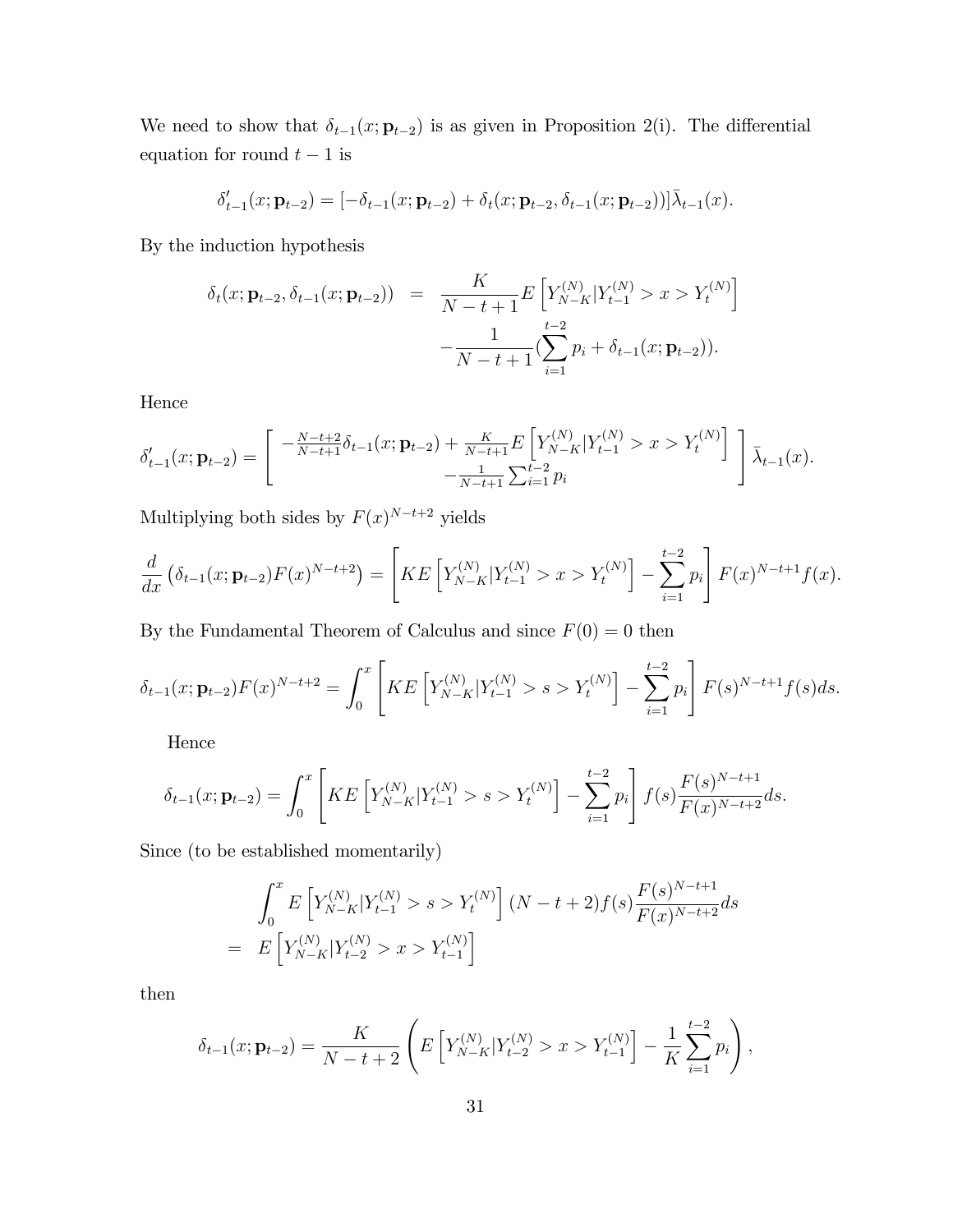which completes the proof.

Finally, we establish the equality just used. We have

$$
\int_{0}^{x} E\left[Y_{N-K}^{(N)}|Y_{t-1}^{(N)} > s > Y_{t}^{(N)}\right](N-t+2)f(s)\frac{F(s)^{N-t+1}}{F(x)^{N-t+2}}ds
$$
\n
$$
= \int_{0}^{x} \left(\int_{0}^{s} r \frac{(N-t+1)!}{K!(N-t-K)!} \frac{F(r)^{K}[F(s) - F(r)]^{N-t-K}}{F(s)^{N-t+1}} f(r)dr\right)(N-t+2)f(s)\frac{F(s)^{N-t+1}}{F(x)^{N-t+2}}ds
$$
\n
$$
= \int_{0}^{x} r \frac{(N-t+1)!}{K!(N-t-K)!} \int_{r}^{x} \frac{F(r)^{K}[F(s) - F(r)]^{N-t-K}}{F(x)^{N-t+2}} (N-t+2)f(r)f(s)dsdr
$$
\n
$$
= \int_{0}^{x} r \frac{(N-t+2)!}{K!(N-t-K+1)!} \frac{F(r)^{K}[F(x) - F(r)]^{N-t-K+1}}{F(x)^{N-t+2}} f(r)dr
$$
\n
$$
= E\left[Y_{N-K}^{(N)}|Y_{t-2}^{(N)} > x > Y_{t-1}^{(N)}\right]. \square
$$

Proof of Proposition 3: By the Revelation Principle, for any mechanism and BNE of the mechanism, there is an equivalent direct mechanism with truthtelling as a BNE. Hence it is without loss of generality to take  $\xi$  to be a direct mechanism.

Let  $m_{\xi}(x)$  be the expected payment of a bidder who reports value x when all the other bidders report their values truthfully. Since the bidders with the  $K$  highest reports win an item, the expected payoff of a bidder with value x who reports  $\hat{x}$  is

$$
\pi(\hat{x}, x) = H_{N-K}^{(N-1)}(\hat{x})x - m_{\xi}(\hat{x}),
$$

where  $H_{N-K}^{(N-1)}(\hat{x}) = Pr(Z_{N-K}^{(N-1)} < \hat{x})$  is the probability that the  $N-K$ -th lowest of  $N - 1$  values is less than  $\hat{x}$ .

Differentiating  $\pi(\hat{x}, x)$  with respect to  $\hat{x}$  yields

$$
\frac{d\pi(\hat{x},x)}{d\hat{x}} = h_{N-K}^{(N-1)}(\hat{x})x - m'_{\xi}(\hat{x}).
$$

Since truthtelling is a BNE then

$$
m'_{\xi}(x) = h_{N-K}^{(N-1)}(x)x
$$
 for all  $x \in [0, \bar{x}].$ 

By the Fundamental Theorem of Calculus we have

$$
m_{\xi}(x) = m_{\xi}(0) + \int_0^x th_{N-K}^{(N-1)}(t)dt.
$$

Since the mechanism is budget balanced, the ex-ante expected payment of a bidder is zero, i.e.,

$$
\int_0^{\bar{x}} m_{\xi}(x) f(x) dx = m_{\xi}(0) + \int_0^{\bar{x}} \left[ \int_0^x t h_{N-K}^{(N-1)}(t) dt \right] f(x) dx = 0.
$$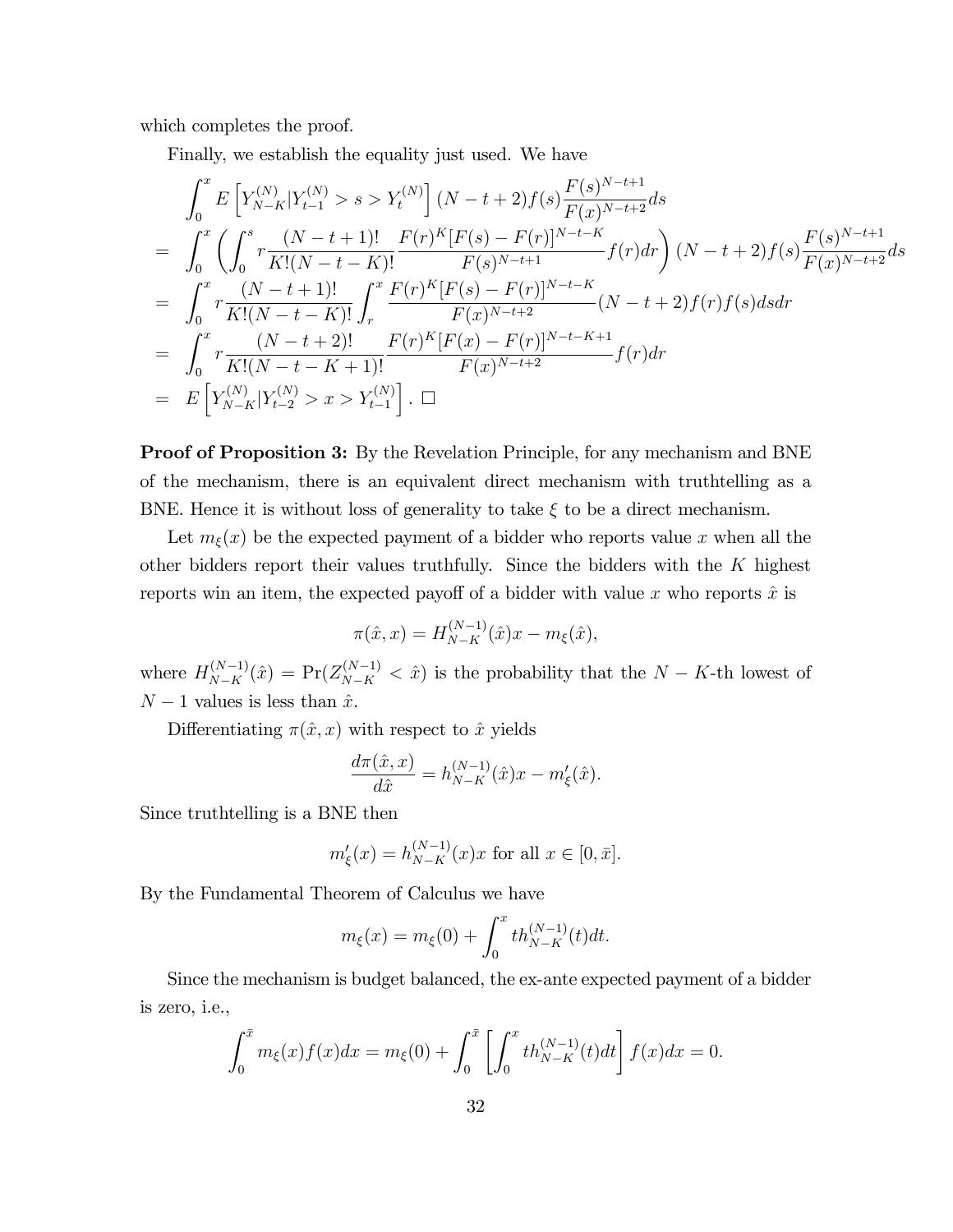The double integral above is

$$
\frac{1}{N} \int_0^{\bar{x}} \left[ \int_0^x t \frac{N!}{(N-K-1)!(K-1)!} F(t)^{N-K-1} [1-F(t)]^{K-1} f(t) dt \right] f(x) dx.
$$

Reversing the order of integration and factoring out K yields

$$
\frac{K}{N} \int_0^{\bar{x}} \int_t^{\bar{x}} t \frac{N!}{(N-K-1)!K!} F(t)^{N-K-1} [1 - F(t)]^{K-1} f(x) f(t) dx dt
$$
\n
$$
= \frac{K}{N} \int_0^{\bar{x}} t \frac{N!}{(N-K-1)!K!} F(t)^{N-K-1} [1 - F(t)]^K f(t) dt
$$
\n
$$
= \frac{K}{N} E[Z_{N-k}^{(N)}].
$$

Hence

$$
m_{\xi}(0) = -\frac{K}{N} E[Z_{N-k}^{(N)}].
$$

Thus the expected payoff to a bidder with value  $x$  is

$$
H_{N-K}^{(N-1)}(x)x - m_{\xi}(x) = H_{N-K}^{(N-1)}(x)x - \left(-\frac{K}{N}E[Z_{N-k}^{(N)}] + \int_0^x th_{N-K}^{(N-1)}(t)dt\right).
$$

Integrating the RHS by parts, we have

$$
H_{N-K}^{(N-1)}(x)x - m_{\xi}(x) = \frac{K}{N}E[Z_{N-k}^{(N)}] + \int_0^x H_{N-K}^{(N-1)}(t)dt,
$$

which establishes the result.  $\Box$ 

**Proof of Proposition 4.1:** To save space we write  $\delta_t$  rather than  $\delta_t(x; \mathbf{p}_{t-1})$ . At round  $t = N - K$ , the differential equation that characterizes equilibrium behavior is

$$
\frac{d}{dx}\left(e^{\alpha\frac{K+1}{K}\delta_{N-K}}F(x)^{K+1}\right)=e^{-\alpha\left(\frac{1}{K}\sum_{i=1}^{N-K-1}p_i-x\right)}(K+1)F(x)^Kf(x).
$$

From the Fundamental Theorem of Calculus, we have

$$
e^{\alpha \frac{K+1}{K}\delta_{N-K}} F(x)^{K+1} = \int_0^x e^{-\alpha \left(\frac{1}{K}\sum_{i=1}^{N-K-1} p_i - s\right)} (K+1) F(s)^K f(s) ds + C.
$$

At  $x = 0$ , the LHS of the above equation is equal to zero and hence  $C = 0$ . So

$$
e^{\alpha \frac{K+1}{K}\delta_{N-K}} = e^{-\alpha \left(\frac{1}{K}\sum_{i=1}^{N-K-1} p_i\right)} \frac{\int_0^x e^{\alpha z} (K+1) F(z)^K f(z) dz}{F(x)^{K+1}}.
$$

Taking logs of both sides we have

$$
\alpha \frac{K+1}{K} \delta_{N-K} = -\alpha \frac{1}{K} \left( \sum_{i=1}^{N-K-1} p_i \right) + \ln \left( \frac{\int_0^x e^{\alpha z} (K+1) F(z)^K f(z) dz}{F(x)^{K+1}} \right),
$$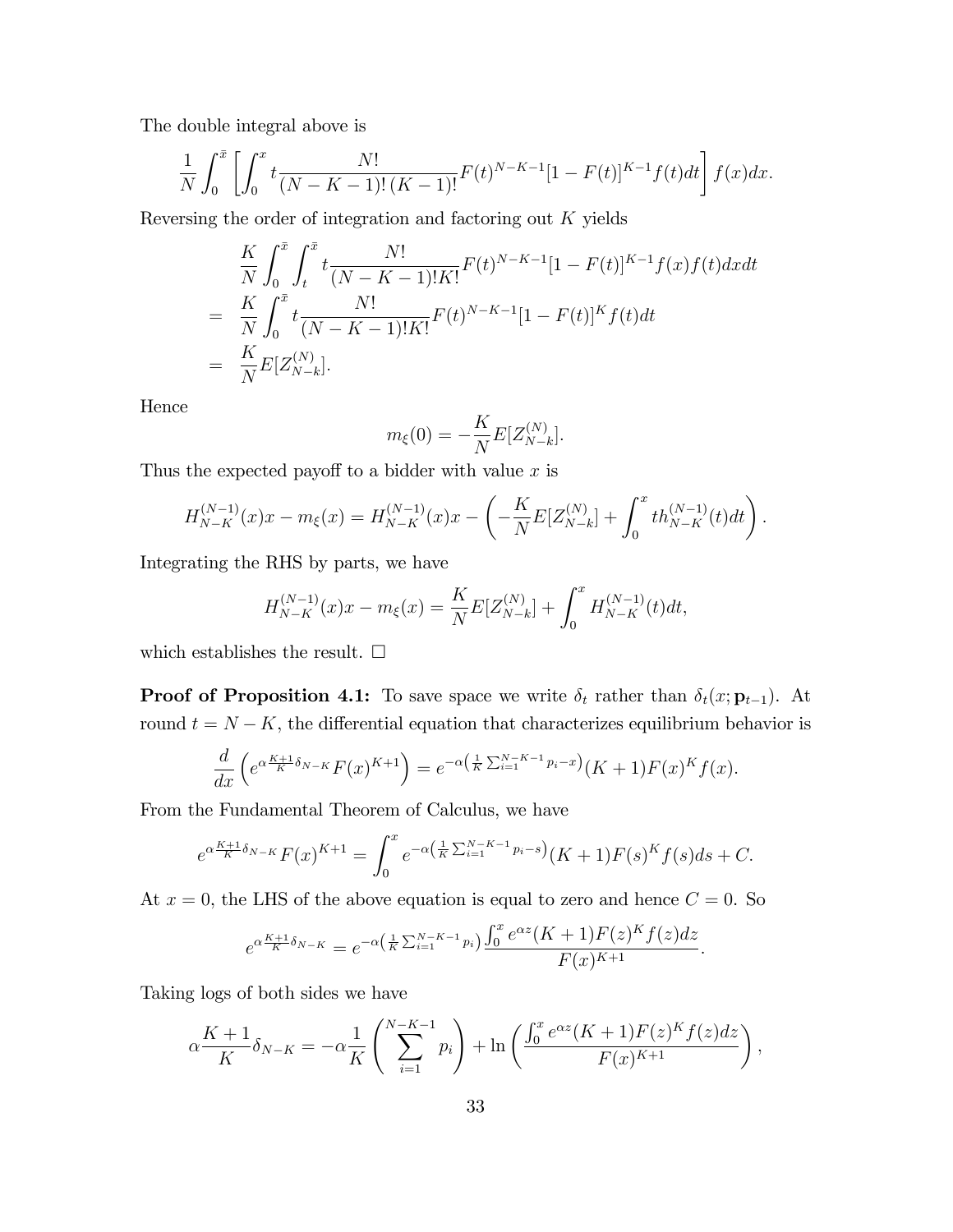and hence

$$
\delta_{N-K}(x; \mathbf{p}_{N-K-1}) = \frac{K}{(K+1)\alpha} \ln \left( \frac{\int_0^x e^{\alpha z} (K+1) F(z)^K f(z) dz}{F(x)^{K+1}} \right) - \frac{1}{K+1} \sum_{i=1}^{N-K-1} p_i
$$
  
\n
$$
= \frac{K}{(K+1)\alpha} \ln \left( E \left[ e^{\alpha Y_{N-K}^{(N)}} | Y_{N-K-1}^{(N)} > x > Y_{N-K}^{(N)} \right] \right) - \frac{1}{K+1} \sum_{i=1}^{N-K-1} p_i
$$
  
\n
$$
= \frac{K}{(K+1)\alpha} \ln \left( S_{N-K}^{\alpha}(x) \right) - \frac{1}{K+1} \sum_{i=1}^{N-K-1} p_i.
$$

Next, we solve for the round  $t-1$  bid function. Assume that in round  $t \le N - K$ , bidders follow the bid function

$$
\delta_t(x; \mathbf{p}_{t-1}) = \frac{N-t}{(N-t+1)\alpha} \ln \left( S_t^{\alpha}(x) \right) - \frac{1}{N-t+1} \sum_{i=1}^{t-1} p_i.
$$

Note that this implies that  $\delta_t (x; \mathbf{p}_{t-2}, \delta_{t-1} (x; \mathbf{p}_{t-2})) =$ 

$$
\frac{N-t}{(N-t+1)\alpha}\ln\left(S_t^{\alpha}(x)\right)-\frac{1}{N-t+1}\sum_{i=1}^{t-2}p_i-\frac{1}{N-t+1}\delta_{t-1}\left(x;\mathbf{p}_{t-2}\right).
$$

After some manipulation, the differential equation for round  $t - 1$  from Proposition 1 can be written as

$$
\frac{d}{dx}\left(e^{\alpha\frac{N-t+2}{N-t+1}\delta_{t-1}}F(x)^{N-t+2}\right)=e^{-\alpha\left(\frac{1}{N-t+1}\sum_{i=1}^{t-2}p_i\right)}S_t^{\alpha}(x)^{\frac{N-t}{N-t+1}}(N-t+2)F(x)^{N-t+1}f(x).
$$

From the Fundamental Theorem of Calculus we have

$$
e^{\alpha \frac{N-t+2}{N-t+1}\delta_{t-1}}F(x)^{N-t+2} = \int_0^x e^{-\alpha \left(\frac{1}{N-t+1}\sum_{i=1}^{t-2}p_i\right)} S_t^{\alpha}(s)^{\frac{N-t}{N-t+1}} (N-t+2)F(s)^{N-t+1}f(s)ds + C.
$$

At  $x = 0$ , the LHS of the above equation is equal to zero and hence  $C = 0$ . Rearranging yields  $\delta_{t-1} (x; \mathbf{p}_{t-2}) =$ 

$$
\frac{N-t+1}{(N-t+2)\alpha} \ln \left( \frac{\int_0^x S_t^{\alpha}(s)^{\frac{N-t}{N-t+1}} (N-t+2) F(s)^{N-t+1} f(s) ds}{F(x)^{N-t+2}} \right) - \frac{1}{N-t+2} \sum_{i=1}^{t-2} p_i
$$
\n
$$
= \frac{N-t+1}{(N-t+2)\alpha} \ln \left( S_{t-1}^{\alpha}(x) \right) - \frac{1}{N-t+2} \sum_{i=1}^{t-2} p_i,
$$

where second equality holds since

$$
S_{t-1}^{\alpha}(x) = E\left[S_t^{\alpha}(Y_{t-1}^{(N)})^{\frac{N-t}{N-t+1}} | Y_{t-2}^{(N)} > x > Y_{t-1}^{(N)}\right]. \square
$$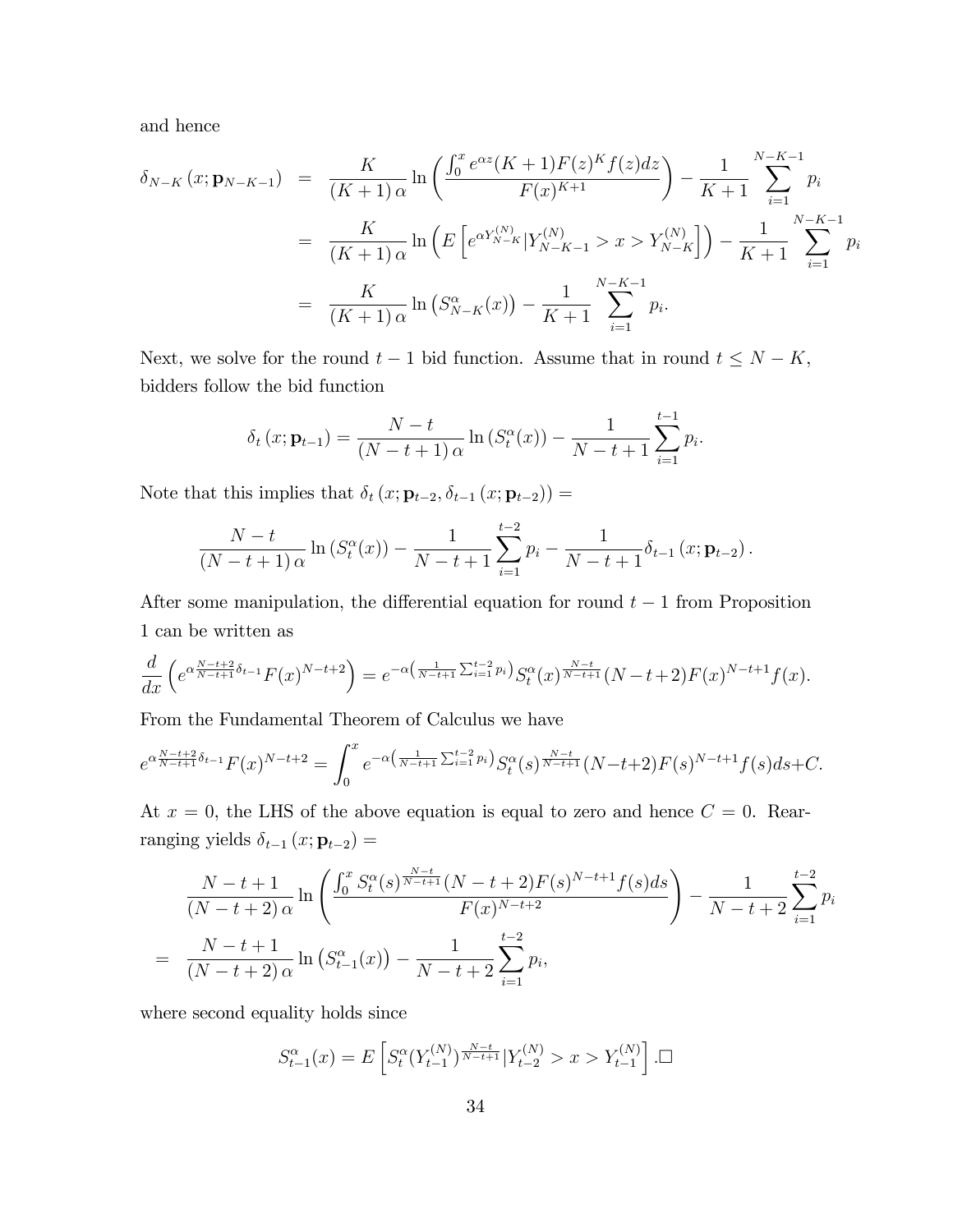**Proof of Proposition 5:** We establish the inequalities for the chore auction here, and leave the proofs for the goods auction to the Supplemental Appendix.

We show that for each  $t = 1, ..., N - K$  and  $\mathbf{p}_{t-1}$  that  $\delta_t^0$  $t_t^0(x; \mathbf{p}_{t-1}) < \delta_t^{\alpha}(x; \mathbf{p}_{t-1})$ for  $x > 0$ . The proof is by induction. For  $t = N - K$ , since  $e^x$  is a convex function, then by Jensen's Inequality, for  $x > 0$  we have

$$
e^{E[\alpha Y_{N-K}^{(N)}|Y_{N-K}^{(N)} < x < Y_{N-K-1}^{(N)}]} < E[e^{\alpha Y_{N-K}^{(N)}}|Y_{N-K-1}^{(N)} > x > Y_{N-K}^{(N)}].
$$

Noting that the RHS is  $S_{N-K}^{\alpha}(x)$ , taking the log of both sides and multiplying through by  $K/((K + 1) \alpha)$  yields

$$
\frac{K}{K+1}E[Y_{N-K}^{(N)}|Y_{N-K-1}^{(N)}>x>Y_{N-K}^{(N)}]<\frac{K}{(K+1)\alpha}\ln(S_{N-K}^{\alpha}(x)).
$$

Adding  $-\frac{1}{K+1}$  $\frac{1}{K+1}\sum_{i=1}^{N-K-1} p_i$  to both sides yields  $\delta_{N-K}^0(x; \mathbf{p}_{N-K-1}) < \delta_{N-K}^\alpha(x; \mathbf{p}_{N-K-1})$ for  $x > 0$ .

For  $t \leq N - K$ , define

$$
\Delta_t^0(x) = \frac{K}{N-t+1} E[Y_{N-K}^{(N)} | Y_{t-1}^{(N)} > x > Y_t^{(N)}],
$$

and

$$
\Delta_t^{\alpha}(x) = \frac{1}{\alpha} \ln \left( S_t^{\alpha}(x)^{\frac{N-t}{N-t+1}} \right),
$$

where  $S_t^{\alpha}(x)$  is defined in P4.1. We have that

$$
e^{-\alpha \Delta_t^{\alpha}(x)} = S_t^{\alpha}(x)^{\frac{N-t}{N-t+1}}.
$$

We established above that  $\Delta_{N-K}^0(x) < \Delta_{N-K}^{\alpha}(x)$ .

Assume for  $t \leq N - K - 1$  that  $\Delta_{t+1}^0(x) < \Delta_{t+1}^\alpha(x)$  for  $x > 0$ . We show that  $\Delta_t^0(x) < \Delta_t^{\alpha}(x)$  for  $x > 0$ . Since  $\alpha \Delta_{t+1}^0(x) < \alpha \Delta_{t+1}^{\alpha}(x)$  and  $e^x$  is increasing, then

$$
e^{\alpha \Delta_{t+1}^0(x)} < e^{\alpha \Delta_{t+1}^\alpha(x)} \text{ for } x > 0,
$$

or

$$
e^{\alpha \Delta_{t+1}^0(x)} < S_{t+1}^{\alpha}(x)^{\frac{N-t-1}{N-t}}
$$
 for  $x > 0$ .

Thus

$$
E[e^{\alpha \Delta_{t+1}^0(Y_t^{(N)})}|Y_{t-1}^{(N)} > x > Y_t^{(N)}] < E[S_{t+1}^{\alpha}(Y_t^{(N)})^{\frac{N-t-1}{N-t}}|Y_{t-1}^{(N)} > x > Y_t^{(N)}] = S_t^{\alpha}(x).
$$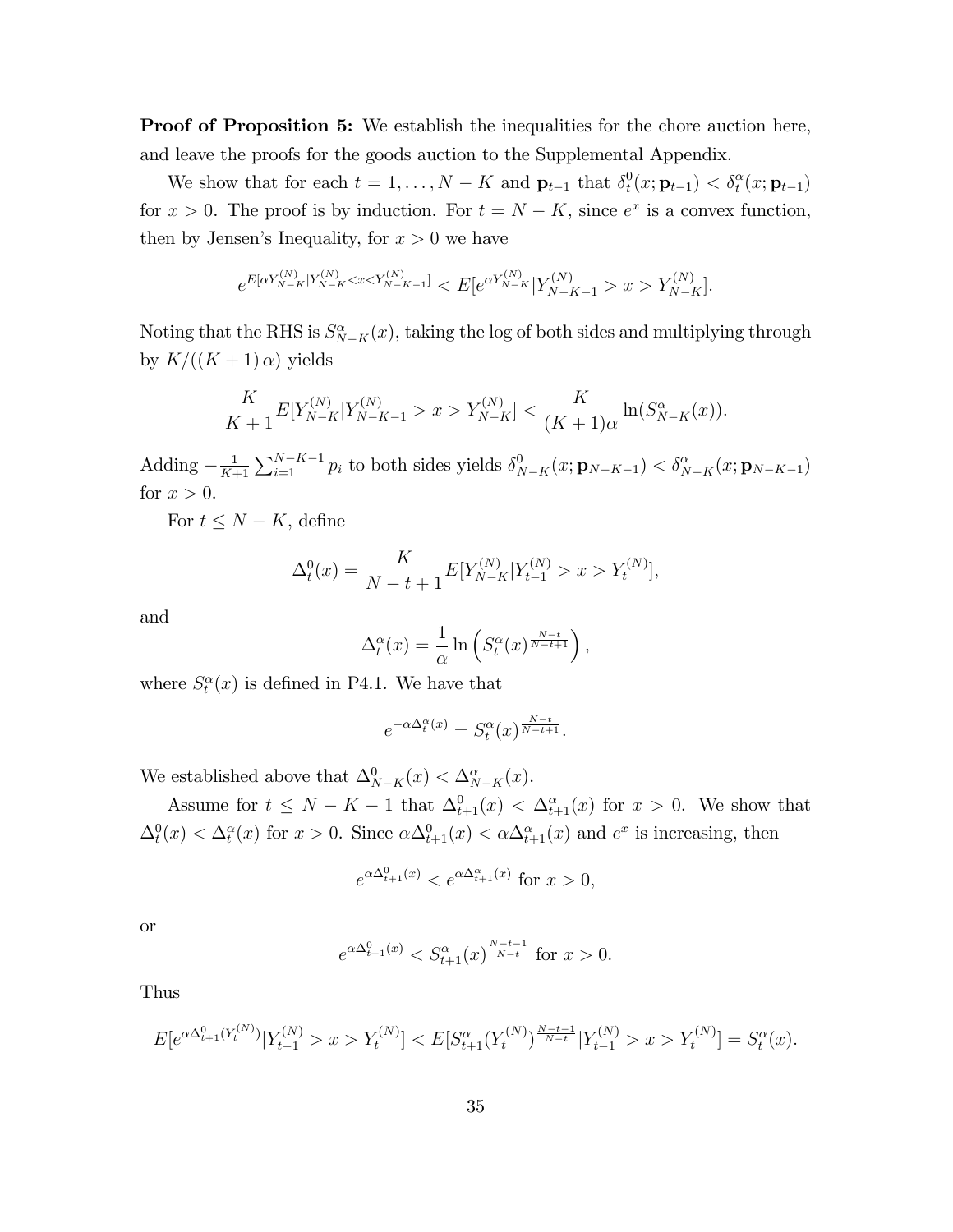Since  $e^x$  is convex, then

$$
e^{E[\alpha\Delta_{t+1}^0(Y_t^{(N)})|Y_{t-1}^{(N)}>x>Y_t^{(N)}]} < E[e^{\alpha\Delta_{t+1}^0(Y_t^{(N)})}|Y_{t-1}^{(N)}>x>Y_t^{(N)}]
$$

and hence

$$
e^{E[\alpha \Delta_{t+1}^0(Y_t^{(N)})|Y_{t-1}^{(N)}>x>Y_t^{(N)}]} < S_t^{\alpha}(x).
$$

Taking logs of both sides of this inequality yields

$$
E[\alpha \Delta_{t+1}^0(Y_t^{(N)})|Y_{t-1}^{(N)} > x > Y_t^{(N)}] < \ln(S_t^{\alpha}(x)).
$$

Multiplying both sides by  $\frac{N-t}{(N-t+1)\alpha}$  yields

$$
\int_0^x \Delta_{t+1}^0(s) \frac{F(s)^{N-t} f(s)}{F(x)^{N-t+1}} ds = \frac{K}{N-t+1} E[Y_{N-K}^{(N)} | Y_{t-1}^{(N)} > x > Y_t^{(N)}]
$$
  
< 
$$
< \frac{N-t}{(N-t+1)\alpha} \ln \left( S_t^{\alpha}(x) \right).
$$

Adding  $-\frac{1}{N-t}$  $N-t+1$  $\sum_{i=1}^{t-1} p_i$  to both sides yields  $\delta_t^0$  $t_t^0(x; \mathbf{p}_{t-1}) < \delta_t^{\alpha}(x; \mathbf{p}_{t-1})$  for  $x > 0$ .

We now show that for each  $t = 1, ..., N - K$  and  $\mathbf{p}_{t-1}$  that  $\delta_t^{\alpha}$  $_t^{\alpha}(x; \mathbf{p}_{t-1}) <$  $\gamma_t(x; \mathbf{p}_{t-1})$  for  $x > 0$ . The proof is by induction. We first show  $\delta_{N-K}^{\alpha}(x; \mathbf{p}_{N-K-1})$  $\gamma_{N-K}(x; \mathbf{p}_{N-K-1})$ . Since  $e^{\alpha s} < e^{\alpha x}$  for  $0 < s < x$  then

$$
S_{N-K}^{\alpha}(x) = E[e^{\alpha Y_{N-K}^{(N)}}|Y_{N-K-1}^{(N)} > x > Y_{N-K}^{(N)}] < e^{\alpha x}.
$$

Taking logs of both sides and rearranging yields

$$
\frac{K}{(K+1)\alpha} \ln(S_{N-K}^{\alpha}(x)) < \frac{K}{K+1}x.
$$

Adding  $-\frac{1}{K+1}$  $\frac{1}{K+1}\sum_{i=1}^{N-K-1} p_i$  to both sides yields  $\delta_{N-K}^{\alpha}(x; \mathbf{p}_{t-1}) < \gamma_{N-K}(x; \mathbf{p}_{N-K-1})$  for  $x > 0$ .

Assume for  $t \leq N - K - 1$  that  $\Delta_{t+1}^{\alpha}(x) < Kx/(N - t)$  for  $x > 0$ . Since  $\Delta_{t+1}^{\alpha}(x)$  is increasing, then for  $s < x$  we have  $\Delta_{t+1}^{\alpha}(s) < \Delta_{t+1}^{\alpha}(x) < Kx/(N-t)$  or  $\alpha \Delta_{t+1}^{\alpha}(s) < \alpha \Delta_{t+1}^{\alpha}(x) < \alpha Kx/(N-t)$  and thus

$$
e^{\alpha \Delta_{t+1}^{\alpha}(s)} = S_{t+1}^{\alpha}(s)^{\frac{N-t-1}{N-t}} < e^{\alpha \Delta_{t+1}^{\alpha}(x)} < e^{\alpha K \frac{x}{N-t}}.
$$

Hence

$$
E\left[\left(S_{t+1}^{\alpha}(Y_t^{(N)})\right)^{\frac{N-t-1}{N-t}} | Y_{t-1}^{(N)} > x > Y_t^{(N)}\right] = S_t^{\alpha}(x) < e^{\alpha K \frac{x}{N-t}}.
$$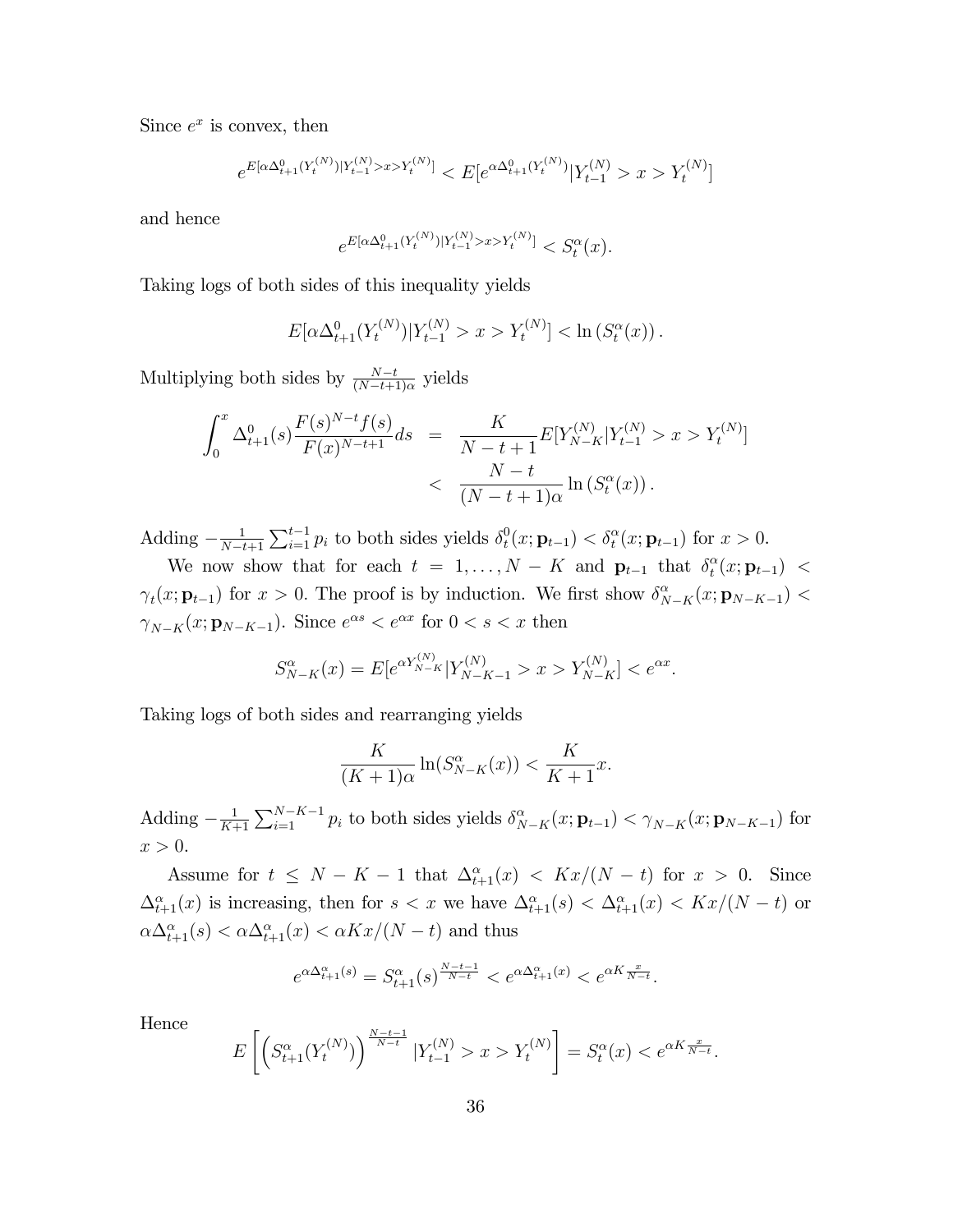Taking logs of both sides yields

$$
\ln(S_t^{\alpha}(x)) < \alpha K \frac{x}{N-t},
$$

and so

$$
\frac{N-t}{(N-t+1)\alpha}\ln(S_t^{\alpha}(x)) < \frac{Kx}{N-t+1}.
$$

Hence  $\Delta_t^{\alpha}(x) < Kx/(N-t+1)$  for  $x > 0$ . Adding  $-\sum_{i=1}^{t-1} p_i$  to each side gives us  $\delta_t^{\alpha}$  $t^{\alpha}(x; \mathbf{p}_{t-1}) < \gamma_t(x; \mathbf{p}_{t-1})$  for  $x > 0$ .  $\Box$ 

Proof of Proposition 6: We establish the results for the chore auction here, and leave the proofs for the goods auction to the Supplemental Appendix. We first show that  $\delta_t^{\alpha}$  $t^{\alpha}(x; \mathbf{p}_{t-1})$  is increasing in  $\alpha$ . The proof is by induction. Suppose  $\tilde{\alpha} > \alpha$ . Since the transformation  $y = x^{\frac{\alpha}{\alpha}}$  is concave, then by Jensen's inequality we have that

$$
(S_{N-K}^{\tilde{\alpha}}(x))^{\frac{\alpha}{\tilde{\alpha}}} = (E[e^{\tilde{\alpha}Y_{N-K}^{(N)}}|Y_{N-K-1}^{(N)} > x > Y_{N-K}^{(N)}]\big)^{\frac{\alpha}{\tilde{\alpha}}}
$$
  
> 
$$
E\left[\left(e^{\tilde{\alpha}Y_{N-K}^{(N)}}\right)^{\frac{\alpha}{\tilde{\alpha}}}|Y_{N-K-1}^{(N)} > x > Y_{N-K}^{(N)}]\right]
$$
  
= 
$$
S_{N-K}^{\alpha}(x).
$$

for  $x > 0$ . Taking logs and rearranging yields

$$
\frac{K}{(K+1)\tilde{\alpha}}\ln S_{N-K}^{\tilde{\alpha}}(x) - \frac{1}{K+1} \sum_{i=1}^{N-K-1} p_i > \frac{K}{(K+1)\alpha}\ln S_{N-K}^{\alpha}(x) - \frac{1}{K+1} \sum_{i=1}^{N-K-1} p_i.
$$
  
Hence  $\delta_{N-K}^{\tilde{\alpha}}(x; \mathbf{p}_{N-K-1}) > \delta_{N-K}^{\alpha}(x; \mathbf{p}_{N-K-1}).$ 

Hence  $\delta$  $\tilde{\alpha}_{N-K}(x; \mathbf{p}_{N-K-1}) > \delta_{N-K}^{\alpha}(x; \mathbf{p}_{N-K-1}).$ Let

$$
\Delta_{t+1}^{\alpha}(x) = \frac{N-t-1}{(N-t)\alpha} \ln(S_{t+1}^{\alpha}(x)).
$$

Suppose  $\delta_{t+1}^{\tilde{\alpha}}(x; \mathbf{p}_t) > \delta_{t+1}^{\alpha}(x; \mathbf{p}_t)$  and hence  $\Delta_{t+1}^{\tilde{\alpha}}(x) > \Delta_{t+1}^{\alpha}(x)$ . We show that  $\delta^{\tilde{\alpha}}_t$  $\tilde{\sigma}_t(x; \mathbf{p}_{t-1}) > \delta_t^{\alpha}(x; \mathbf{p}_{t-1})$ . Jensen's inequality and  $\Delta_{t+1}^{\tilde{\alpha}}(x) > \Delta_{t+1}^{\alpha}(x)$  imply

$$
\left(E[e^{\tilde{\alpha}\Delta_{t+1}^{\tilde{\alpha}}(Y_t^{(N)})}|Y_{t-1}^{(N)}>x>Y_t^{(N)}]\right)^{\frac{\alpha}{\tilde{\alpha}}} > E[e^{\alpha\Delta_{t+1}^{\tilde{\alpha}}(Y_t^{(N)})}|Y_{t-1}^{(N)}>x>Y_t^{(N)}]
$$
  
> 
$$
E[e^{\alpha\Delta_{t+1}^{\alpha}(Y_t^{(N)})}|Y_{t-1}^{(N)}>x>Y_t^{(N)}].
$$

Simple algebra yields

$$
\Delta_t^{\tilde{\alpha}}(x) = \frac{N-t}{(N-t+1)\tilde{\alpha}} \ln E[e^{\tilde{\alpha}\Delta_{t+1}^{\tilde{\alpha}}(Y_t^{(N)})}|Y_{t-1}^{(N)} > x > Y_t^{(N)}] \\
&> \frac{N-t}{(N-t+1)\alpha} \ln E[e^{\alpha \Delta_{t+1}^{\alpha}(Y_t^{(N)})}|Y_{t-1}^{(N)} > x > Y_t^{(N)}] \\
= \Delta_t^{\tilde{\alpha}}(x),
$$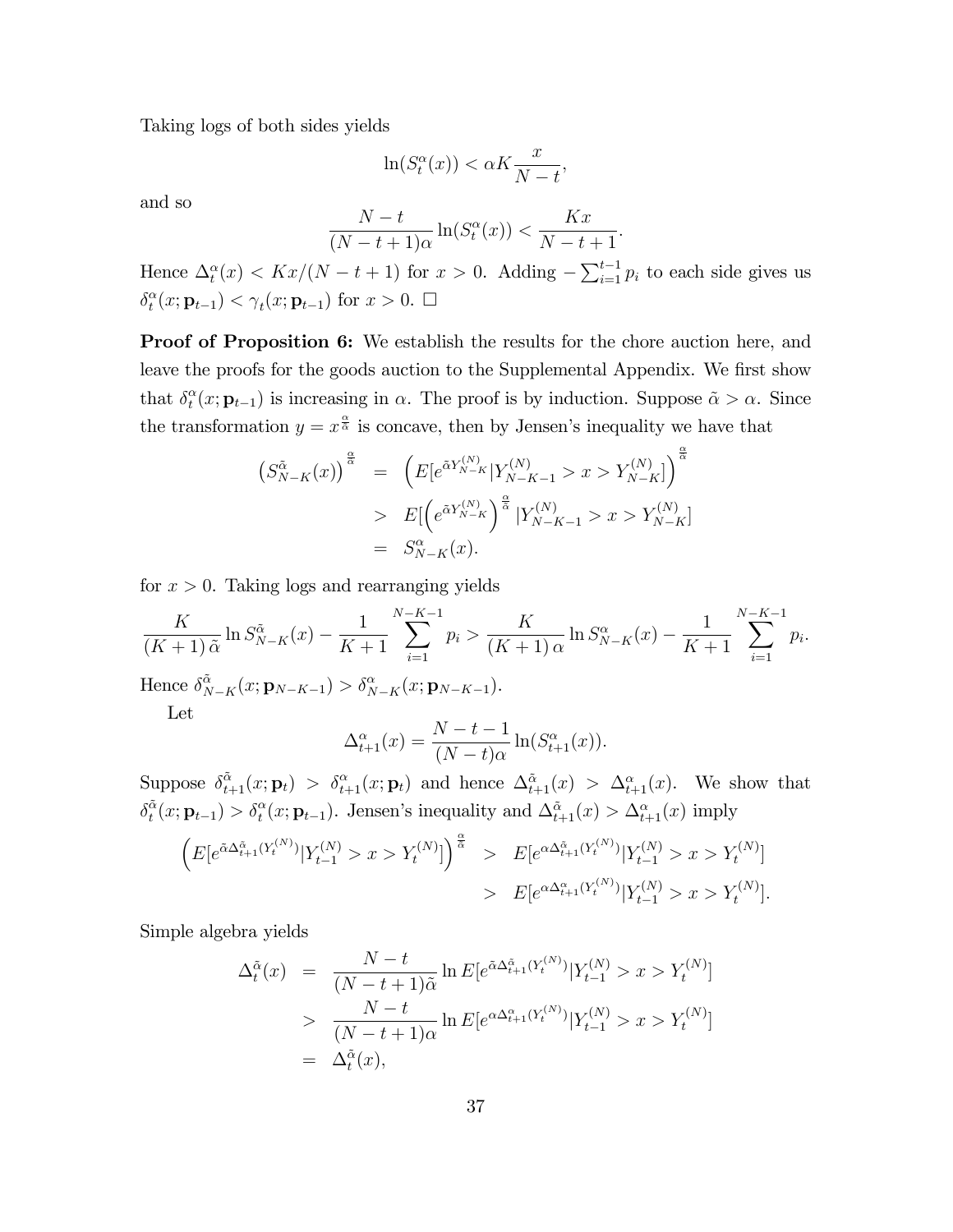and therefore that  $\delta_t^{\tilde{\alpha}}$  $\tilde{\alpha}_t(x; \mathbf{p}_{t-1}) > \delta_t^{\alpha}(x; \mathbf{p}_{t-1}).$ 

Next we prove that  $\lim_{\alpha\to\infty} \delta_t^{\alpha}$  $t_t^{\alpha}(x; \mathbf{p}_{t-1}) = \gamma_t(x; \mathbf{p}_{t-1})$ . The bid function  $\delta_t^{\alpha}$  $_t^\alpha(x;{\bf p}_{t-1})$ can be written as

$$
\delta_t^{\alpha}(x; \mathbf{p}_{k-1}) = \frac{1}{\alpha} \ln \left( S_t^{\alpha}(x)^{\frac{N-t}{N-t+1}} \right) - \sum_{i=1}^{t-1} \frac{1}{N-t+1} p_i.
$$

By the definition of  $S_t^{\alpha}(x)$  and by iteratively applying Jensen's inequality we obtain

$$
S_t^{\alpha}(x)^{\frac{N-t}{N-t+1}} \ge E[e^{\frac{\alpha K}{N-t+1}Y_{N-K}^{(N)}}|Y_{t-1}^{(N)} > x > Y_t^{(N)}].
$$

Thus we have

$$
\frac{1}{\alpha}\ln(S_t^{\alpha}(x)^{\frac{N-t}{N-t+1}}) \geq \frac{1}{\alpha}\ln\left(E[e^{\frac{\alpha K}{N-t+1}Y_{N-K}^{(N)}}|Y_{t-1}^{(N)} > x > Y_t^{(N)}]\right).
$$

The round  $t$  equilibrium bid function therefore is bounded below by

$$
\delta_t^{\alpha}(x; \mathbf{p}_{t-1}) \geq \frac{1}{\alpha} \ln \left( E[e^{\frac{\alpha K}{N-t+1} Y_{N-K}^{(N)}} | Y_{t-1}^{(N)} > x > Y_t^{(N)}] \right) - \sum_{i=1}^{t-1} \frac{1}{N-t+1} p_i.
$$

By Proposition 5 we have that

$$
\gamma_t(x; \mathbf{p}_{t-1}) \geq \delta_t^{\alpha}(x; \mathbf{p}_{t-1}).
$$

We complete the proof by establishing that  $\lim_{\alpha\to\infty}\frac{1}{\alpha}$  $\frac{1}{\alpha} \ln \left( E \left[ e^{\frac{\alpha K}{N-t+1} Y_{N-K}^{(N)}} | Y_{t-1}^{(N)} > x > Y_t^{(N)} \right] \right) =$  $\frac{K}{N-t+1}x$ , i.e.,

$$
\lim_{\alpha \to \infty} \frac{1}{\alpha} \ln \left( \int_{0}^{x} e^{\frac{\alpha K s}{N - t + 1}} g(s) ds \right) = \frac{K}{N - t + 1} x,
$$

where

$$
g(s) = \frac{(N-t+1)!}{(N-K-t)!K!} \frac{F(s)^K [F(x) - F(s)]^{N-K-t}}{F(x)^{N-t+1}} f(s).
$$

The result then follows from the Squeeze Theorem.

We now establish the above limit. Applying l'Hopital's rule, this limit equals

$$
\frac{K}{N-t+1} \lim_{\alpha \to \infty} \frac{\int_{0}^{x} s e^{\alpha s} g(s) ds}{\int_{0}^{x} e^{\alpha s} g(s) ds}.
$$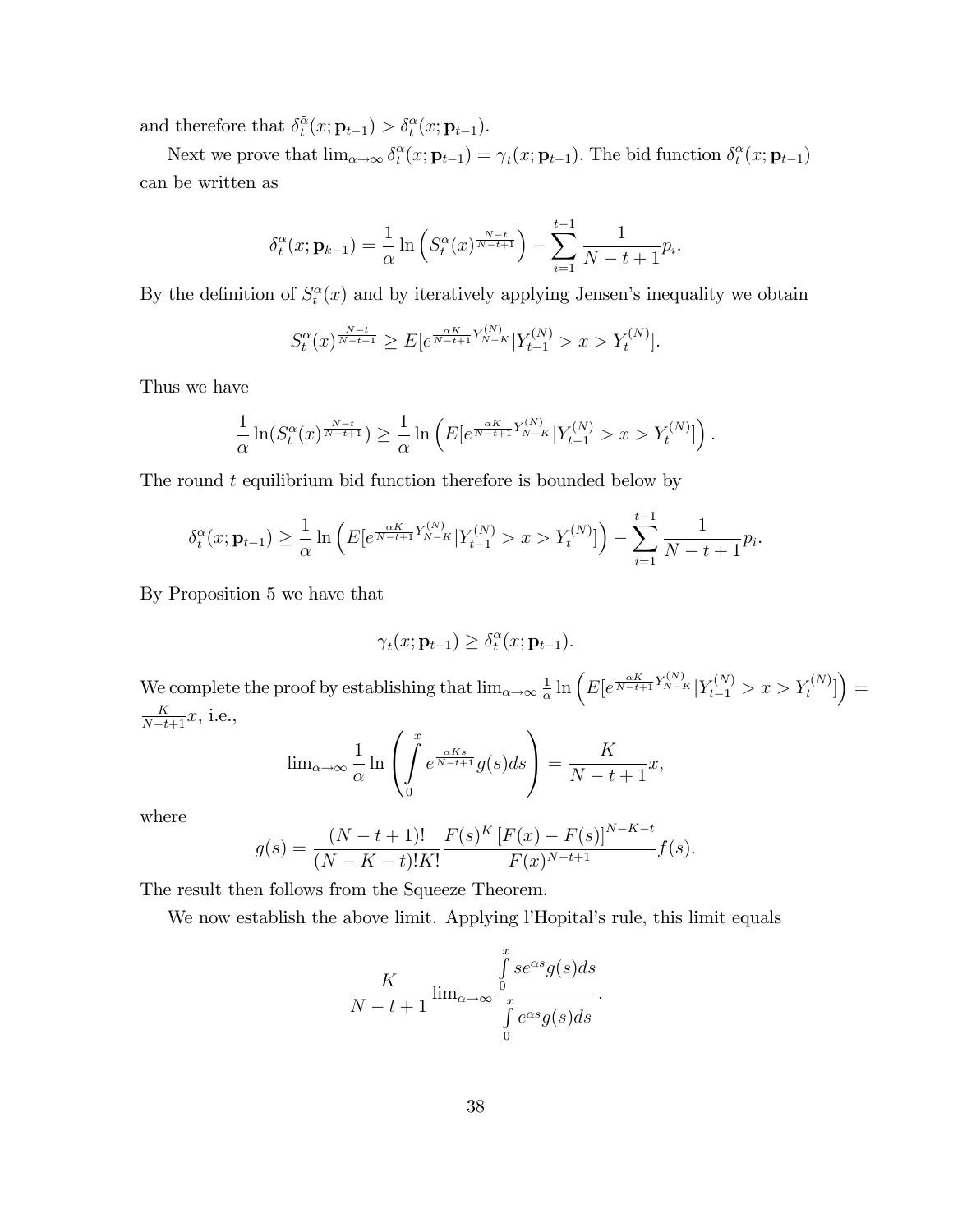We establish that that following limit holds for any  $0 < g(s) < \infty$ .

$$
\lim_{\alpha \to \infty} \frac{\int_{0}^{x} s e^{\alpha s} g(s) ds}{\int_{0}^{x} e^{\alpha s} g(s) ds} = x
$$

First, we have

$$
\frac{\int_{0}^{x} s e^{\alpha s} g(s) ds}{\int_{0}^{x} e^{\alpha s} g(s) ds} \leq \frac{x \int_{0}^{x} e^{\alpha s} g(s) ds}{\int_{0}^{x} e^{\alpha s} g(s) ds} = x.
$$

Second, for  $\Delta>0$  small we may write

$$
\int_{0}^{x} s e^{\alpha s} g(s) ds = \int_{x-\Delta}^{x} s e^{\alpha s} g(s) ds + \int_{0}^{x-\Delta} s e^{\alpha s} g(s) ds
$$

so

$$
\lim_{\alpha \to \infty} \frac{\int_{0}^{x} s e^{\alpha s} g(s) ds}{\int_{0}^{x} e^{\alpha s} g(s) ds} \geq \lim_{\alpha \to \infty} \frac{(x - \Delta) \int_{0}^{x} e^{\alpha s} g(s) ds - \int_{0}^{x - \Delta} (x - \Delta - s) e^{\alpha s} g(s) ds}{\int_{0}^{x - \Delta} e^{\alpha s} g(s) ds}
$$
\n
$$
= (x - \Delta) - \lim_{\alpha \to \infty} \frac{\int_{0}^{x - \Delta} (x - \Delta - s) e^{\alpha s} g(s) ds}{\int_{0}^{x} e^{\alpha s} g(s) ds}
$$
\n
$$
\geq (x - \Delta) - \lim_{\alpha \to \infty} \frac{e^{\alpha (x - \Delta)} \int_{0}^{x - \Delta} (x - \Delta - s) g(s) ds}{\int_{x - \frac{1}{2}\Delta}^{x} e^{\alpha s} g(s) ds}
$$
\n
$$
\geq (x - \Delta) - \lim_{\alpha \to \infty} \frac{e^{\alpha (x - \Delta)} \int_{0}^{x - \Delta} (x - \Delta - s) g(s) ds}{e^{\alpha (x - \frac{1}{2}\Delta)} \int_{0}^{x} g(s) ds}
$$
\n
$$
= (x - \Delta) - \frac{\int_{0}^{x - \Delta} (x - \Delta - s) g(s) ds}{\int_{x - \frac{1}{2}\Delta}^{x} g(s) ds} \lim_{\alpha \to \infty} e^{\alpha (-\frac{1}{2}\Delta)}
$$
\n
$$
= x - \Delta,
$$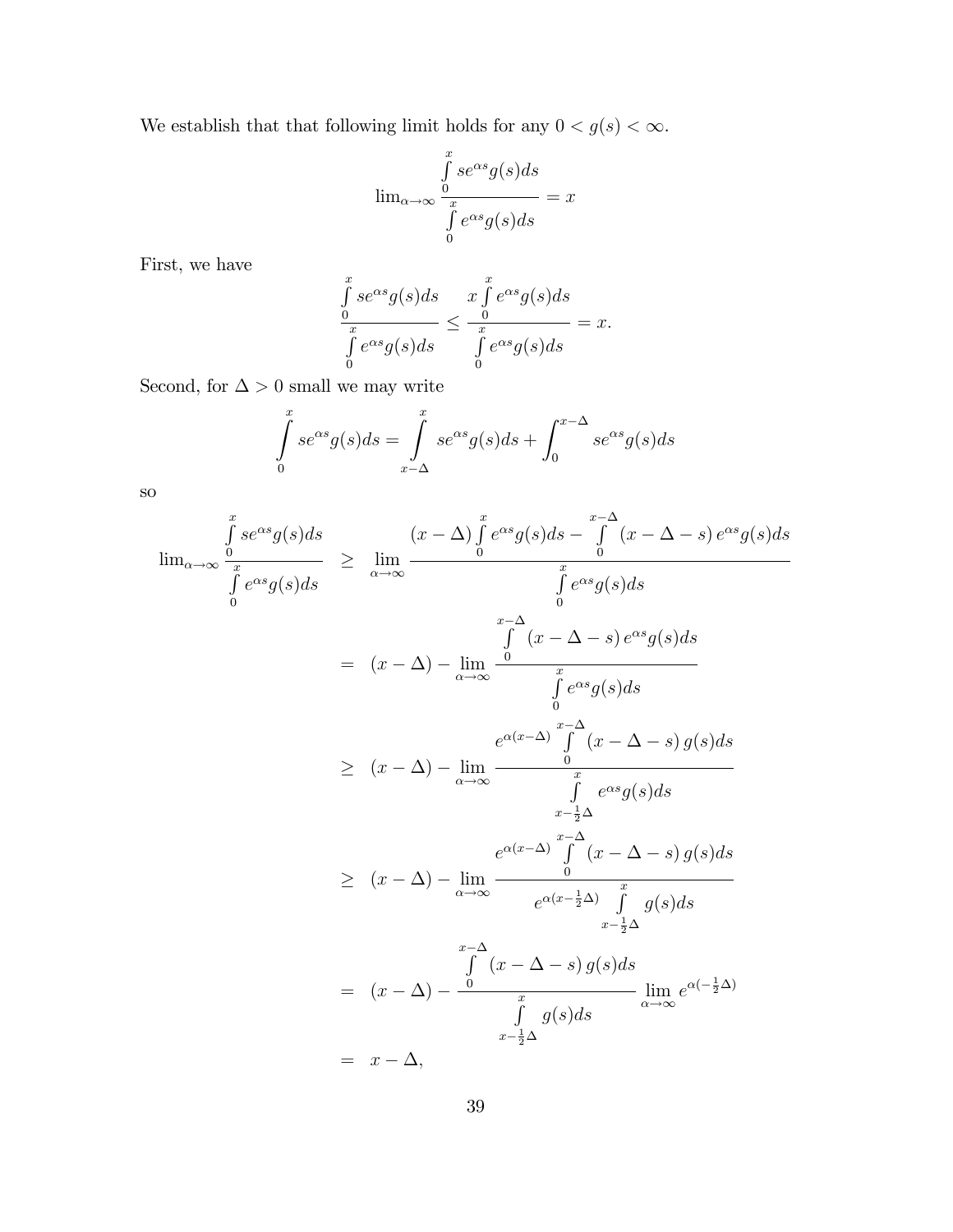where the last equality follows since  $\lim_{\alpha\to\infty} e^{\alpha(-\frac{1}{2}\Delta)} = 0$ . This inequality holds for any  $\Delta$  positive (and small) and hence we have established the desired limit. The main result then follows from the Squeeze Theorem.  $\square$ 

**Proof of Proposition 7:** We construct  $\gamma$  recursively, showing that the strategy guarantees a payoff at round  $t$  in the chore auction of at least

$$
\bar{v}_t(x_i, \mathbf{p}_{t-1}) = -\frac{K\left(x_i - \frac{1}{K}\sum_{m=1}^{t-1} p_m\right)}{N - t + 1}
$$

and guaranteeing at least  $-\bar{v}_t(x_i, \mathbf{p}_{t-1})$  in the goods auction.

Consider round  $N - K$ . In the chore auction, a bidder with value x whose dropout price is b either (i) drops at b and obtains a payoff of  $-b$ , or (ii) a rival drops first at  $p_{N-K} \geq b$  and he obtains

$$
\frac{1}{K} \sum_{m=1}^{N-K-1} p_m + \frac{1}{K} p_{N-K} - x.
$$

The bidder maximizes his minimum payoff when  $b$  satisfies

$$
-b = \frac{1}{K} \sum_{m=1}^{N-K-1} p_m + \frac{1}{K}b - x,
$$

i.e.,  $b = \gamma_{N-K}(x; \mathbf{p}_{N-K-1})$ . Hence at round  $N - K$  the bidder guarantees himself a payoff of at least  $-\gamma_{N-K}(x; \mathbf{p}_{N-K-1}) = \bar{v}_{N-K}(x; \mathbf{p}_{N-K-1}).$ 

The argument is the same for the goods auction, except that the signs of the payoffs are reversed. A bidder with value x whose dropout price is b either (i) drops at b and obtains a payoff of b, or (ii) a rival drops first at  $p_{N-K} \leq b$  and he obtains

$$
-\left(\frac{1}{K}\sum_{m=1}^{N-K-1}p_m+\frac{1}{K}p_{N-K}-x\right).
$$

Hence the bidder maximizes his minimum payoff when  $b = \gamma_{N-K}(x; \mathbf{p}_{N-K-1})$  and he guarantees himself a payoff of at least  $\gamma_{N-K}(x; \mathbf{p}_{N-K-1}) = -\bar{v}_{N-K}(x; \mathbf{p}_{N-K-1}).$ Since the argument is the same, hereafter we focus on the chore auction.

Suppose that at round  $t+1$ , given  $p_t$  a bidder with value x can guarantee himself  $\bar{v}_{t+1}(x, \mathbf{p}_t)$ . Consider round t. A bidder with value x whose dropout price is b either (i) drops at b and obtains a payoff of  $-b$ , or (ii) a rival drops first at  $p_t \geq b$  and he obtains at least  $\bar{v}_{t+1}(x, \mathbf{p}_t) \geq \bar{v}_{t+1}(x, (\mathbf{p}_{t-1}, b))$ . His minimum payoff is maximized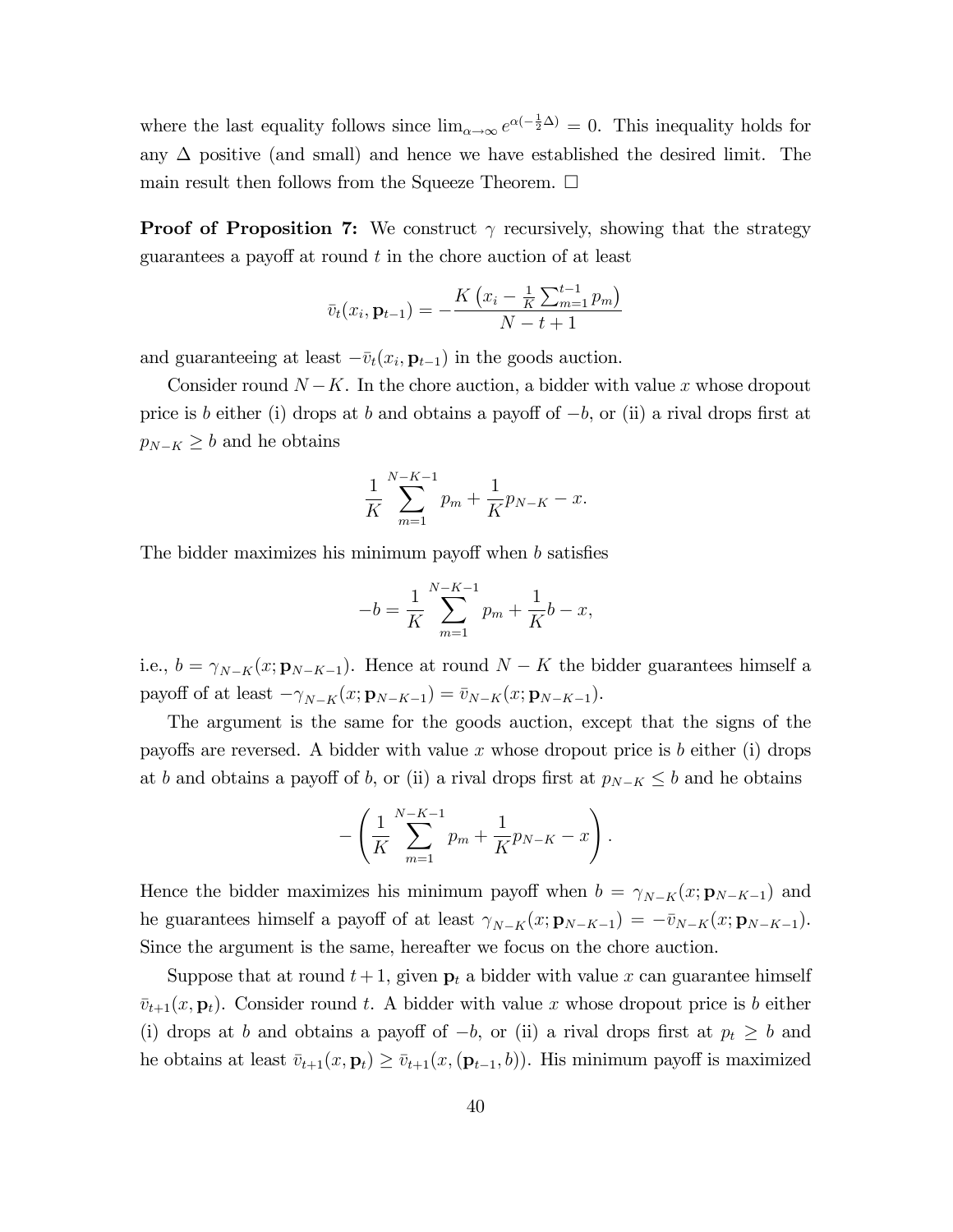when  $-b = \bar{v}_{t+1}(x, (\mathbf{p}_{t-1}, b))$ , i.e.,  $b = \gamma_t(x; \mathbf{p}_{t-1})$ . He obtains a payoff of at least  $-\gamma_t(x; \mathbf{p}_{t-1}) = \overline{v}_t(x; \mathbf{p}_{t-1}).$ 

Next we show that  $\bar{v}_t(x; \mathbf{p}_{t-1})$  is the largest payoff that a bidder can guarantee himself at round t given  $p_{t-1}$ . Suppose to the contrary that he can guarantee himself  $v'_t > \bar{v}_t(x; \mathbf{p}_{t-1})$ . If all active bidders have the same value x then, since the game is symmetric, each bidder can guarantee himself  $v_t$  and hence the total guaranteed payo§ of the active bidders is at least

$$
(N-t+1)v'_t > (N-t+1)\bar{v}_t(x; \mathbf{p}_{t-1}) = \sum_{m=1}^{t-1} p_m - Kx.
$$

This is a contradiction since the right hand side is the total surplus that can be obtained by the active bidders at round  $t$ : In subsequent rounds, any additional compensation  $p_t, \ldots, p_{N-K}$  that is received by a currently active bidder is also paid by a currently active bidder, and hence generates no additional surplus.

The proof that  $\gamma$  is the unique maxmin perfect strategy is straightforward so we only sketch it here. Suppose  $\hat{\gamma} \neq \gamma$  is a maxmin perfect strategy. Then there is some x, t, and  $\mathbf{p}_{t-1}$  such that  $\hat{\gamma}_t(x; \mathbf{p}_{t-1}) \neq \gamma_t(x; \mathbf{p}_{t-1})$ . Suppose  $\hat{\gamma}_t(x; \mathbf{p}_{t-1}) > \gamma_t(x; \mathbf{p}_{t-1})$ . If the bidder drops at round t he obtains a payoff of  $-\hat{\gamma}_t(x; \mathbf{p}_{t-1}) < -\gamma_t(x; \mathbf{p}_{t-1}) =$  $\bar{v}_t(x; \mathbf{p}_{t-1}).$ 

Suppose  $\hat{\gamma}_t(x; \mathbf{p}_{t-1}) < \gamma_t(x; \mathbf{p}_{t-1})$  and rival bidder drops out  $\hat{p}_t$  such that  $\hat{\gamma}_t(x; \mathbf{p}_{t-1}) <$  $\hat{p}_t < \gamma_t(x; \mathbf{p}_{t-1})$ . One can show that the other bidders can hold him to a payoff of no more than  $\bar{v}_{t+1}(x; (\mathbf{p}_{t-1}, \hat{p}_t)).$  We have

$$
\bar{v}_{t+1}(x;(\mathbf{p}_{t-1},\hat{p}_t)) < \bar{v}_{t+1}(x;(\mathbf{p}_{t-1},\gamma_t(x;\mathbf{p}_{t-1}))) = \bar{v}_t(x;\mathbf{p}_{t-1}),
$$

where the inequality holds since  $\bar{v}_{t+1}$  is increasing in  $p_t$  and the equality holds by construction.  $\square$ 

We present below, without proof, the formulas for the strategic and normative Shapley values when  $K$  units of a good are allocated to  $N$  players. The strategic Shapley value of the player with the *i*-th lowest value  $z_i^{(N)}$  $i^{(N)}$  is

$$
\underline{\phi}_i = \begin{cases} \sum_{m=N-K+1}^N \frac{(N-K)}{(m-1)m} z_m^{(N)} & \text{if } i \leq N-K \\ \frac{1}{i} \left(i - (N-K)\right) z_i^{(N)} + \sum_{m=1}^{N-i} \frac{(N-K)}{(i+m-1)(i+m)} z_{i+m}^{(N)} & \text{if } i > N-K. \end{cases}
$$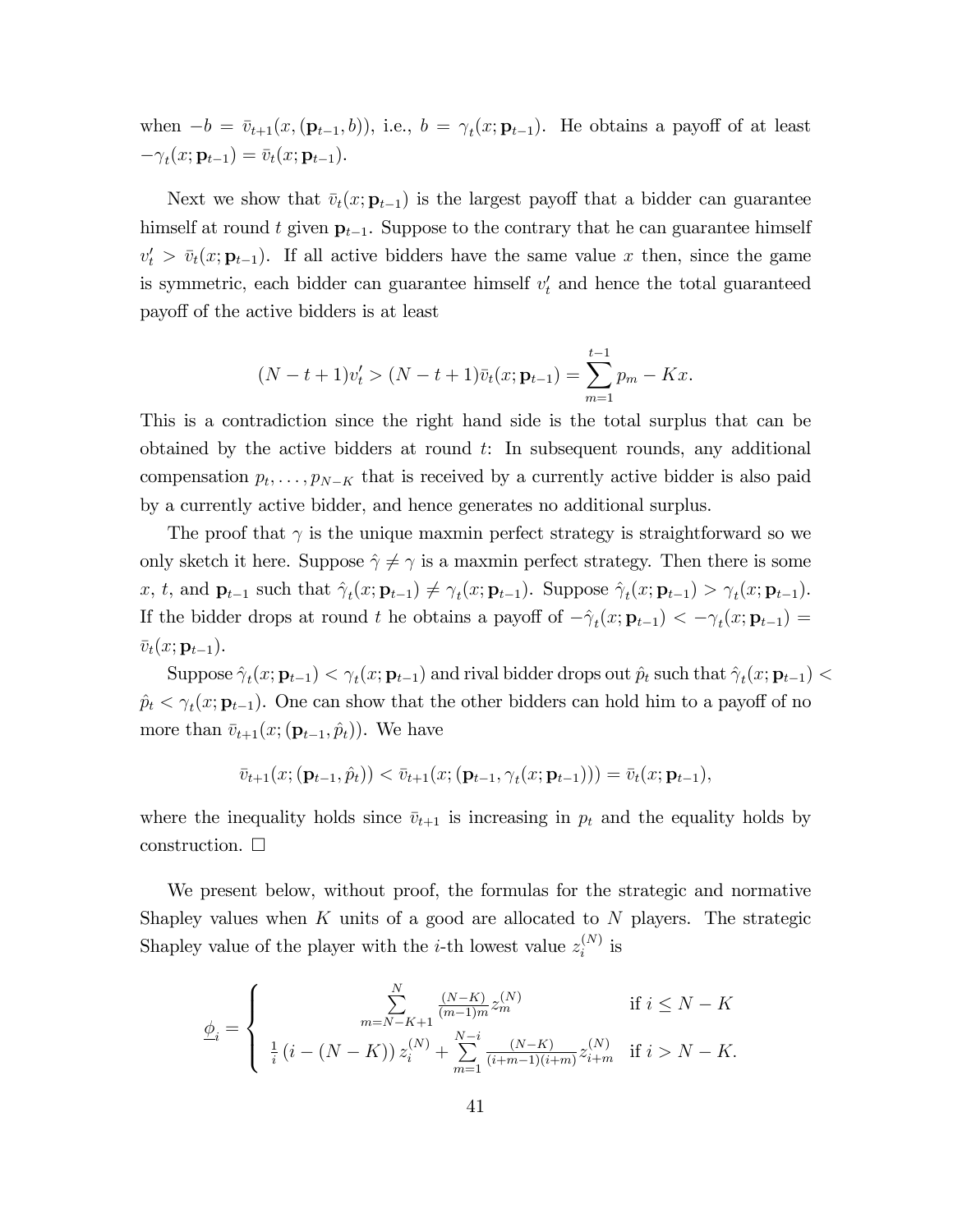The normative Shapley value of the player with the *i*-th highest value  $y_i^{(N)}$  $i^{(N)}$  is

$$
\overline{\phi}_i = \left\{ \begin{array}{ll} y_i^{(N)} - \sum\limits_{m=K+1-i}^{N-i} \frac{K}{(i+m-1)(i+m)} y_{i+m}^{(N)} & \text{if $i \leq K$} \\ \frac{K}{i} y_i^{(N)} - \sum\limits_{m=1}^{N-i} \frac{K}{(i+m-1)(i+m)} y_{i+m}^{(N)} & \text{if $i > K$.} \end{array} \right.
$$

Lemma 1: Suppose that each bidder in the descending clock chore auction follows the maxmin perfect bidding strategy given in Proposition 7. At round  $t$ , the bidders with the t highest values  $z_{N-t+1}^{(N)}, \ldots, z_N^{(N)}$  have dropped. The total compensation pledged is

$$
\sum_{i=1}^{t} p_t = (N-t)\overline{K} \left[ \frac{\frac{1}{(N-t)(N-t+1)} z_{N-t+1}^{(N)} + \frac{1}{(N-t+1)(N-t+2)} z_{N-t+2}^{(N)}}{+\cdots + \frac{1}{(N-1)N} z_N^{(N)}} \right].
$$

**Proof:** At round 1 the bidder with value  $z_N^{(N)}$  drops at  $p_1 = \frac{1}{N} \overline{K} z_N^{(N)}$ , and total compensation pledged is  $p_1$ . At round 2, the bidder with value  $z_{N-1}^{(N)}$  drops at  $p_2 =$ 1  $\frac{1}{N-1}(\bar{K}z_{N-1}^{(N)} - \frac{1}{N}\bar{K}z_{N}^{(N)})$  and total compensation pledged is

$$
p_1 + p_2 = \frac{1}{N} \bar{K} z_N^{(N)} + \frac{1}{N-1} (\bar{K} z_{N-1}^{(N)} - \frac{1}{N} \bar{K} z_N^{(N)})
$$
  
= 
$$
\frac{1}{N-1} \bar{K} z_{N-1}^{(N)} + \frac{N-2}{N-1} \frac{1}{N} \bar{K} z_N^{(N)}
$$
  
= 
$$
(N-2) \bar{K} \left( \frac{1}{(N-1)(N-2)} z_{N-1}^{(N)} + \frac{1}{(N-1)N} z_N^{(N)} \right)
$$

:

Assume the lemma is true at round  $t - 1$ , i.e.,

$$
\sum_{m=1}^{t-1} p_m = (N-t+1)\overline{K} \left( \begin{array}{c} \frac{1}{(N-t+1)(N-t+2)} z_{N-t+2}^{(N)} + \frac{1}{(N-t+2)(N-t+3)} z_{N-t+3}^{(N)} \\ + \cdots + \frac{1}{(N-1)N} z_N^{(N)} \end{array} \right).
$$

We show it is true for round t. At round t the bidder with value  $z_{N-t+1}^{(N)}$  drops at price

$$
p_t = \frac{1}{N-t+1} \left( \bar{K} z_{N-t+1}^{(N)} - \sum_{m=1}^{t-1} p_m \right).
$$

Total compensation pledged at round t is

$$
p_t + \sum_{m=1}^{t-1} p_m = \frac{1}{N-t+1} \bar{K} z_{N-t+1}^{(N)} + \frac{N-t}{N-t+1} \sum_{m=1}^{t-1} p_m.
$$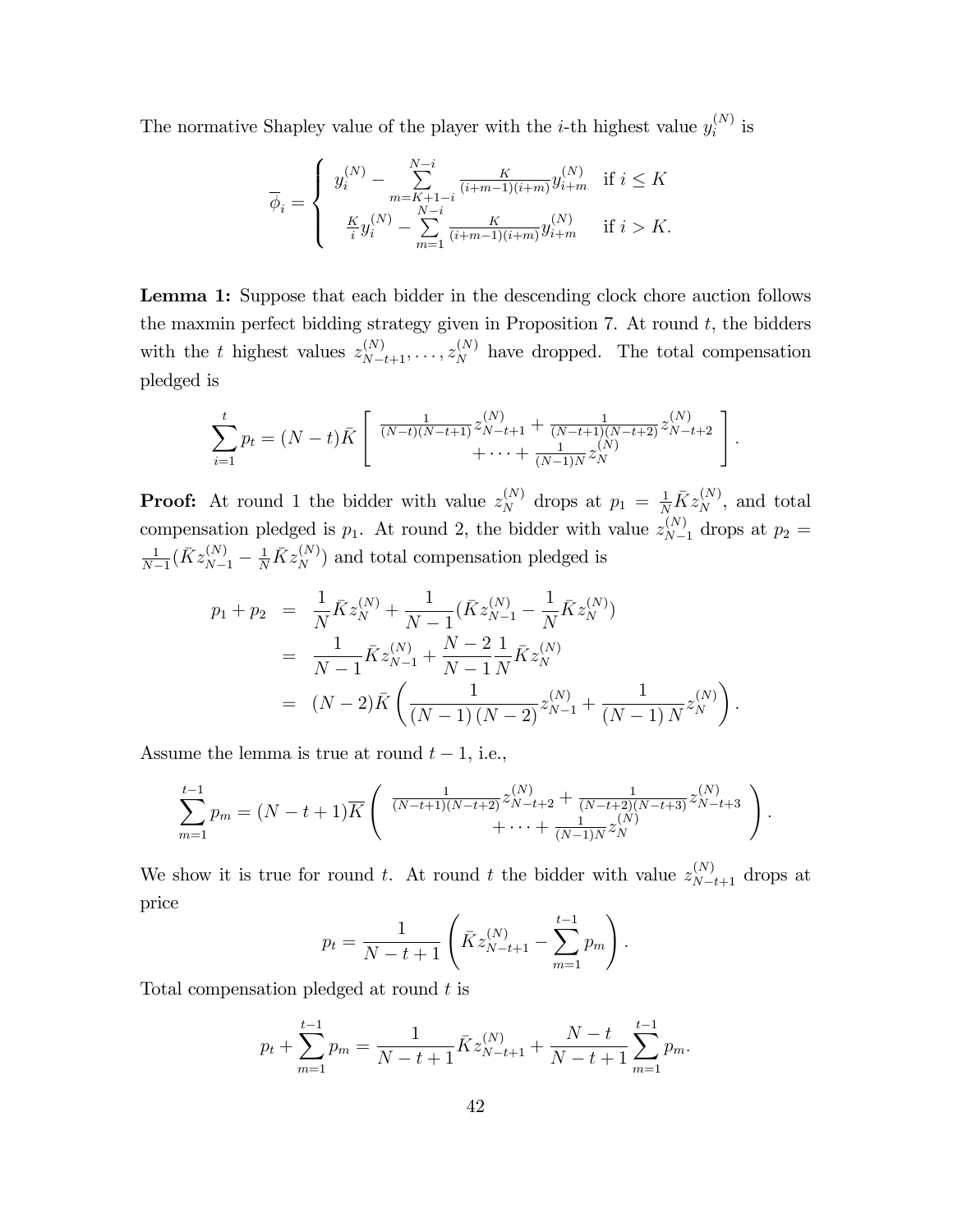Since the lemma is true for round  $t-1$ , we have

$$
p_t + \sum_{m=1}^{t-1} p_m = (N-t)\bar{K} \left[ \frac{\frac{1}{(N-t)(N-t+1)}z_{N-t+1}^{(N)} + \frac{1}{(N-t+1)(N-t+2)}z_{N-t+2}^{(N)}}{\frac{1}{(N-t+2)(N-t+3)}z_{N-t+3}^{(N)} + \dots + \frac{1}{(N-1)N}z_N^{(N)}} \right],
$$

which establishes the Lemma.  $\square$ 

**Proof of Proposition 8(i):** We show that when all bidders in the descending clock chore auction (with  $\bar{K} = N - K$  chores) follow their maxmin perfect bidding strategy, then each bidder obtains his strategic Shapley value allocation.

For  $i > N - K$ , the bidder with the *i*-th lowest value  $z_i^{(N)}$  drops out in round  ${\cal N} - i + 1$  and pledges compensation

$$
\gamma_{N-i+1}^{i} \left( z_i^{(N)}, \mathbf{p}_{t-1} \right) = \frac{1}{i} \left( \bar{K} z_i^{(N)} - \sum_{m=1}^{N-i} p_m \right).
$$

His payoff is

$$
z_i^{(N)} - \frac{1}{i} \left( \bar{K} z_i^{(N)} - \sum_{m=1}^{N-i} p_m \right) = \frac{i - \bar{K}}{i} z_i^{(N)} + \frac{1}{i} \sum_{m=1}^{N-i} p_m.
$$

Using Lemma 1, we can write his payoff as

$$
\frac{i - \bar{K}}{i} z_i^{(N)} + \bar{K} \left[ \frac{1}{i (i+1)} z_{i+1}^{(N)} + \frac{1}{(i+1) (i+2)} z_{i+2}^{(N)} + \dots + \frac{1}{(N-1) N} z_N^{(N)} \right]
$$

:

Using that  $\bar{K} = N - K$  this becomes

$$
\frac{1}{i} (i - (N - K)) z_i^{(N)} + \sum_{m=1}^{N-i} \frac{N - K}{(i + m - 1) (i + m)} z_{i+m}^{(N)}.
$$

For  $i \leq N - K$ , the bidder with the *i*-th lowest value does not drop out. He receives a  $1/\bar{K} = 1/(N - K)$  share of the total compensation pledged in K rounds, i.e.,

$$
\frac{1}{N-K} \sum_{i=1}^{K} p_i.
$$

By Lemma 1, we have

$$
\frac{1}{N-K} \sum_{i=1}^{K} p_i = \bar{K} \left[ \frac{\frac{1}{(N-K)(N-K+1)} z_{N-K+1}^{(N)} + \frac{1}{(N-K+1)(N-K+2)} z_{N-K+2}^{(N)}}{+ \cdots + \frac{1}{(N-1)N} z_N^{(N)}} \right]
$$
\n
$$
= \sum_{m=N-K+1}^{N} \frac{N-K}{(m-1) m} z_m^{(N)},
$$

which establishes Proposition 8(i). The proof of Proposition 8(ii) is symmetric.  $\Box$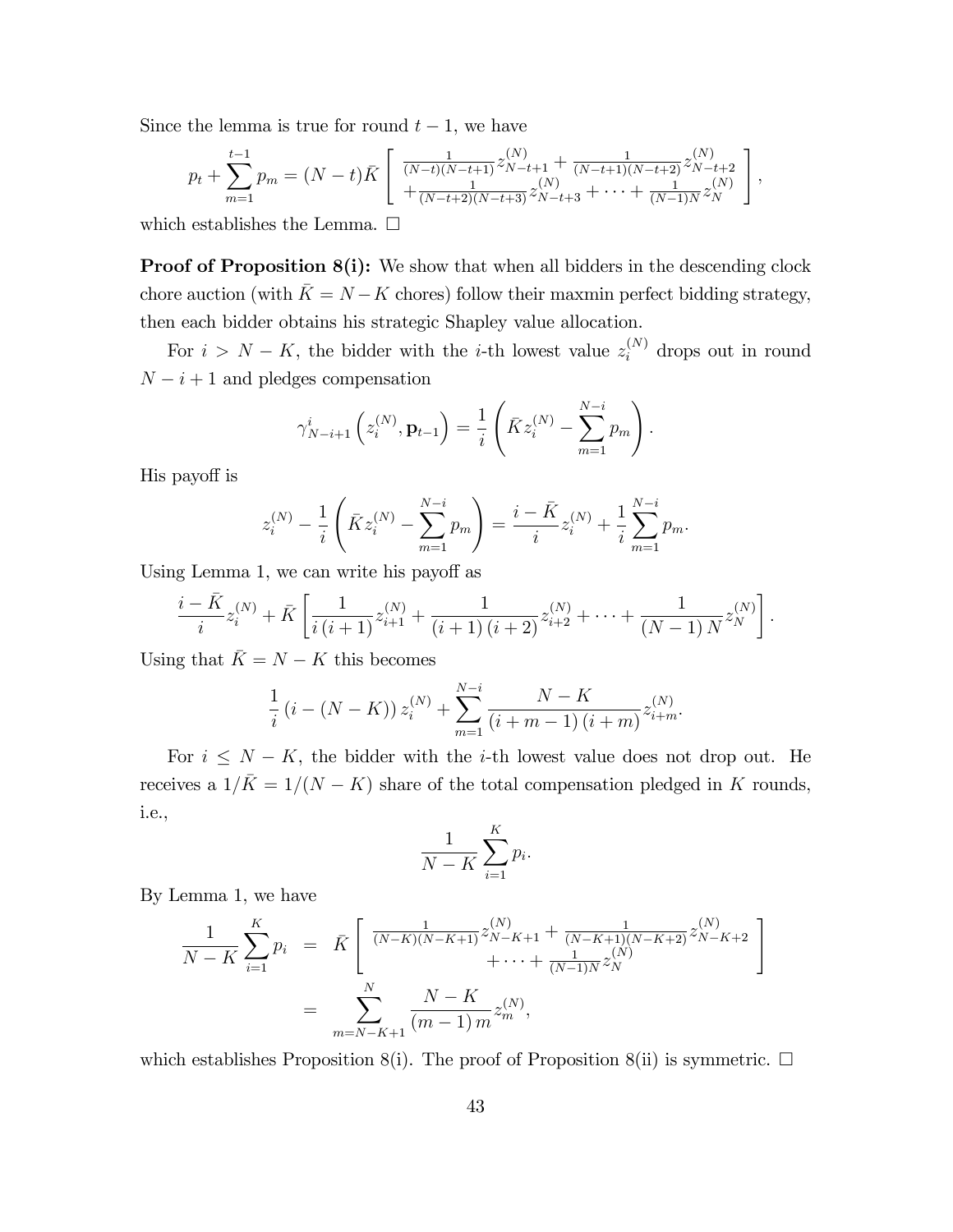# References

- [1] Boyce, J. (1994): "Allocation of Goods By Lottery," *Economic Inquiry* **32**, 457-476.
- [2] Brams, S. and A. Taylor (1996): Fair Division. From Cake Cutting to Dispute Resolution. Cambridge University Press.
- [3] Brooks, R., Landeo, C., and K. Spier  $(2010)$ : "Trigger happy or gun shy? Dissolving common-value partnerships with Texas Shootouts," RAND Journal of Economics 41, 649-673.
- [4] Cramton, P., Gibbons, R., and P. Klemperer (1987): "Dissolving a Partnership Efficiently," *Econometrica* 55, 615-632.
- $[5]$  de Frutos, M.A. and T. Kittsteiner  $(2008)$ : "Efficient partnership dissolution under buy-sell clauses," RAND Journal of Economics 39, 184-198.
- [6] de Frutos, M.A.  $(2000)$ : "Asymmetric Price-Benefit Auctions," *Games and Eco*nomic Behavior **33**, 48-71.
- [7] Dubins, E. and E. Spanier (1961): "How to Cut a Cake Fairly." American Mathematical Monthly 68, 1-17.
- [8] Federal Communications Commission (1997): "The FCC Report to Congress on Spectrum Auctions, http://wireless.fcc.gov/auctions/data/papersAndStudies/fc970353.pdf
- [9] Green, J., and J. Laffont (1977): "Characterization of satisfactory mechanisms for the revelation of preferences for public goods,"  $Econometrica$  **45**, 427–438.
- [10] Holt, C. and R. Sherman (1982): Waiting-Line Auctions," Journal of Political Economy 90, 280-294.
- $[11]$  Hu, A. and L. Zou  $(2015)$ : "Sequential auctions, price trends, and risk preferences," Journal of Economic Theory 158, 319-335.
- [12] Leo, G.  $(2017)$ : "Taking Turns," *Games and Economic Behavior* 102, 525-547.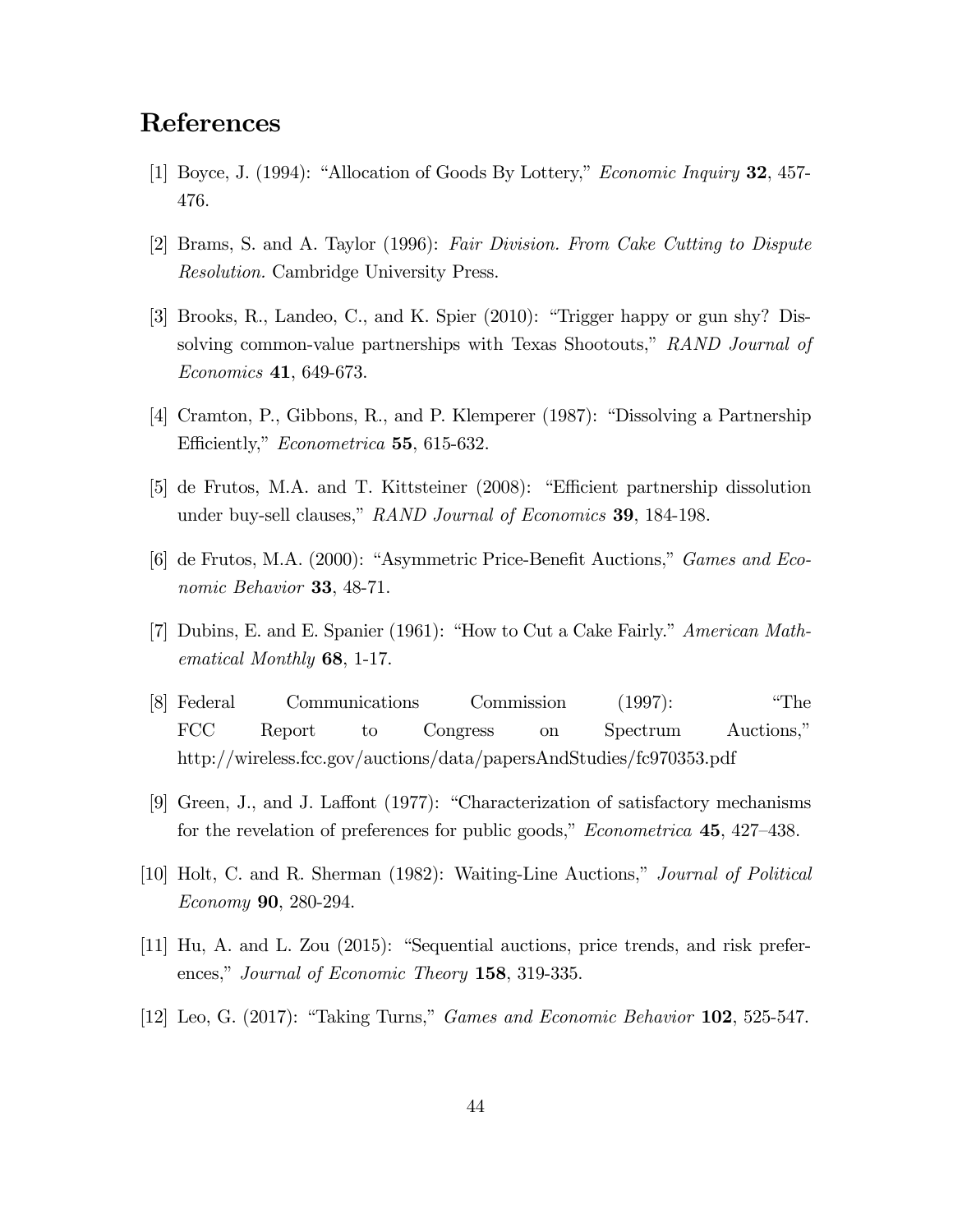- [13] Li, S. (2017): "Obviously Strategy-Proof Mechanisms," American Economic Review 108, pp. 3257-3287.
- [14] Long, Y.  $(2016)$ : "Optimal strategy-proof and budget balanced mechanisms to assign multiple objects," http://papers.ssrn.com/sol3/papers.cfm?abstract\_id=2827387.
- [15] Long, Y., Mishra, D., and T. Sharma  $(2017)$ : "Balanced Ranking Mechanisms," Games and Economic Behavior 105, 9-39.
- [16] McAfee, R.P. (1992): "Amicable divorce: Dissolving a Partnership with Simple Mechanisms," Journal of Economic Theory 56, 266-293.
- [17] Mezzetti, C.  $(2011)$ : "Sequential auctions with informational externalities and aversion to price risk: decreasing and increasing price sequences," *Economic* Journal 121, 990-1016.
- [18] Morgan, J. (2004): "Dissolving a partnership (un)fairly," *Economic Theory* 24, 909-923.
- [19] Serrano, R. (2008): "Nash Program," in The New Palgrave Dictionary of Economics, 2nd edition, S. Durlauf and L. Blume (eds.), McMillan, London.
- [20] Serrano, R. (2021): "Sixty-Seven Years of the Nash Program: Time for Retirement?" SERIEs, *Journal of the Spanish Economic Association* 12, pp. 35-48.
- [21] Shapley, L. S. (1971). "Core of Convex Games," International Journal of Game Theory 11, pp. 101-106.
- [22] Steinhaus, H. (1948): "The Problem of Fair Division," *Econometrica* 16, 101-104.
- [23] Su, F. E. (1999): "Rental Harmony: Sperner's Lemma in Fair Division," American Mathematics Monthly 106, 930-942.
- [24] Van Essen, M. and Wooders, J.  $(2016)$ : "Dissolving Partnerships Dynamically," Journal of Economic Theory 166, 212-241.
- [25] Van Essen, M. and Wooders, J. (2021): "Allocating Positions Fairly: Auctions and Shapley Value," Journal of Economic Theory 196, 1-47.